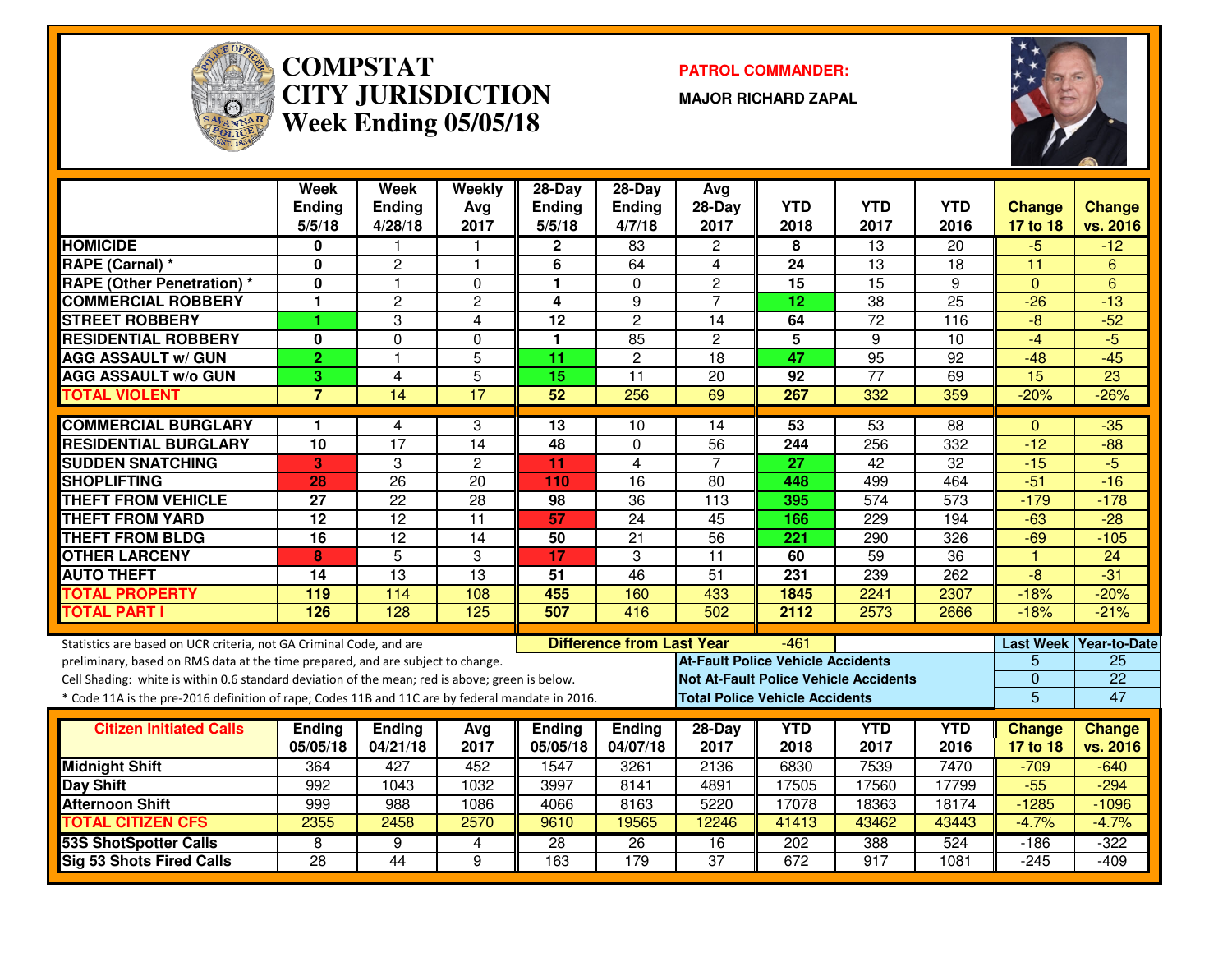

#### **COMPSTAT PRECINCT COMMANDER: NORTH PRECINCTWeek Ending 05/05/18**

**CAPT. CARY HILL**



|                                                                                                  | Week<br><b>Ending</b> | <b>Week</b><br><b>Ending</b> | Weekly<br>Avg   | $28 - Day$<br><b>Ending</b> | $28-Dav$<br>Ending               | Avg<br>$28-Day$                          | <b>YTD</b>      | <b>YTD</b>                                   | <b>YTD</b>            | <b>Change</b>        | <b>Change</b>       |
|--------------------------------------------------------------------------------------------------|-----------------------|------------------------------|-----------------|-----------------------------|----------------------------------|------------------------------------------|-----------------|----------------------------------------------|-----------------------|----------------------|---------------------|
|                                                                                                  | 05/05/18              | 04/28/18                     | 2017            | 05/05/18                    | 04/07/18                         | 2017                                     | 2018            | 2017                                         | 2016                  | 17 to 18             | vs. 2016            |
| <b>HOMICIDE</b>                                                                                  | 0                     | 0                            | 0               | 0                           | $\overline{15}$                  | $\Omega$                                 | 1               | 3                                            | $\mathbf{2}^{\prime}$ | $-2$                 | -1                  |
| RAPE (Carnal) *                                                                                  | 0                     | $\Omega$                     | 0               | $\mathbf{2}$                | 9                                | -1                                       | 4               | $\overline{5}$                               | 4                     | -1                   | $\Omega$            |
| <b>RAPE (Other Penetration) *</b>                                                                | $\bf{0}$              | $\Omega$                     | 0               | $\mathbf{0}$                | $\Omega$                         | $\Omega$                                 | $\mathbf 2$     | $\overline{2}$                               | $\overline{c}$        | $\mathbf{0}$         | $\Omega$            |
| <b>COMMERCIAL ROBBERY</b>                                                                        | 0                     | $\Omega$                     | $\mathbf 0$     | $\bf{0}$                    | 3                                | $\overline{1}$                           | $\overline{2}$  | $\overline{\mathbf{4}}$                      | 3                     | $\overline{2}$       | $-1$                |
| <b>STREET ROBBERY</b>                                                                            | 1                     | $\Omega$                     | $\mathbf{1}$    | 1                           | $\mathbf{0}$                     | 4                                        | 25              | 31                                           | 46                    | $-6$                 | $-21$               |
| <b>RESIDENTIAL ROBBERY</b>                                                                       | 0                     | $\mathbf 0$                  | 0               | $\mathbf 0$                 | 15                               | $\Omega$                                 | $\mathbf{2}$    | $\overline{1}$                               | 1                     | $\blacktriangleleft$ | $\overline{1}$      |
| <b>AGG ASSAULT W/ GUN</b>                                                                        | $\bf{0}$              | $\Omega$                     | $\mathbf{1}$    | 1                           | $\mathbf{0}$                     | $\overline{4}$                           | 9               | $\overline{23}$                              | $\overline{17}$       | $-14$                | $-8$                |
| <b>AGG ASSAULT w/o GUN</b>                                                                       | $\bf{0}$              | 1                            | $\overline{c}$  | 5                           | $\overline{c}$                   | 6                                        | 31              | $\overline{18}$                              | 22                    | 13                   | 9                   |
| <b>TOTAL VIOLENT</b>                                                                             | 1                     |                              | 4               | $\overline{9}$              | 44                               | 17                                       | 76              | 87                                           | 97                    | $-13%$               | $-22%$              |
| <b>COMMERCIAL BURGLARY</b>                                                                       | $\bf{0}$              |                              | $\mathbf{1}$    | 4                           | 2                                | 4                                        | 10              | $\overline{15}$                              | 17                    | $-5$                 | -7                  |
| <b>RESIDENTIAL BURGLARY</b>                                                                      | $\mathbf 2$           | $\overline{c}$               | $\overline{c}$  | $\overline{7}$              | $\mathbf 0$                      | $\overline{7}$                           | 28              | 25                                           | 40                    | 3                    | $-12$               |
| <b>SUDDEN SNATCHING</b>                                                                          | $\blacksquare$        | $\overline{1}$               | $\mathbf{1}$    | 4                           | $\mathbf{1}$                     | 3                                        | 13              | 22                                           | 20                    | $-9$                 | $-7$                |
| <b>SHOPLIFTING</b>                                                                               | 6                     | $\overline{5}$               | 3               | 17                          | $\overline{6}$                   | 12                                       | 88              | $\overline{72}$                              | 55                    | 16                   | 33                  |
| <b>THEFT FROM VEHICLE</b>                                                                        | $\overline{7}$        | 6                            | 6               | 18                          | 11                               | 24                                       | 73              | 144                                          | 210                   | $-71$                | $-137$              |
| <b>THEFT FROM YARD</b>                                                                           | 4                     | $\overline{2}$               | 3               | 18                          | 9                                | $\overline{11}$                          | $\overline{47}$ | $\overline{81}$                              | 67                    | $-34$                | $-20$               |
| <b>THEFT FROM BLDG</b>                                                                           | 1                     | $\overline{2}$               | $\overline{4}$  | 10                          | $\overline{c}$                   | 15                                       | 62              | 100                                          | 106                   | $-38$                | $-44$               |
| <b>OTHER LARCENY</b>                                                                             | 1                     | $\overline{1}$               | $\mathbf{1}$    | $\mathbf{2}$                | 3                                | $\overline{2}$                           | 9               | 14                                           | 12                    | $-5$                 | $-3$                |
| <b>AUTO THEFT</b>                                                                                | $\overline{2}$        | $\overline{5}$               | 3               | $\overline{12}$             | 13                               | $\overline{12}$                          | $\overline{37}$ | 68                                           | 74                    | $-31$                | $-37$               |
| <b>TOTAL PROPERTY</b>                                                                            | $\overline{24}$       | $\overline{25}$              | $\overline{22}$ | $\overline{92}$             | $\overline{47}$                  | 90                                       | 367             | $\overline{541}$                             | 601                   | $-32%$               | $-39%$              |
| <b>TOTAL PART I</b>                                                                              | $\overline{25}$       | $\overline{26}$              | $\overline{27}$ | 101                         | $\overline{91}$                  | 107                                      | 443             | 628                                          | 698                   | $-29%$               | $-37%$              |
| Statistics are based on UCR criteria, not GA Criminal Code, and are                              |                       |                              |                 |                             | <b>Difference from Last Year</b> |                                          | $-185$          |                                              |                       | <b>Last Week</b>     | <b>Year-to-Date</b> |
| preliminary, based on RMS data at the time prepared, and are subject to change.                  |                       |                              |                 |                             |                                  | <b>At-Fault Police Vehicle Accidents</b> |                 |                                              |                       |                      |                     |
| Cell Shading: white is within 0.6 standard deviation of the mean; red is above; green is below.  |                       |                              |                 |                             |                                  |                                          |                 | <b>Not At-Fault Police Vehicle Accidents</b> |                       | 0                    | 4                   |
| * Code 11A is the pre-2016 definition of rape; Codes 11B and 11C are by federal mandate in 2016. |                       |                              |                 |                             |                                  | <b>Total Police Vehicle Accidents</b>    |                 |                                              |                       | $\overline{1}$       | 11                  |
|                                                                                                  | <b>Week</b>           | <b>Week</b>                  | Weekly          | $28-Day$                    | $28-Day$                         | Avg                                      |                 |                                              |                       |                      |                     |
| <b>Citizen Initiated Calls</b>                                                                   | <b>Ending</b>         | <b>Ending</b>                | Avg             | <b>Ending</b>               | Ending                           | $28-Day$                                 | <b>YTD</b>      | <b>YTD</b>                                   | <b>YTD</b>            | Change               | <b>Change</b>       |
|                                                                                                  | 05/05/18              | 04/28/18                     | 2017            | 05/05/18                    | 04/07/18                         | 2017                                     | 2018            | 2017                                         | 2016                  | 17 to 18             | vs. 2016            |
| <b>Midnight Shift</b>                                                                            | 107                   | 109                          | 121             | 413                         | 961                              | 484                                      | 1923            | 2115                                         | 2065                  | $-192$               | $-142$              |
| <b>Day Shift</b>                                                                                 | 270                   | 262                          | 233             | 1026                        | 2020                             | 931                                      | 4369            | 4012                                         | 4204                  | 357                  | 165                 |
| <b>Afternoon Shift</b>                                                                           | 262                   | 243                          | 252             | 969                         | 1962                             | 1010                                     | 4070            | 4340                                         | 4272                  | $-270$               | $-202$              |
| <b>TOTAL CITIZEN CFS</b>                                                                         | 639                   | 614                          | 606             | 2408                        | 4943                             | 2425                                     | 10362           | 10467                                        | 10541                 | $-1.0%$              | $-1.7%$             |
| <b>53S ShotSpotter Calls</b>                                                                     | $\mathbf 0$           | 4                            | 0               | 3                           | 6                                | $\overline{2}$                           | 24              | 49                                           | 80                    | $-25$                | $-56$               |
| Sig 53 Shots Fired Calls                                                                         | $\overline{7}$        | 12                           | $\overline{2}$  | $\overline{24}$             | $\overline{27}$                  | 8                                        | $\overline{97}$ | 115                                          | 170                   | $-18$                | $-73$               |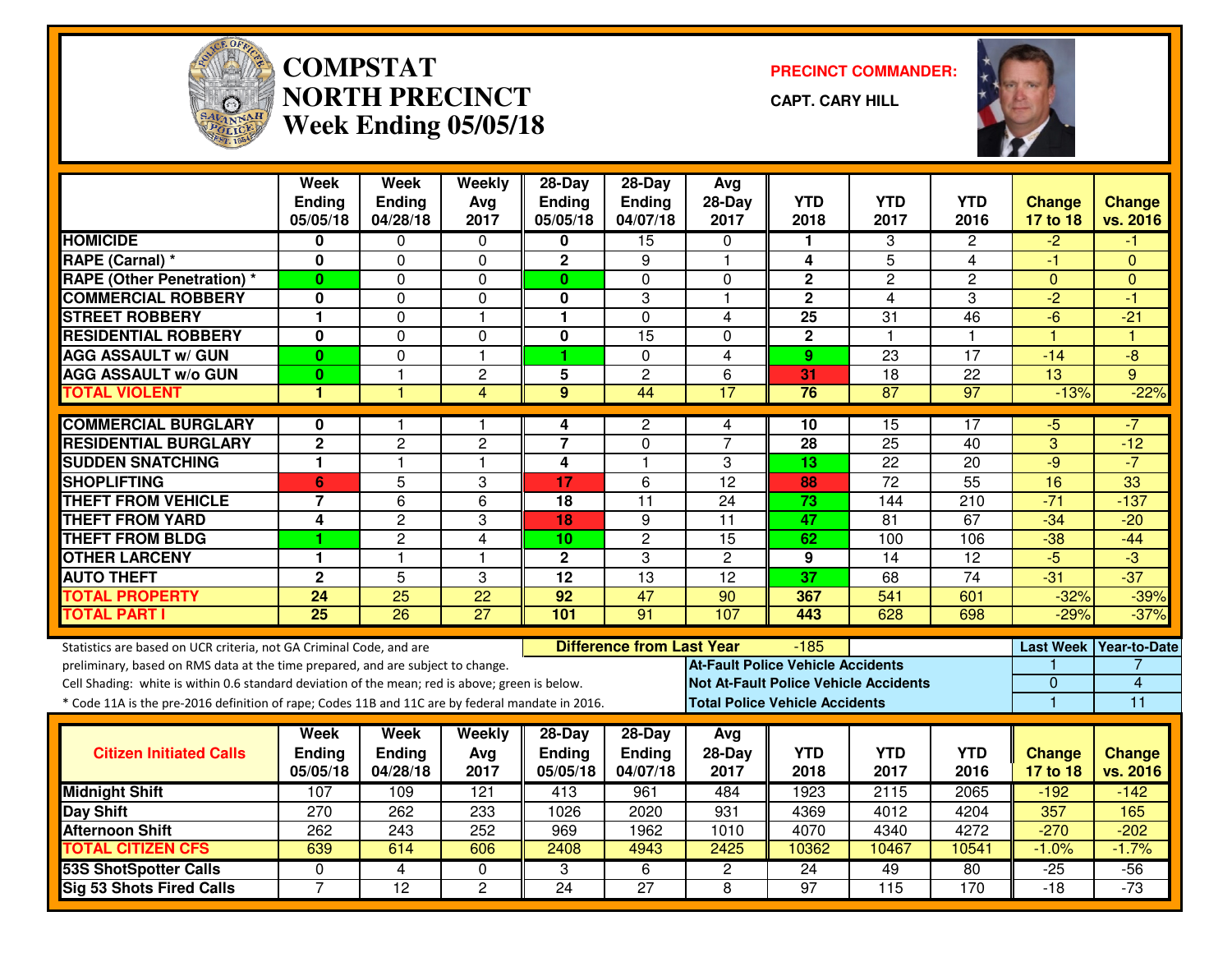## **BEAT 21 North PrecinctWeek Ending 05/05/18**

|                                  |                   |                | <b>Last 4 Weeks</b>        |                | 28 Days        | 28 Day     |                   |                              |                |                          |                   |
|----------------------------------|-------------------|----------------|----------------------------|----------------|----------------|------------|-------------------|------------------------------|----------------|--------------------------|-------------------|
|                                  | Ending            | <b>Ending</b>  | <b>Ending</b>              | Ending         | <b>Ending</b>  | Average    | <b>YTD</b>        | <b>YTD</b>                   | <b>YTD</b>     | <b>Change</b>            | <b>Change</b>     |
|                                  | 05/05/18          | 04/28/18       | 04/21/18                   | 04/14/18       | 04/07/18       | 2017       | 2018              | 2017                         | 2016           | 17 to 18                 | vs. 2016          |
| <b>HOMICIDE</b>                  | $\Omega$          | 0              | 0                          | $\Omega$       | $\Omega$       | 0.0        | 0                 | $\Omega$                     | 0              | $\Omega$                 | $\Omega$          |
| RAPE (Carnal) *                  | $\Omega$          | 0              | $\Omega$                   | $\Omega$       | $\Omega$       | 0.1        | $\Omega$          | $\Omega$                     | $\mathbf{1}$   | $\Omega$                 | -1                |
| <b>RAPE (Other Penetration)*</b> | 0                 | 0              | $\mathbf 0$                | 0              | 0              | 0.0        | $\mathbf{1}$      | 0                            | 0              | $\mathbf{1}$             | $\overline{1}$    |
| <b>COMMERCIAL ROBBERY</b>        | 0                 | 0              | $\mathbf 0$                | 0              | 0              | 0.1        | 0                 | $\mathbf{1}$                 | $\mathbf{1}$   | $-1$                     | $-1$              |
| <b>STREET ROBBERY</b>            | 0                 | 0              | $\mathbf 0$                | 0              | 0              | 0.2        | 0                 | $\mathbf{1}$                 | 0              | $-1$                     | $\mathbf{0}$      |
| <b>RESIDENTIAL ROBBERY</b>       | 0                 | 0              | $\mathbf 0$                | 0              | 0              | 0.0        | $\mathbf 0$       | 0                            | 0              | $\mathbf{0}$             | $\mathbf{0}$      |
| <b>AGG ASSAULT W/ GUN</b>        | 0                 | 0              | $\mathbf 0$                | 0              | 0              | 0.2        | 0                 | $\mathbf{1}$                 | 0              | $-1$                     | $\overline{0}$    |
| <b>AGG ASSAULT W/o GUN</b>       | 0                 | 0              | 0                          | 0              | $\mathbf 0$    | 0.2        | $\mathbf{1}$      | $\mathbf{1}$                 | 3              | $\mathbf{0}$             | $-2$              |
| <b>TOTAL VIOLENT</b>             | $\mathbf{0}$      | $\overline{0}$ | $\mathbf{O}$               | $\mathbf{0}$   | $\mathbf{0}$   | 0.7        | $\overline{2}$    | 4                            | 5              | $-50%$                   | $-60%$            |
| <b>COMMERCIAL BURGLARY</b>       | $\Omega$          | 0              | $\mathbf{0}$               | 0              | $\Omega$       | 0.2        | 0                 | $\mathbf{1}$                 | $\mathbf{1}$   | $-1$                     | $-1$              |
| <b>RESIDENTIAL BURGLARY</b>      | $\mathbf{0}$      | 0              |                            |                |                |            | 5                 | 4                            | $\overline{2}$ | $\mathbf{1}$             | 3                 |
| <b>SUDDEN SNATCHING</b>          |                   |                | 0                          | $\mathbf{1}$   | $\mathbf{1}$   | 1.1        |                   |                              |                |                          |                   |
| <b>SHOPLIFTING</b>               | $\mathbf{0}$<br>0 | 0<br>0         | $\mathbf 0$<br>$\mathbf 0$ | 0<br>0         | 0<br>0         | 0.1<br>0.2 | 0<br>$\mathbf{1}$ | $\mathbf{0}$<br>$\mathbf{1}$ | 0<br>0         | $\Omega$<br>$\mathbf{0}$ | $\mathbf{0}$<br>1 |
| <b>THEFT FROM VEHICLE</b>        | 0                 | 0              | $\overline{2}$             | 3              | 5              | 2.8        | 16                | 9                            | 9              | $\overline{7}$           | $\overline{7}$    |
| <b>THEFT FROM YARD</b>           |                   |                |                            |                |                | 1.2        |                   | $\overline{2}$               |                |                          |                   |
|                                  | 0                 | $\overline{2}$ | $\mathbf 0$                | 0              | $\overline{2}$ |            | 4                 |                              | 5              | $\overline{2}$           | $-1$              |
| <b>THEFT FROM BLDG</b>           | 0                 | 0              | $\mathbf 0$                | $\mathbf{0}$   | 0              | 3.0        | 5                 | 17                           | 8              | $-12$                    | $-3$              |
| <b>OTHER LARCENY</b>             | 0                 | 0              | $\mathbf 0$                | 0              | 0              | 0.2        | $\mathbf 0$       | $\overline{2}$               | $\mathbf{1}$   | $-2$                     | $-1$              |
| <b>AUTO THEFT</b>                | 0                 | 0              | 3                          | 0              | 3              | 1.1        | $\overline{7}$    | 5                            | 4              | $\overline{2}$           | 3                 |
| <b>TOTAL PROPERTY</b>            | $\mathbf{0}$      | $\overline{2}$ | 5                          | $\overline{4}$ | 11             | 9.7        | 38                | 41                           | 30             | $-7%$                    | 27%               |
| <b>TOTAL PART I</b>              | $\mathbf 0$       | $\overline{2}$ | 5                          | 4              | 11             | 10.4       | 40                | 45                           | 35             | $-11%$                   | 14%               |

 **Difference from Last Year**-5

Statistics are based on UCR criteria, not GA Criminal Code.

\* Rape Code 11A is the historical definition of rape (aka Legacy Rape); Rape Codes 11B and 11C are those moved from Part II to Part I in 2017.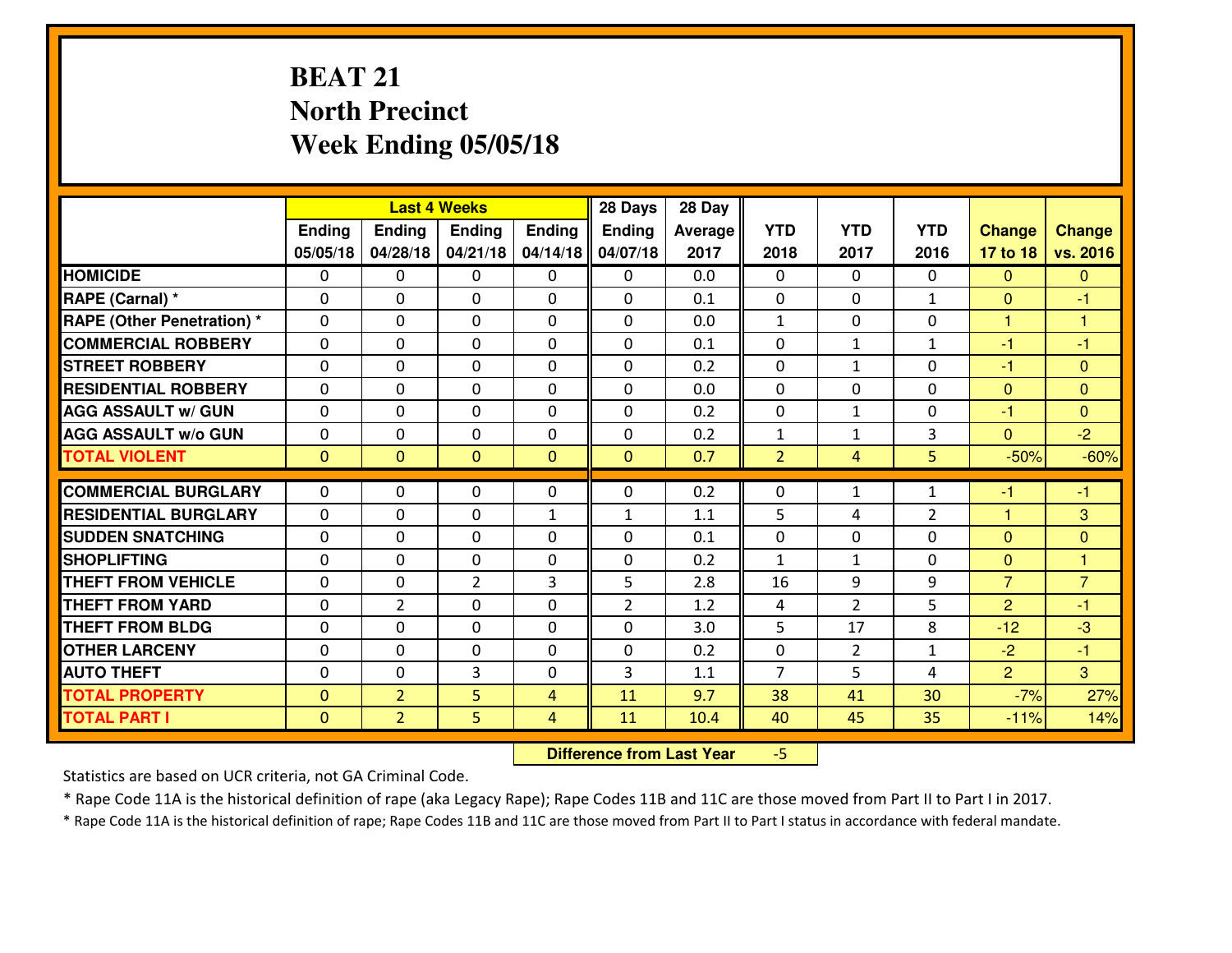## **BEAT 22 North PrecinctWeek Ending 05/05/18**

|                                  |                |                | <b>Last 4 Weeks</b>           |                | 28 Days        | 28 Day     |                |                |                |                |                |
|----------------------------------|----------------|----------------|-------------------------------|----------------|----------------|------------|----------------|----------------|----------------|----------------|----------------|
|                                  | Ending         | Ending         | <b>Ending</b>                 | Ending         | <b>Ending</b>  | Average    | <b>YTD</b>     | <b>YTD</b>     | <b>YTD</b>     | <b>Change</b>  | <b>Change</b>  |
|                                  | 05/05/18       | 04/28/18       | 04/21/18                      | 04/14/18       | 04/07/18       | 2017       | 2018           | 2017           | 2016           | 17 to 18       | vs. 2016       |
| <b>HOMICIDE</b>                  | $\mathbf{0}$   | 0              | 0                             | 0              | 0              | 0.0        | 1              | $\Omega$       | $\overline{2}$ | 1              | $-1$           |
| RAPE (Carnal) *                  | 0              | $\mathbf{1}$   | $\mathbf{0}$                  | 0              | $\mathbf{1}$   | 0.2        | 1              | 0              | 0              | 1              | 1              |
| <b>RAPE (Other Penetration)*</b> | $\Omega$       | 0              | $\mathbf 0$                   | $\Omega$       | $\Omega$       | 0.1        | $\Omega$       | 0              | 0              | $\Omega$       | $\Omega$       |
| <b>COMMERCIAL ROBBERY</b>        | $\Omega$       | 0              | $\mathbf 0$                   | $\Omega$       | 0              | 0.2        | $\mathbf{0}$   | $\mathbf{0}$   | $\overline{2}$ | $\Omega$       | $-2$           |
| <b>ISTREET ROBBERY</b>           | 0              | 0              | $\mathbf 0$                   | 0              | 0              | 0.8        | 3              | 5              | 5              | $-2$           | $-2$           |
| <b>RESIDENTIAL ROBBERY</b>       | 0              | 0              | $\mathbf 0$                   | 0              | 0              | 0.0        | 0              | $\Omega$       | 0              | $\Omega$       | $\Omega$       |
| <b>AGG ASSAULT W/ GUN</b>        | 0              | 0              | $\mathbf 0$                   | 0              | 0              | 2.2        | $\overline{2}$ | 13             | 5              | $-11$          | $-3$           |
| <b>AGG ASSAULT W/o GUN</b>       | 0              | $\mathbf{1}$   | $\mathbf 0$                   | 0              | $\mathbf{1}$   | 1.8        | 8              | 3              | $\overline{7}$ | 5              | $\mathbf{1}$   |
| <b>TOTAL VIOLENT</b>             | $\mathbf{0}$   | $\overline{2}$ | $\overline{0}$                | $\overline{0}$ | $\overline{2}$ | 5.2        | 15             | 21             | 21             | $-29%$         | $-29%$         |
| <b>COMMERCIAL BURGLARY</b>       | $\Omega$       | 0              | $\mathbf{0}$                  | 0              | $\Omega$       | 1.0        | 3              | $\overline{2}$ | $\mathbf{1}$   | н              | $\overline{2}$ |
| <b>RESIDENTIAL BURGLARY</b>      | $\Omega$       | $\mathbf{1}$   | $\mathbf{0}$                  | $\mathbf{1}$   | $\overline{2}$ | 2.2        | 8              | $\overline{7}$ | 11             | 1              | $-3$           |
| <b>SUDDEN SNATCHING</b>          | $\Omega$       | 0              |                               | $\Omega$       | $\Omega$       |            | $\mathbf{1}$   | $\Omega$       | 0              | 1              | 1              |
| <b>SHOPLIFTING</b>               | $\mathbf{1}$   | 0              | $\mathbf 0$<br>$\overline{2}$ | $\mathbf{1}$   | 4              | 0.1<br>2.7 | 13             | 11             | 4              |                |                |
|                                  |                |                |                               |                |                |            |                |                |                | $\overline{2}$ | 9              |
| <b>THEFT FROM VEHICLE</b>        | 1              | 0              | $\mathbf 0$                   | 3              | 4              | 2.8        | 15             | 9              | 10             | $6\phantom{1}$ | 5              |
| <b>THEFT FROM YARD</b>           | 3              | $\mathbf{1}$   | $\mathbf 0$                   | $\mathbf{1}$   | 5              | 1.2        | 6              | 5              | 6              | $\mathbf{1}$   | $\mathbf{0}$   |
| <b>THEFT FROM BLDG</b>           | 0              | 0              | 1                             | 0              | $\mathbf{1}$   | 2.1        | 5              | 9              | 12             | $-4$           | $-7$           |
| <b>OTHER LARCENY</b>             | 0              | 0              | $\mathbf 0$                   | 0              | 0              | 0.4        | 0              | $\overline{2}$ | $\overline{2}$ | $-2$           | $-2$           |
| <b>AUTO THEFT</b>                | $\mathbf{0}$   | 1              | 0                             | 0              | $\mathbf{1}$   | 2.6        | 8              | 15             | 17             | $-7$           | $-9$           |
| <b>TOTAL PROPERTY</b>            | 5              | 3              | 3                             | 6              | 17             | 15.1       | 59             | 60             | 63             | $-2%$          | $-6%$          |
| <b>TOTAL PART I</b>              | 5 <sub>1</sub> | 5              | 3                             | 6              | 19             | 20.3       | 74             | 81             | 84             | $-9%$          | $-12%$         |

 **Difference from Last Year**-7

Statistics are based on UCR criteria, not GA Criminal Code.

\* Rape Code 11A is the historical definition of rape (aka Legacy Rape); Rape Codes 11B and 11C are those moved from Part II to Part I in 2017.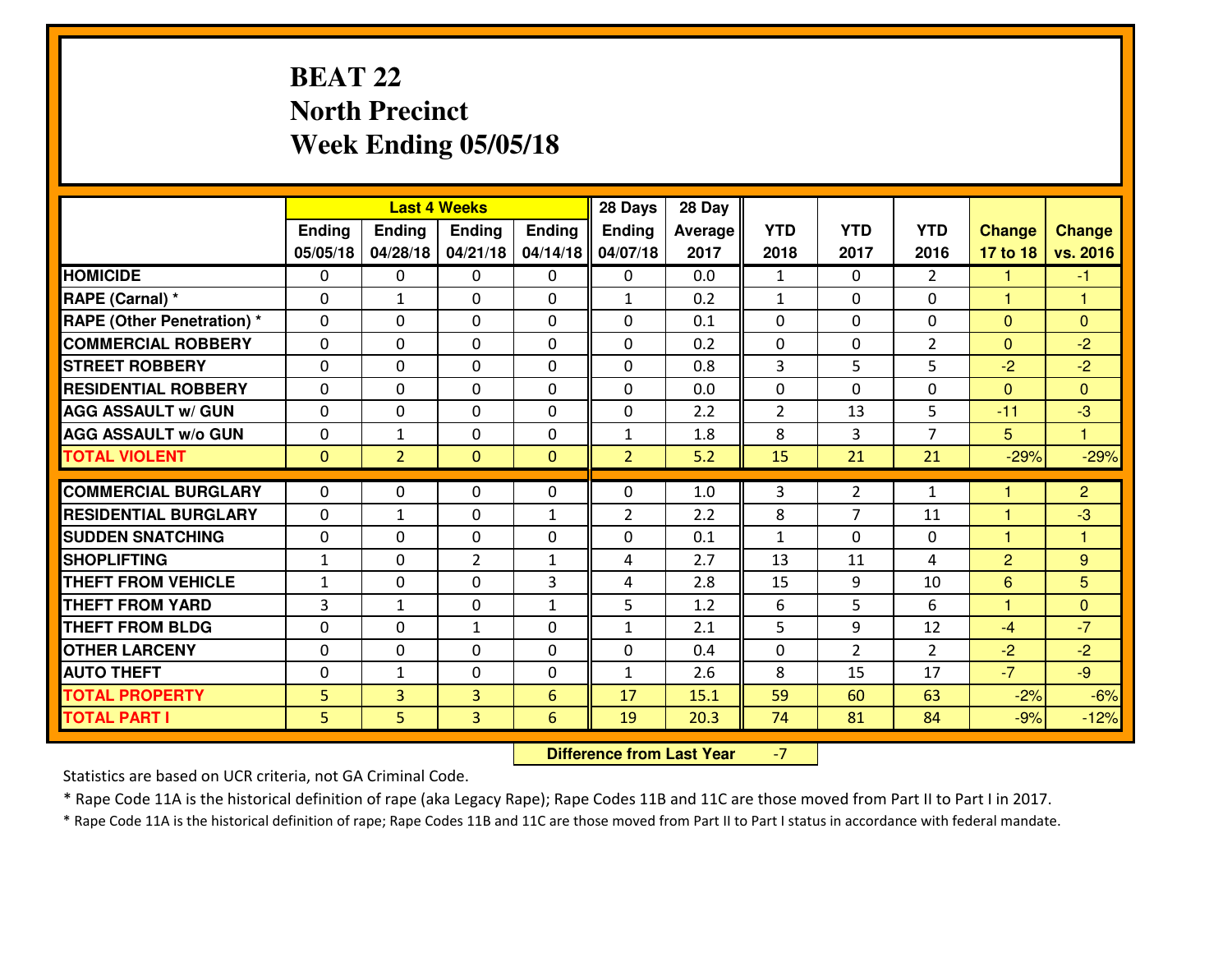## **BEAT 23 North PrecinctWeek Ending 05/05/18**

|                                  |                |                | <b>Last 4 Weeks</b> |                | 28 Days        | 28 Day  |                |                |                |                |                |
|----------------------------------|----------------|----------------|---------------------|----------------|----------------|---------|----------------|----------------|----------------|----------------|----------------|
|                                  | Ending         | <b>Ending</b>  | <b>Ending</b>       | Ending         | <b>Ending</b>  | Average | <b>YTD</b>     | <b>YTD</b>     | <b>YTD</b>     | <b>Change</b>  | <b>Change</b>  |
|                                  | 05/05/18       | 04/28/18       | 04/21/18            | 04/14/18       | 04/07/18       | 2017    | 2018           | 2017           | 2016           | 17 to 18       | vs. 2016       |
| <b>HOMICIDE</b>                  | $\Omega$       | 0              | 0                   | $\Omega$       | $\Omega$       | 0.1     | 0              | $\mathbf{1}$   | 0              | $-1$           | $\Omega$       |
| RAPE (Carnal) *                  | $\Omega$       | 0              | $\Omega$            | $\Omega$       | $\Omega$       | 0.2     | $\mathbf{1}$   | $\mathbf{1}$   | 3              | $\Omega$       | $-2$           |
| <b>RAPE (Other Penetration)*</b> | 0              | 0              | $\mathbf 0$         | 0              | 0              | 0.0     | 0              | 0              | $\overline{2}$ | $\overline{0}$ | $-2$           |
| <b>COMMERCIAL ROBBERY</b>        | 0              | 0              | $\mathbf 0$         | 0              | 0              | 0.2     | 0              | $\mathbf{1}$   | 0              | $-1$           | $\overline{0}$ |
| <b>STREET ROBBERY</b>            | 0              | 0              | $\mathbf 0$         | 0              | 0              | 0.5     | 3              | $\overline{2}$ | 6              | 1              | $-3$           |
| <b>RESIDENTIAL ROBBERY</b>       | 0              | 0              | $\mathbf 0$         | $\mathbf{0}$   | 0              | 0.1     | $\overline{2}$ | $\mathbf{1}$   | $\mathbf{1}$   | $\mathbf{1}$   | $\mathbf{1}$   |
| <b>AGG ASSAULT W/ GUN</b>        | 0              | 0              | $\mathbf 0$         | 0              | 0              | 0.7     | 3              | 4              | 8              | $-1$           | $-5$           |
| <b>AGG ASSAULT W/o GUN</b>       | $\mathbf{1}$   | 0              | 1                   | $\mathbf{0}$   | $\overline{2}$ | 1.2     | 8              | 8              | 4              | $\mathbf{0}$   | $\overline{4}$ |
| <b>TOTAL VIOLENT</b>             | $\mathbf{1}$   | $\overline{0}$ | $\mathbf{1}$        | $\mathbf{0}$   | $\overline{2}$ | 2.8     | 17             | 18             | 24             | $-6%$          | $-29%$         |
| <b>COMMERCIAL BURGLARY</b>       | $\overline{2}$ | $\mathbf{1}$   | $\mathbf{1}$        | 0              | 4              | 1.9     | 5              | 5.             | 3              | $\Omega$       | $\overline{2}$ |
| <b>RESIDENTIAL BURGLARY</b>      | $\mathbf{1}$   | 0              | 1                   | 0              | $\overline{2}$ | 1.8     | 8              | 6              | 9              | $\overline{2}$ | $-1$           |
| <b>SUDDEN SNATCHING</b>          | $\mathbf{0}$   | 0              | $\mathbf 0$         | 0              | 0              | 0.3     | $\overline{2}$ | $\mathbf{1}$   | 0              | $\mathbf{1}$   | $\overline{2}$ |
| <b>SHOPLIFTING</b>               | 0              | 0              | 1                   | $\mathbf{1}$   | $\overline{2}$ | 1.0     | 5              | 5              | $\overline{2}$ | $\Omega$       | 3              |
| <b>THEFT FROM VEHICLE</b>        | $\mathbf{1}$   | 0              | $\mathbf 0$         | 0              | $\mathbf{1}$   | 3.1     | 8              | 8              | 27             | $\Omega$       | $-19$          |
| <b>THEFT FROM YARD</b>           | $\mathbf{1}$   | 0              | 1                   | 0              | $\overline{2}$ | 1.9     | 5              | 10             | 8              | $-5$           | $-3$           |
| <b>THEFT FROM BLDG</b>           | 2              | 0              | $\mathbf{1}$        | $\mathbf{0}$   | 3              | 1.9     | 11             | 12             | 9              | $-1$           | $\overline{2}$ |
| <b>OTHER LARCENY</b>             | 0              | 0              | $\mathbf 0$         | $\mathbf 1$    | $\mathbf{1}$   | 0.3     | $\overline{2}$ | $\overline{2}$ | 0              | $\mathbf{0}$   | $\overline{2}$ |
| <b>AUTO THEFT</b>                | $\overline{2}$ | 0              | $\mathbf 0$         | 0              | $\overline{2}$ | 3.1     | 5              | 13             | 11             | $-8$           | $-6$           |
| <b>TOTAL PROPERTY</b>            | 9              | $\mathbf{1}$   | 5                   | $\overline{2}$ | 17             | 15.3    | 51             | 62             | 69             | $-18%$         | $-26%$         |
| <b>TOTAL PART I</b>              | 10             | $\mathbf{1}$   | 6                   | $\overline{2}$ | 19             | 18.1    | 68             | 80             | 93             | $-15%$         | $-27%$         |

 **Difference from Last Year** $-12$ 

Statistics are based on UCR criteria, not GA Criminal Code.

\* Rape Code 11A is the historical definition of rape (aka Legacy Rape); Rape Codes 11B and 11C are those moved from Part II to Part I in 2017.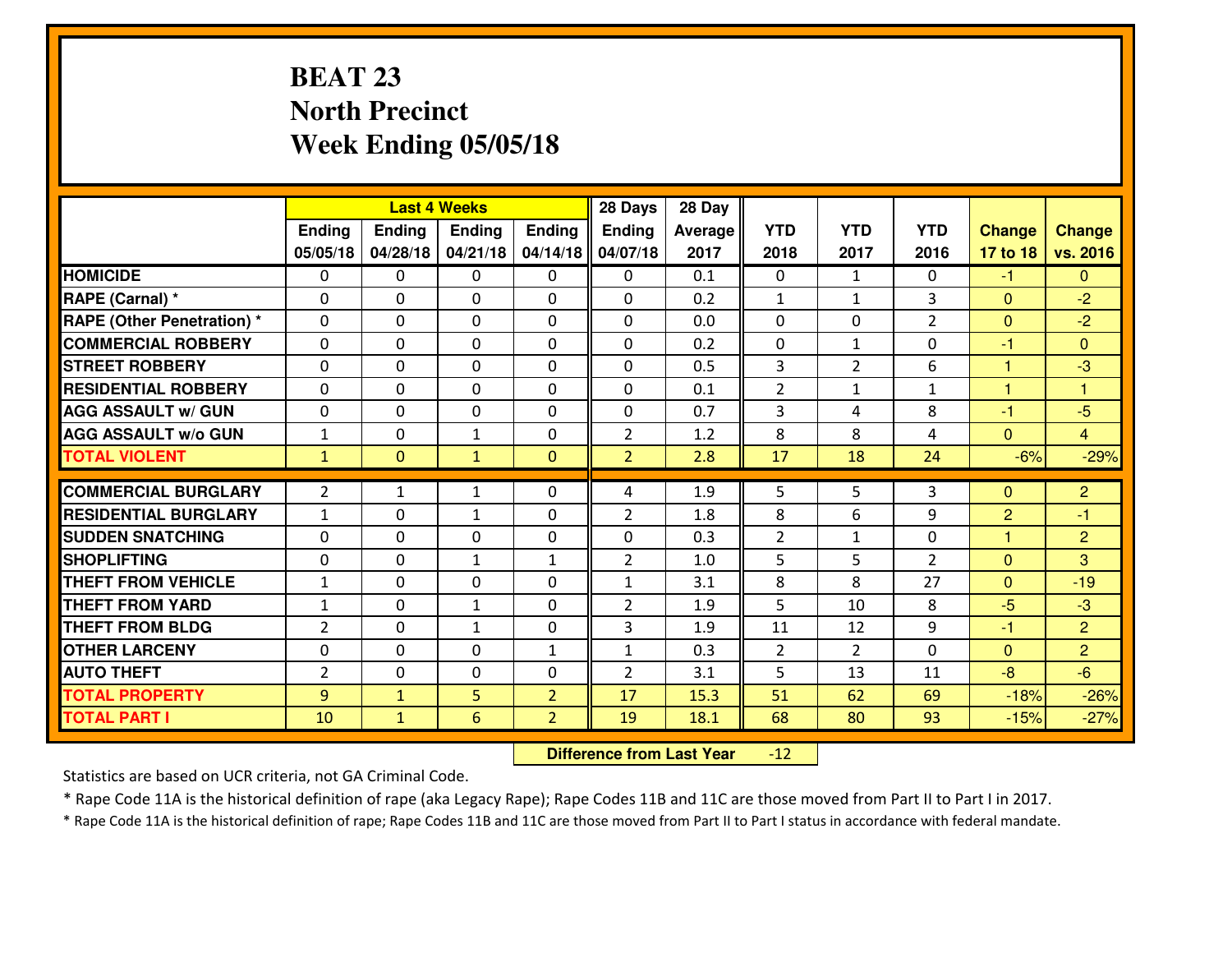## **BEAT 24 North PrecinctWeek Ending 05/05/18**

|                                  |                |                | <b>Last 4 Weeks</b> |                | 28 Days        | 28 Day  |                |              |                |                |                |
|----------------------------------|----------------|----------------|---------------------|----------------|----------------|---------|----------------|--------------|----------------|----------------|----------------|
|                                  | Ending         | Ending         | <b>Ending</b>       | Ending         | <b>Ending</b>  | Average | <b>YTD</b>     | <b>YTD</b>   | <b>YTD</b>     | <b>Change</b>  | <b>Change</b>  |
|                                  | 05/05/18       | 04/28/18       | 04/21/18            | 04/14/18       | 04/07/18       | 2017    | 2018           | 2017         | 2016           | 17 to 18       | vs. 2016       |
| <b>HOMICIDE</b>                  | 0              | 0              | 0                   | 0              | 0              | 0.1     | 0              | $\Omega$     | 0              | $\Omega$       | $\Omega$       |
| RAPE (Carnal) *                  | $\Omega$       | 0              | 0                   | $\Omega$       | 0              | 0.1     | 0              | 0            | 0              | $\Omega$       | $\mathbf{0}$   |
| <b>RAPE (Other Penetration)*</b> | $\Omega$       | $\Omega$       | $\Omega$            | $\Omega$       | $\Omega$       | 0.0     | $\Omega$       | $\Omega$     | $\Omega$       | $\Omega$       | $\Omega$       |
| <b>COMMERCIAL ROBBERY</b>        | $\Omega$       | $\Omega$       | $\mathbf 0$         | $\Omega$       | $\Omega$       | 0.4     | $\Omega$       | $\mathbf{1}$ | $\Omega$       | $-1$           | $\Omega$       |
| <b>ISTREET ROBBERY</b>           | $\mathbf{0}$   | 0              | $\mathbf{0}$        | 0              | $\Omega$       | 1.0     | 3              | 5            | 12             | $-2$           | $-9$           |
| <b>RESIDENTIAL ROBBERY</b>       | 0              | 0              | $\mathbf 0$         | 0              | 0              | 0.0     | 0              | $\Omega$     | 0              | $\mathbf{0}$   | $\mathbf{0}$   |
| <b>AGG ASSAULT W/ GUN</b>        | 0              | 0              | $\mathbf 0$         | 0              | 0              | 0.4     | $\mathbf{1}$   | 0            | $\mathbf{1}$   | $\mathbf{1}$   | $\overline{0}$ |
| <b>AGG ASSAULT W/o GUN</b>       | 0              | 0              | $\mathbf 0$         | 0              | 0              | 0.4     | $\overline{2}$ | $\mathbf{0}$ | $\mathbf{1}$   | $\overline{2}$ | $\overline{1}$ |
| <b>TOTAL VIOLENT</b>             | $\mathbf{0}$   | $\overline{0}$ | $\overline{0}$      | $\mathbf{0}$   | $\mathbf{0}$   | 2.3     | $6\phantom{1}$ | 6            | 14             | 0%             | $-57%$         |
| <b>COMMERCIAL BURGLARY</b>       | $\Omega$       | 0              | $\mathbf{0}$        | $\Omega$       | $\Omega$       | 0.3     | 0              | $\Omega$     | 6              | $\Omega$       | $-6$           |
| <b>RESIDENTIAL BURGLARY</b>      | $\Omega$       | 0              | 1                   | 0              | 1              | 1.2     | $\overline{2}$ | 5            | $\overline{7}$ | $-3$           | $-5$           |
| <b>SUDDEN SNATCHING</b>          | 0              | 0              | 1                   | 0              | $\mathbf{1}$   | 0.2     | $\overline{2}$ | $\mathbf{1}$ | $\overline{2}$ | $\mathbf{1}$   | $\Omega$       |
| <b>SHOPLIFTING</b>               | $\mathbf{1}$   | $\overline{2}$ | $\mathbf 0$         | $\mathbf{1}$   | 4              | 4.2     | 44             | 21           | 18             | 23             | 26             |
| <b>THEFT FROM VEHICLE</b>        | $\mathbf{1}$   | 0              | $\mathbf{1}$        | 0              | $\overline{2}$ | 7.9     | 8              | 48           | 28             | $-40$          | $-20$          |
| <b>THEFT FROM YARD</b>           | $\mathbf{1}$   | $\mathbf{1}$   | $\mathbf 0$         | $\mathbf{1}$   | 3              | 2.8     | $\overline{7}$ | 16           | 16             | $-9$           | $-9$           |
| <b>THEFT FROM BLDG</b>           | $\mathbf{0}$   | 0              | 0                   | $\Omega$       | $\Omega$       | 1.2     | 9              | 5            | 11             | $\overline{4}$ | $-2$           |
| <b>OTHER LARCENY</b>             | 0              | 0              | $\mathbf 0$         | 0              | 0              | 0.9     | $\overline{2}$ | $\mathbf{1}$ | 3              | $\mathbf{1}$   | $-1$           |
| <b>AUTO THEFT</b>                | $\mathbf{1}$   | 0              | 0                   | 0              | 1              | 2.4     | $\mathbf{1}$   | 16           | 17             | $-15$          | $-16$          |
| <b>TOTAL PROPERTY</b>            | 4              | 3              | 3                   | $\overline{2}$ | 12             | 21.2    | 75             | 113          | 108            | $-34%$         | $-31%$         |
| <b>TOTAL PART I</b>              | $\overline{4}$ | $\overline{3}$ | $\overline{3}$      | $\overline{2}$ | 12             | 23.5    | 81             | 119          | 122            | $-32%$         | $-34%$         |

 **Difference from Last Year**-38

Statistics are based on UCR criteria, not GA Criminal Code.

\* Rape Code 11A is the historical definition of rape (aka Legacy Rape); Rape Codes 11B and 11C are those moved from Part II to Part I in 2017.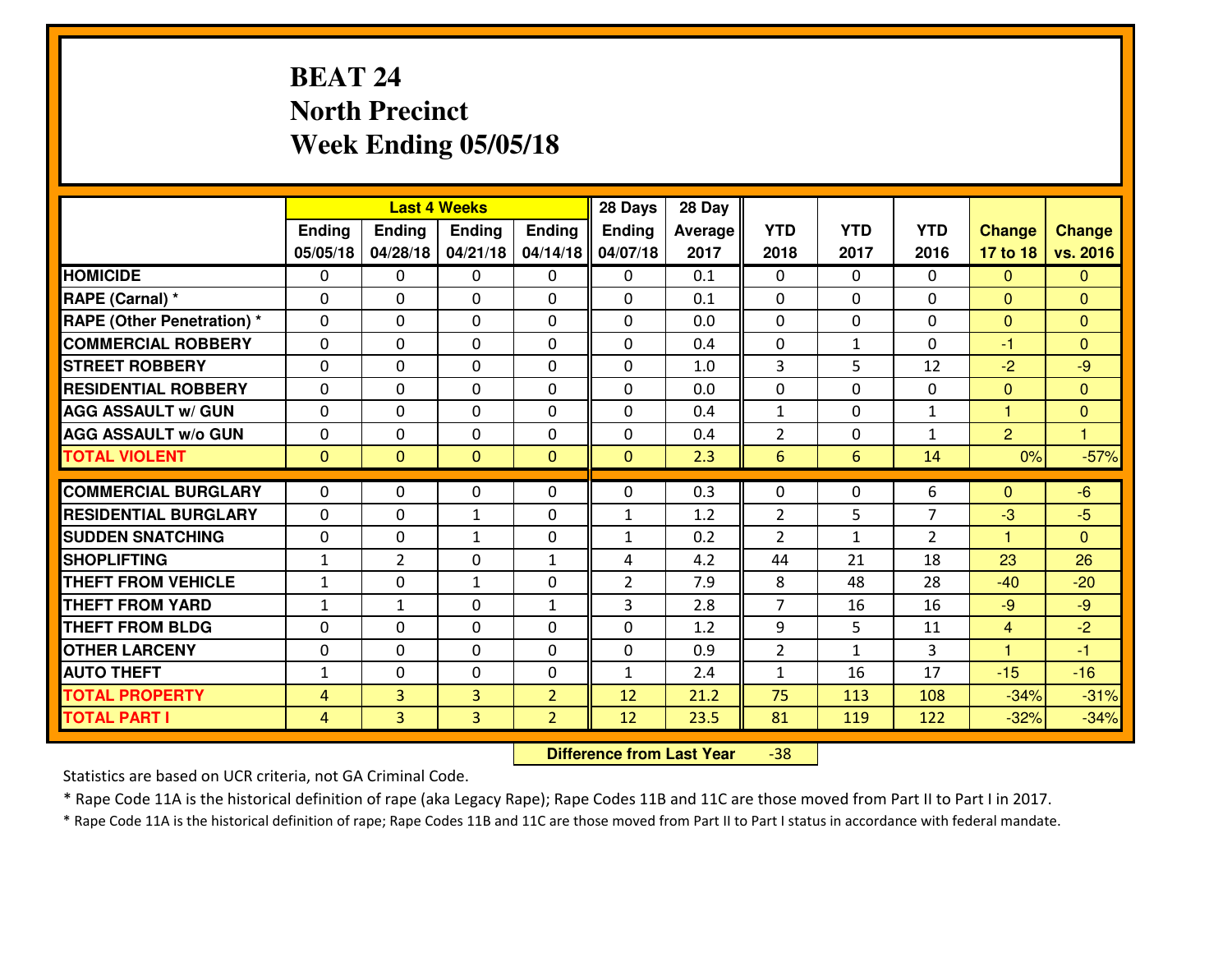## **BEAT 25 North PrecinctWeek Ending 05/05/18**

|                                   |                |                | <b>Last 4 Weeks</b> |                | 28 Days        | 28 Day  |                |                |                |                |                |
|-----------------------------------|----------------|----------------|---------------------|----------------|----------------|---------|----------------|----------------|----------------|----------------|----------------|
|                                   | Ending         | <b>Ending</b>  | <b>Ending</b>       | Ending         | <b>Ending</b>  | Average | <b>YTD</b>     | <b>YTD</b>     | <b>YTD</b>     | <b>Change</b>  | <b>Change</b>  |
|                                   | 05/05/18       | 04/28/18       | 04/21/18            | 04/14/18       | 04/07/18       | 2017    | 2018           | 2017           | 2016           | 17 to 18       | vs. 2016       |
| <b>HOMICIDE</b>                   | $\Omega$       | 0              | $\Omega$            | $\Omega$       | 0              | 0.0     | $\Omega$       | $\Omega$       | 0              | $\Omega$       | $\Omega$       |
| RAPE (Carnal) *                   | $\mathbf{1}$   | 0              | $\Omega$            | $\Omega$       | $\mathbf{1}$   | 0.0     | $\mathbf{1}$   | $\mathbf{1}$   | $\Omega$       | $\Omega$       | $\mathbf{1}$   |
| <b>RAPE (Other Penetration) *</b> | 0              | 0              | $\mathbf 0$         | 0              | 0              | 0.0     | $\mathbf 0$    | $\Omega$       | 0              | $\mathbf{0}$   | $\overline{0}$ |
| <b>COMMERCIAL ROBBERY</b>         | 0              | 0              | $\mathbf 0$         | 0              | 0              | 0.0     | $\mathbf 0$    | $\mathbf{1}$   | 0              | $-1$           | $\overline{0}$ |
| <b>STREET ROBBERY</b>             | $\mathbf{0}$   | 0              | $\mathbf 0$         | 0              | 0              | 0.0     | 6              | 13             | 9              | $-7$           | $-3$           |
| <b>RESIDENTIAL ROBBERY</b>        | $\Omega$       | 0              | $\mathbf 0$         | 0              | 0              | 0.0     | $\mathbf 0$    | $\mathbf{0}$   | 0              | $\mathbf{0}$   | $\mathbf{0}$   |
| <b>AGG ASSAULT w/ GUN</b>         | 0              | 0              | 0                   | 0              | 0              | 0.0     | $\mathbf{1}$   | $\mathbf{1}$   | 0              | $\mathbf 0$    | $\mathbf{1}$   |
| <b>AGG ASSAULT W/o GUN</b>        | $\mathbf{1}$   | 0              | 0                   | 0              | $\mathbf{1}$   | 0.0     | $\overline{2}$ | 0              | $\mathbf{1}$   | $\overline{2}$ | $\mathbf{1}$   |
| <b>TOTAL VIOLENT</b>              | $\overline{2}$ | $\overline{0}$ | $\mathbf{0}$        | $\mathbf{0}$   | $\overline{2}$ | 0.0     | 10             | 16             | 10             | $-38%$         | 0%             |
| <b>COMMERCIAL BURGLARY</b>        | $\Omega$       | 0              | 0                   | $\mathbf{0}$   | $\Omega$       | 0.0     | $\mathbf{0}$   | $\overline{2}$ | 3              | $-2$           | $-3$           |
| <b>RESIDENTIAL BURGLARY</b>       | $\mathbf{0}$   | 0              | 0                   | 0              | $\Omega$       | 0.0     | $\mathbf{0}$   | $\mathbf{1}$   | 3              | -1             | $-3$           |
| <b>SUDDEN SNATCHING</b>           | $\mathbf{0}$   | 0              |                     | 0              | 0              | 0.0     | $\mathbf{0}$   | $\Omega$       | $\overline{2}$ | $\mathbf{0}$   | $-2$           |
| <b>SHOPLIFTING</b>                | 0              | 0              | 0<br>$\mathbf 0$    | $\mathbf{1}$   | $\mathbf{1}$   | 0.0     | 3              | 11             | 5              | $-8$           | $-2$           |
| <b>THEFT FROM VEHICLE</b>         | $\mathbf{1}$   | 0              | $\mathbf{1}$        | 0              | $\overline{2}$ | 0.0     | 14             | 31             | 63             | $-17$          | $-49$          |
| <b>THEFT FROM YARD</b>            | $\overline{2}$ | 0              | 1                   | 0              | 3              | 0.0     | 10             | 25             | 14             | $-15$          | $-4$           |
| <b>THEFT FROM BLDG</b>            | 0              | 0              | 0                   | 0              | 0              | 0.0     | 9              | 19             | 15             | $-10$          | $-6$           |
| <b>OTHER LARCENY</b>              | 0              | 0              | 0                   | 0              | 0              | 0.0     | 3              | 4              | 4              | $-1$           | $-1$           |
| <b>AUTO THEFT</b>                 | 0              | 0              | $\mathbf 0$         | $\overline{2}$ | $\overline{2}$ | 0.0     | 6              | 9              | $\overline{7}$ | -3             | $-1$           |
| <b>TOTAL PROPERTY</b>             | $\overline{3}$ |                |                     |                | 8              |         |                |                |                |                |                |
|                                   |                | $\mathbf{0}$   | $\overline{2}$      | 3              |                | 0.0     | 45             | 102            | 116            | $-56%$         | $-61%$         |
| <b>TOTAL PART I</b>               | 5              | $\mathbf{0}$   | $\overline{2}$      | 3              | 10             | 0.0     | 55             | 118            | 126            | $-53%$         | $-56%$         |

 **Difference from Last Year**-63

Statistics are based on UCR criteria, not GA Criminal Code.

\* Rape Code 11A is the historical definition of rape (aka Legacy Rape); Rape Codes 11B and 11C are those moved from Part II to Part I in 2017.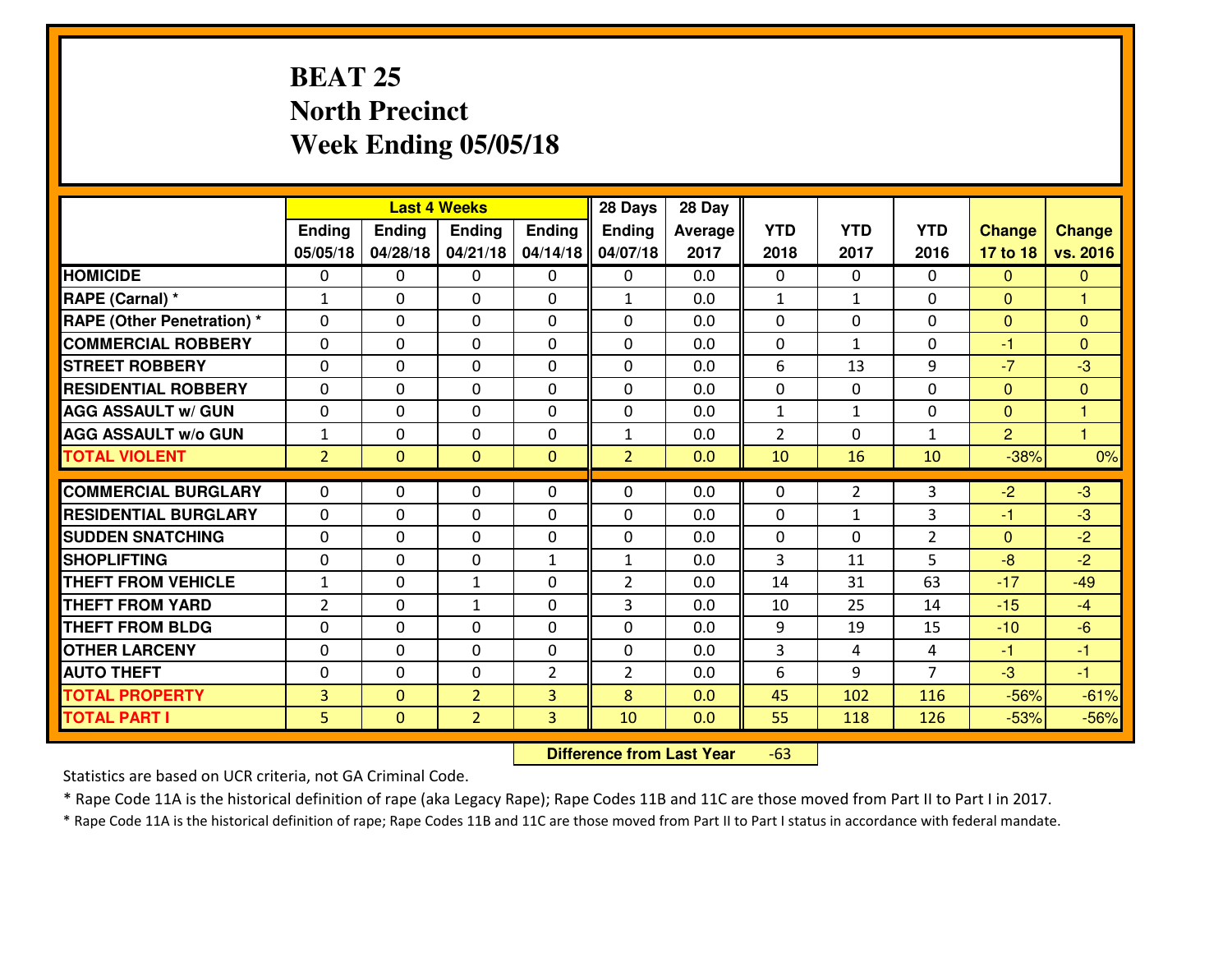## **BEAT 26 North PrecinctWeek Ending 05/05/18**

|                                  |              |                | <b>Last 4 Weeks</b> |                | 28 Days        | 28 Day         |                |                |                |                |                |
|----------------------------------|--------------|----------------|---------------------|----------------|----------------|----------------|----------------|----------------|----------------|----------------|----------------|
|                                  | Ending       | <b>Ending</b>  | <b>Ending</b>       | Ending         | <b>Ending</b>  | <b>Average</b> | <b>YTD</b>     | <b>YTD</b>     | <b>YTD</b>     | <b>Change</b>  | <b>Change</b>  |
|                                  | 05/05/18     | 04/28/18       | 04/21/18            | 04/14/18       | 04/07/18       | 2017           | 2018           | 2017           | 2016           | 17 to 18       | vs. 2016       |
| <b>HOMICIDE</b>                  | $\Omega$     | 0              | $\Omega$            | $\Omega$       | 0              | 0.0            | $\Omega$       | $\Omega$       | 0              | $\Omega$       | $\Omega$       |
| RAPE (Carnal) *                  | $\Omega$     | 0              | $\Omega$            | $\Omega$       | $\Omega$       | 0.1            | $\mathbf{1}$   | $\mathbf{1}$   | $\Omega$       | $\Omega$       | $\mathbf{1}$   |
| <b>RAPE (Other Penetration)*</b> | 0            | 0              | $\mathbf 0$         | 0              | 0              | 0.1            | $\mathbf 0$    | $\Omega$       | 0              | $\mathbf{0}$   | $\overline{0}$ |
| <b>COMMERCIAL ROBBERY</b>        | 0            | 0              | $\mathbf 0$         | 0              | 0              | 0.2            | $\mathbf 0$    | $\mathbf 0$    | 0              | $\mathbf{0}$   | $\overline{0}$ |
| <b>STREET ROBBERY</b>            | $\mathbf{0}$ | 0              | $\mathbf 0$         | 0              | 0              | 0.6            | $\overline{7}$ | 3              | $\overline{7}$ | $\overline{4}$ | $\overline{0}$ |
| <b>RESIDENTIAL ROBBERY</b>       | $\Omega$     | 0              | $\mathbf 0$         | 0              | 0              | 0.0            | $\mathbf 0$    | $\Omega$       | 0              | $\mathbf{0}$   | $\mathbf{0}$   |
| <b>AGG ASSAULT w/ GUN</b>        | 0            | 0              | 0                   | 0              | 0              | 0.2            | $\mathbf 0$    | $\mathbf{1}$   | $\mathbf{1}$   | $-1$           | $-1$           |
| <b>AGG ASSAULT W/o GUN</b>       | 0            | 0              | 0                   | 0              | 0              | 0.5            | 8              | $\overline{2}$ | 3              | 6              | 5 <sup>5</sup> |
| <b>TOTAL VIOLENT</b>             | $\mathbf{0}$ | $\overline{0}$ | $\mathbf{0}$        | $\mathbf{0}$   | $\mathbf{0}$   | 1.6            | 16             | $\overline{7}$ | 11             | 129%           | 45%            |
| <b>COMMERCIAL BURGLARY</b>       | $\Omega$     | 0              | $\mathbf{0}$        | $\mathbf{0}$   | $\Omega$       | 0.7            | $\mathbf{1}$   | 3              | 2              | $-2$           | $-1$           |
| <b>RESIDENTIAL BURGLARY</b>      | $\mathbf{0}$ | 0              | 0                   | 0              | $\Omega$       | 0.0            | $\mathbf{0}$   | $\Omega$       | 4              | $\mathbf{0}$   | $-4$           |
| <b>SUDDEN SNATCHING</b>          | $\mathbf{1}$ | 0              | 0                   | $\mathbf{1}$   | $\overline{2}$ | 0.5            | 4              | 10             | 4              | $-6$           | $\mathbf{0}$   |
| <b>SHOPLIFTING</b>               | 0            | $\mathbf{1}$   | $\mathbf 0$         | $\overline{2}$ | 3              | 2.0            | 9              | 15             | 14             | $-6$           | $-5$           |
| <b>THEFT FROM VEHICLE</b>        | $\mathbf{1}$ | 0              | $\mathbf 0$         | $\mathbf{1}$   | $\overline{2}$ | 3.3            | 5              | 18             | 43             | $-13$          | $-38$          |
| <b>THEFT FROM YARD</b>           | $\mathbf{1}$ | 0              | 0                   | 0              | $\mathbf{1}$   | 2.2            | $\overline{7}$ | 17             | 13             | $-10$          | $-6$           |
| <b>THEFT FROM BLDG</b>           | 2            | 1              | 0                   | 0              | 3              | 2.5            | 12             | 22             | 26             | $-10$          | $-14$          |
| <b>OTHER LARCENY</b>             | 0            | 0              | $\mathbf{1}$        | 0              | $\mathbf{1}$   | 0.3            | $\overline{2}$ | $\overline{2}$ | $\overline{2}$ | $\overline{0}$ | $\overline{0}$ |
| <b>AUTO THEFT</b>                | 0            | 0              | $\mathbf{1}$        | 0              | $\mathbf{1}$   | 1.3            | 6              | 5              | 8              | $\mathbf{1}$   | $-2$           |
| <b>TOTAL PROPERTY</b>            | 5            | $\overline{2}$ | $\overline{2}$      | $\overline{4}$ | 13             | 12.7           | 46             | 92             | 116            | $-50%$         | $-60%$         |
| <b>TOTAL PART I</b>              | 5            | $\overline{2}$ | $\overline{2}$      | $\overline{4}$ | 13             | 14.3           | 62             | 99             | 127            | $-37%$         | $-51%$         |

 **Difference from Last Year**-37

Statistics are based on UCR criteria, not GA Criminal Code.

\* Rape Code 11A is the historical definition of rape (aka Legacy Rape); Rape Codes 11B and 11C are those moved from Part II to Part I in 2017.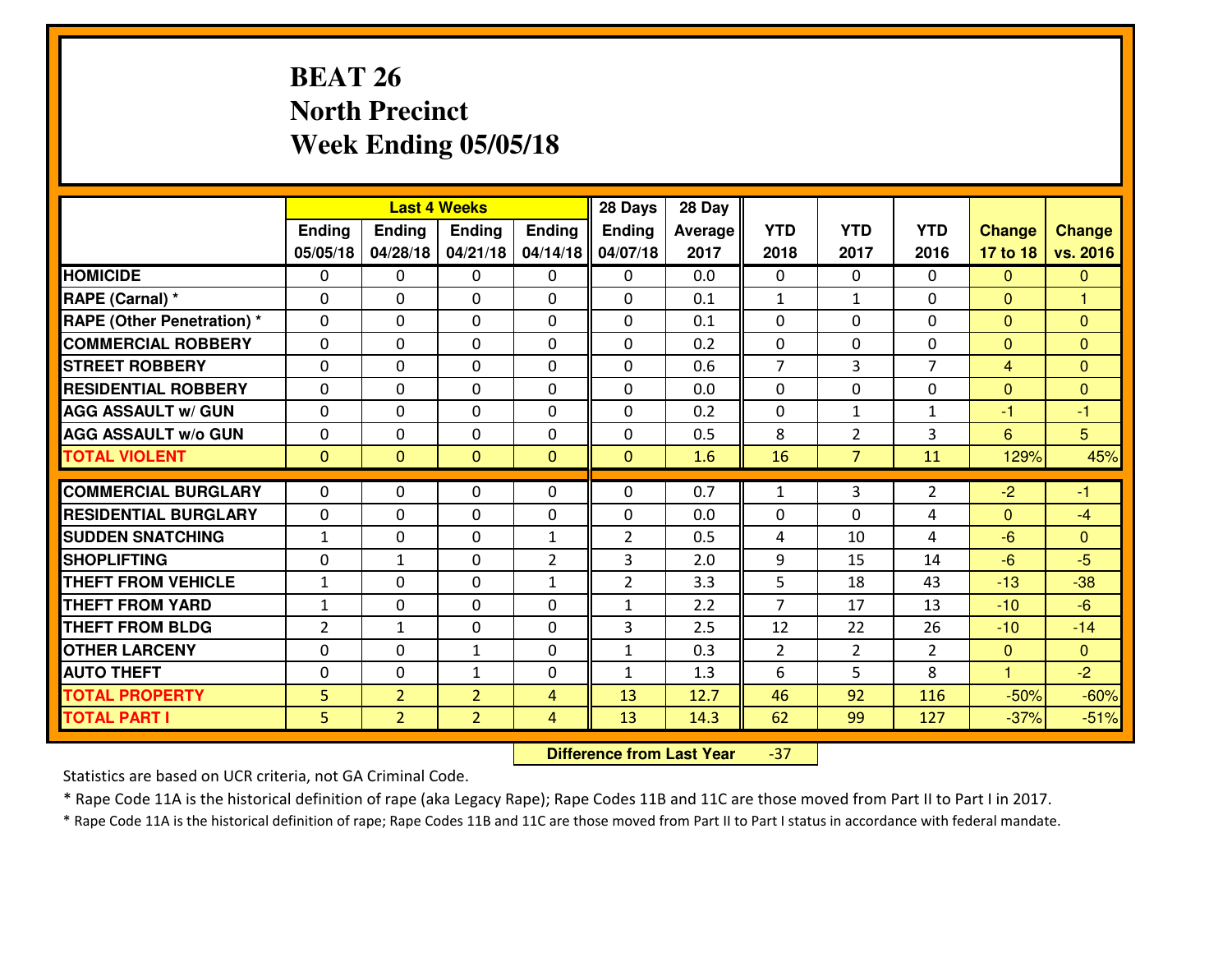## **BEAT 27 North PrecinctWeek Ending 05/05/18**

|                                   |                 |                | <b>Last 4 Weeks</b>           |                | 28 Days        | 28 Day  |                |                |                |                |                |
|-----------------------------------|-----------------|----------------|-------------------------------|----------------|----------------|---------|----------------|----------------|----------------|----------------|----------------|
|                                   | Ending          | <b>Ending</b>  | <b>Ending</b>                 | Ending         | <b>Ending</b>  | Average | <b>YTD</b>     | <b>YTD</b>     | <b>YTD</b>     | <b>Change</b>  | <b>Change</b>  |
|                                   | 05/05/18        | 04/28/18       | 04/21/18                      | 04/14/18       | 04/07/18       | 2017    | 2018           | 2017           | 2016           | 17 to 18       | vs. 2016       |
| <b>HOMICIDE</b>                   | $\Omega$        | 0              | $\Omega$                      | $\Omega$       | $\Omega$       | 0.2     | $\Omega$       | $\overline{2}$ | $\Omega$       | $-2$           | $\Omega$       |
| RAPE (Carnal) *                   | 0               | 0              | $\mathbf{0}$                  | 0              | $\Omega$       | 0.6     | $\mathbf{0}$   | $\overline{2}$ | $\Omega$       | $-2$           | $\Omega$       |
| <b>RAPE (Other Penetration) *</b> | $\Omega$        | 0              | $\mathbf{0}$                  | $\Omega$       | $\Omega$       | 0.2     | $\mathbf{1}$   | $\overline{2}$ | $\Omega$       | $-1$           | $\overline{1}$ |
| <b>COMMERCIAL ROBBERY</b>         | 0               | 0              | $\mathbf 0$                   | 0              | 0              | 0.0     | $\overline{2}$ | 0              | $\Omega$       | $\overline{2}$ | $\overline{2}$ |
| <b>STREET ROBBERY</b>             | $\Omega$        | 0              | $\mathbf 0$                   | $\mathbf{1}$   | $\mathbf{1}$   | 1.0     | $\overline{3}$ | $\overline{2}$ | $\overline{7}$ | $\mathbf{1}$   | $-4$           |
| <b>RESIDENTIAL ROBBERY</b>        | $\Omega$        | $\Omega$       | $\mathbf 0$                   | $\Omega$       | 0              | 0.0     | $\mathbf 0$    | 0              | $\Omega$       | $\overline{0}$ | $\overline{0}$ |
| <b>AGG ASSAULT W/ GUN</b>         | $\Omega$        | 1              | $\mathbf 0$                   | $\Omega$       | $\mathbf{1}$   | 0.5     | $\overline{2}$ | 3              | $\overline{2}$ | $-1$           | $\overline{0}$ |
| <b>AGG ASSAULT W/o GUN</b>        | 0               | 1              | $\mathbf 0$                   | 0              | $\mathbf{1}$   | 2.1     | $\overline{2}$ | 4              | 3              | $-2$           | $-1$           |
| <b>TOTAL VIOLENT</b>              | $\mathbf{0}$    | $\overline{2}$ | $\mathbf{O}$                  | $\mathbf{1}$   | $\overline{3}$ | 4.5     | 10             | 15             | 12             | $-33%$         | $-17%$         |
| <b>COMMERCIAL BURGLARY</b>        | $\Omega$        | 0              | $\mathbf{0}$                  | $\Omega$       | $\Omega$       | 0.3     | $\mathbf{1}$   | $\overline{2}$ | $\mathbf{1}$   | $-1$           | $\mathbf{0}$   |
|                                   |                 |                |                               |                |                |         |                |                | 4              |                |                |
| <b>RESIDENTIAL BURGLARY</b>       | $\mathbf{1}$    | 0              | $\mathbf 0$                   | 0              | $\mathbf{1}$   | 0.5     | 5              | $\overline{2}$ |                | 3              | 1              |
| <b>SUDDEN SNATCHING</b>           | $\mathbf{1}$    | 0              | $\mathbf 0$<br>$\overline{2}$ | 0              | $\mathbf{1}$   | 2.2     | 4              | 10             | 12<br>12       | $-6$           | $-8$           |
| <b>SHOPLIFTING</b>                | $\mathbf{1}$    | 0              |                               | 0              | 3              | 1.6     | 13             | 8              |                | 5              | $\overline{1}$ |
| <b>THEFT FROM VEHICLE</b>         | $\Omega$        | 0              | $\overline{2}$                | 0              | $\overline{2}$ | 3.9     | $\overline{7}$ | 21             | 30             | $-14$          | $-23$          |
| <b>THEFT FROM YARD</b>            | 0               | 0              | $\mathbf 0$                   | $\overline{2}$ | $\overline{2}$ | 1.5     | 8              | 6              | 5              | $\overline{2}$ | 3              |
| <b>THEFT FROM BLDG</b>            | $\overline{2}$  | 0              | $\mathbf 0$                   | $\mathbf{1}$   | 3              | 4.3     | 11             | 16             | 25             | $-5$           | $-14$          |
| <b>OTHER LARCENY</b>              | 0               | 0              | $\mathbf 0$                   | 0              | 0              | 0.2     | $\mathbf 0$    | $\mathbf{1}$   | $\Omega$       | $-1$           | $\overline{0}$ |
| <b>AUTO THEFT</b>                 | $\mathbf{1}$    | 0              | $\mathbf{1}$                  | 0              | $\overline{2}$ | 1.1     | 4              | 5              | 10             | $\blacksquare$ | $-6$           |
| <b>TOTAL PROPERTY</b>             | $6\phantom{1}6$ | $\overline{0}$ | 5                             | 3              | 14             | 15.7    | 53             | 71             | 99             | $-25%$         | $-46%$         |
| <b>TOTAL PART I</b>               | 6               | $\overline{2}$ | 5                             | $\overline{4}$ | 17             | 20.3    | 63             | 86             | 111            | $-27%$         | $-43%$         |

 **Difference from Last Year**-23

Statistics are based on UCR criteria, not GA Criminal Code.

\* Rape Code 11A is the historical definition of rape (aka Legacy Rape); Rape Codes 11B and 11C are those moved from Part II to Part I in 2017.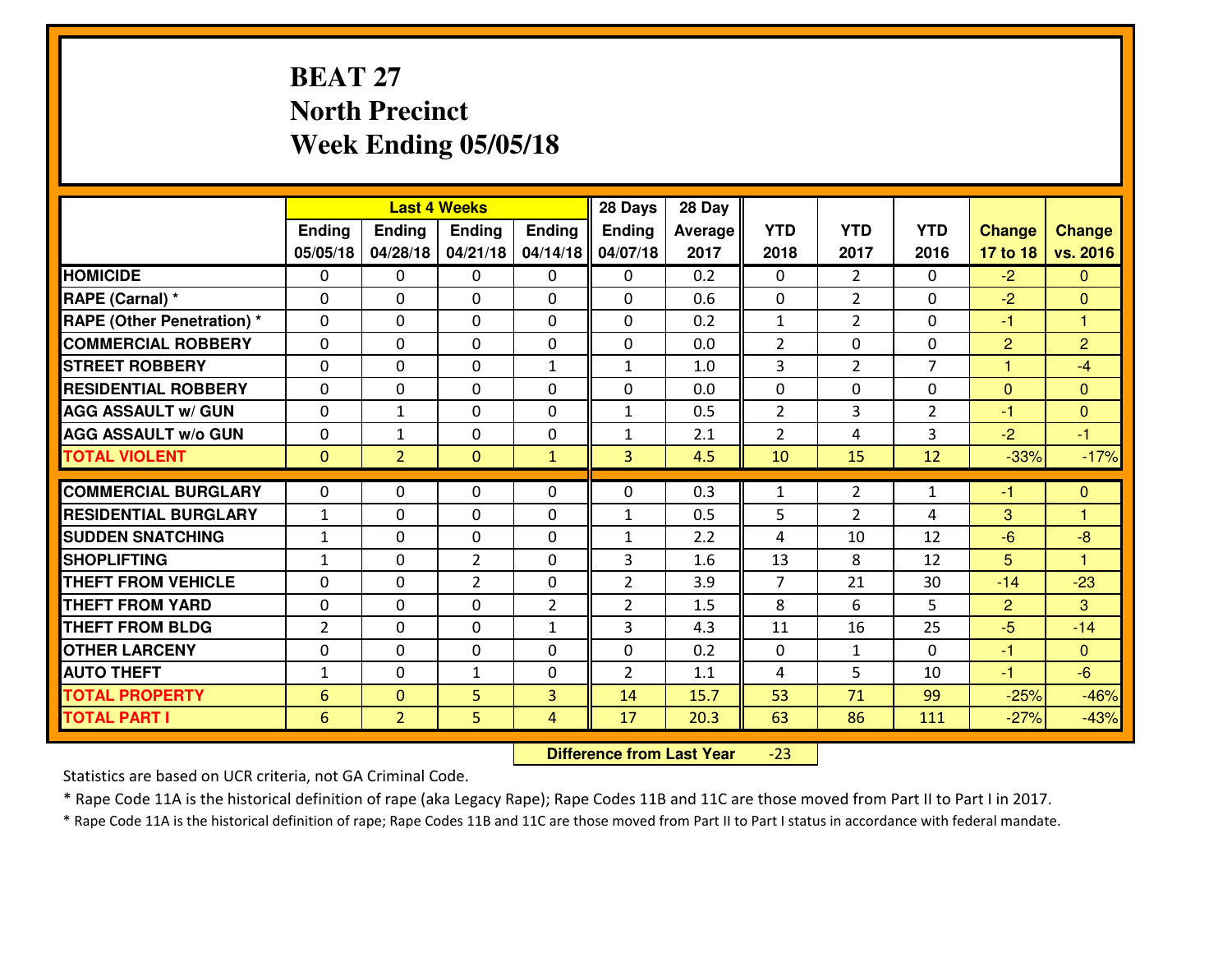

#### **COMPSTAT PRECINCT COMMANDER: CENTRAL PRECINCTWeek Ending 05/05/18**

**CAPT. BEN HERRON**



|                                                                                                                                                                                                                                                                                                                                                               | Week<br><b>Ending</b><br>05/05/18 | <b>Week</b><br><b>Ending</b><br>04/28/18 | Weekly<br>Avg<br>2017   | 28-Day<br><b>Ending</b><br>05/05/18   | 28-Day<br><b>Ending</b><br>04/07/18 | Avg<br>$28-Day$<br>2017                                                           | <b>YTD</b><br>2018      | <b>YTD</b><br>2017                           | <b>YTD</b><br>2016 | <b>Change</b><br>17 to 18                                            | <b>Change</b><br>vs. 2016      |
|---------------------------------------------------------------------------------------------------------------------------------------------------------------------------------------------------------------------------------------------------------------------------------------------------------------------------------------------------------------|-----------------------------------|------------------------------------------|-------------------------|---------------------------------------|-------------------------------------|-----------------------------------------------------------------------------------|-------------------------|----------------------------------------------|--------------------|----------------------------------------------------------------------|--------------------------------|
| <b>HOMICIDE</b>                                                                                                                                                                                                                                                                                                                                               | 0                                 | 0                                        | 0                       | 0                                     | 34                                  |                                                                                   | 0                       | -1                                           | 10                 | -1                                                                   | $-10$                          |
| RAPE (Carnal) *                                                                                                                                                                                                                                                                                                                                               | 0                                 | 1                                        | 0                       | $\mathbf{1}$                          | 19                                  | $\mathbf{1}$                                                                      | $\overline{\mathbf{r}}$ | 6                                            | 6                  | 1                                                                    | H                              |
| <b>RAPE (Other Penetration) *</b>                                                                                                                                                                                                                                                                                                                             | 0                                 | 0                                        | $\Omega$                | $\mathbf 0$                           | $\Omega$                            | $\mathbf{1}$                                                                      | 5                       | 4                                            | 3                  | $\mathbf{1}$                                                         | $\overline{2}$                 |
| <b>COMMERCIAL ROBBERY</b>                                                                                                                                                                                                                                                                                                                                     | 1                                 | 1                                        | $\Omega$                | 3                                     | 4                                   | 2                                                                                 | 3                       | 6                                            | 5                  | $-3$                                                                 | $-2$                           |
| <b>STREET ROBBERY</b>                                                                                                                                                                                                                                                                                                                                         | $\bf{0}$                          | 1                                        | $\overline{\mathbf{1}}$ | $\overline{2}$                        | $\mathbf{1}$                        | 5                                                                                 | 14                      | 17                                           | 19                 | $-3$                                                                 | $-5$                           |
| <b>RESIDENTIAL ROBBERY</b>                                                                                                                                                                                                                                                                                                                                    | 0                                 | 0                                        | $\Omega$                | $\mathbf 0$                           | 8                                   | $\blacktriangleleft$                                                              | 1                       | 4                                            | 6                  | $-3$                                                                 | $-5$                           |
| <b>AGG ASSAULT w/ GUN</b>                                                                                                                                                                                                                                                                                                                                     | 1                                 | 0                                        | $\overline{c}$          | 4                                     | $\Omega$                            | $\overline{7}$                                                                    | 16                      | $\overline{34}$                              | $\overline{26}$    | $-18$                                                                | $-10$                          |
| <b>AGG ASSAULT w/o GUN</b>                                                                                                                                                                                                                                                                                                                                    | 1                                 | $\overline{2}$                           | $\overline{2}$          | 4                                     | 3                                   | 6                                                                                 | 25                      | $\overline{27}$                              | $\overline{15}$    | $\overline{2}$                                                       | 10                             |
| <b>TOTAL VIOLENT</b>                                                                                                                                                                                                                                                                                                                                          | 3                                 | 5                                        | 6                       | 14                                    | 69                                  | 23                                                                                | $\overline{71}$         | 99                                           | 90                 | $-28%$                                                               | $-21%$                         |
| <b>COMMERCIAL BURGLARY</b>                                                                                                                                                                                                                                                                                                                                    | 1                                 | 0                                        | -1                      | $\mathbf{2}$                          | 2                                   | 4                                                                                 | 19                      | 12                                           | 29                 | 7                                                                    | -10                            |
| <b>RESIDENTIAL BURGLARY</b>                                                                                                                                                                                                                                                                                                                                   | $\overline{\mathbf{4}}$           | $\overline{\mathbf{4}}$                  | $\overline{\mathbf{4}}$ | $\overline{17}$                       | $\mathbf 0$                         | $\overline{17}$                                                                   | 59                      | $\overline{81}$                              | $\overline{84}$    | $-22$                                                                | $-25$                          |
| <b>SUDDEN SNATCHING</b>                                                                                                                                                                                                                                                                                                                                       | $\overline{2}$                    | 0                                        | 0                       | 3                                     | $\overline{1}$                      | $\overline{2}$                                                                    | 4                       | $\overline{12}$                              | $\overline{9}$     | $-8$                                                                 | $-5$                           |
| <b>SHOPLIFTING</b>                                                                                                                                                                                                                                                                                                                                            | $\overline{2}$                    | $\overline{5}$                           | 5                       | 15                                    | $\overline{4}$                      | $\overline{18}$                                                                   | 49                      | 83                                           | $\overline{54}$    | $-34$                                                                | $-5$                           |
| <b>THEFT FROM VEHICLE</b>                                                                                                                                                                                                                                                                                                                                     | 4                                 | 3                                        | 8                       | $\overline{22}$                       | $\overline{12}$                     | $\overline{32}$                                                                   | 110                     | 166                                          | 162                | $-56$                                                                | $-52$                          |
| <b>THEFT FROM YARD</b>                                                                                                                                                                                                                                                                                                                                        | $\mathbf 2$                       | $\mathbf{1}$                             | 4                       | 15                                    | $\overline{8}$                      | 16                                                                                | 48                      | 80                                           | 57                 | $-32$                                                                | $-9$                           |
| <b>THEFT FROM BLDG</b>                                                                                                                                                                                                                                                                                                                                        | 5                                 | 1                                        | 4                       | 15                                    | $\overline{7}$                      | 16                                                                                | 62                      | 53                                           | 91                 | 9                                                                    | $-29$                          |
| <b>OTHER LARCENY</b>                                                                                                                                                                                                                                                                                                                                          | 5                                 | 1                                        | $\overline{\mathbf{1}}$ | $\mathbf{9}$                          | $\mathbf{0}$                        | 3                                                                                 | $\overline{17}$         | 15                                           | $\overline{10}$    | $\overline{2}$                                                       | $\overline{7}$                 |
| <b>AUTO THEFT</b>                                                                                                                                                                                                                                                                                                                                             | 4                                 | $\overline{c}$                           | 4                       | 13                                    | $\overline{17}$                     | 16                                                                                | 72                      | 68                                           | $\overline{74}$    | $\overline{\mathbf{4}}$                                              | $-2$                           |
| <b>TOTAL PROPERTY</b>                                                                                                                                                                                                                                                                                                                                         | 29                                | $\overline{17}$                          | 31                      | 111                                   | 51                                  | 124                                                                               | 440                     | 570                                          | 570                | $-23%$                                                               | $-23%$                         |
| <b>TOTAL PART I</b>                                                                                                                                                                                                                                                                                                                                           | 32                                | $\overline{22}$                          | $\overline{37}$         | 125                                   | 120                                 | 147                                                                               | 511                     | 669                                          | 660                | $-24%$                                                               | $-23%$                         |
| Statistics are based on UCR criteria, not GA Criminal Code, and are<br>preliminary, based on RMS data at the time prepared, and are subject to change.<br>Cell Shading: white is within 0.6 standard deviation of the mean; red is above; green is below.<br>* Code 11A is the pre-2016 definition of rape; Codes 11B and 11C are by federal mandate in 2016. |                                   |                                          |                         |                                       | <b>Difference from Last Year</b>    | <b>At-Fault Police Vehicle Accidents</b><br><b>Total Police Vehicle Accidents</b> | $-158$                  | <b>Not At-Fault Police Vehicle Accidents</b> |                    | <b>Last Week</b><br>$\overline{c}$<br>$\mathbf{0}$<br>$\overline{2}$ | <b>Year-to-Date</b><br>7<br>14 |
| <b>Citizen Initiated Calls</b>                                                                                                                                                                                                                                                                                                                                | Week<br><b>Ending</b><br>05/05/18 | Week<br><b>Ending</b><br>04/28/18        | Weekly<br>Avg<br>2017   | $28-Day$<br><b>Ending</b><br>05/05/18 | $28-Day$<br>Ending<br>04/07/18      | Avg<br>$28-Day$<br>2017                                                           | <b>YTD</b><br>2018      | <b>YTD</b><br>2017                           | <b>YTD</b><br>2016 | <b>Change</b><br>17 to 18                                            | <b>Change</b><br>vs. 2016      |
| <b>Midnight Shift</b>                                                                                                                                                                                                                                                                                                                                         | 95                                | 109                                      | 126                     | 442                                   | 823                                 | 503                                                                               | 1796                    | 1938                                         | 1975               | $-142$                                                               | $-179$                         |
| Day Shift                                                                                                                                                                                                                                                                                                                                                     | 236                               | 241                                      | $\overline{271}$        | 921                                   | 2001                                | 1085                                                                              | 4259                    | 4507                                         | 4575               | $-248$                                                               | $-316$                         |
| <b>Afternoon Shift</b>                                                                                                                                                                                                                                                                                                                                        | 255                               | 249                                      | 294                     | 1035                                  | 1977                                | 1176                                                                              | 4197                    | 4651                                         | 4607               | $-454$                                                               | $-410$                         |
| <b>TOTAL CITIZEN CFS</b>                                                                                                                                                                                                                                                                                                                                      | 586                               | 599                                      | 691                     | 2398                                  | 4801                                | 2764                                                                              | 10252                   | 11096                                        | 11158              | $-7.6%$                                                              | $-8.1%$                        |
| <b>53S ShotSpotter Calls</b>                                                                                                                                                                                                                                                                                                                                  | 4                                 | 1.                                       | -1                      | 11                                    | 7                                   | 5                                                                                 | 69                      | 183                                          | 207                | $-114$                                                               | $-138$                         |
| <b>Sig 53 Shots Fired Calls</b>                                                                                                                                                                                                                                                                                                                               | 6                                 | $\overline{6}$                           | $\Omega$                | $\overline{33}$                       | 55                                  | $\Omega$                                                                          | $\overline{170}$        | $\overline{318}$                             | $\overline{312}$   | $-148$                                                               | $-142$                         |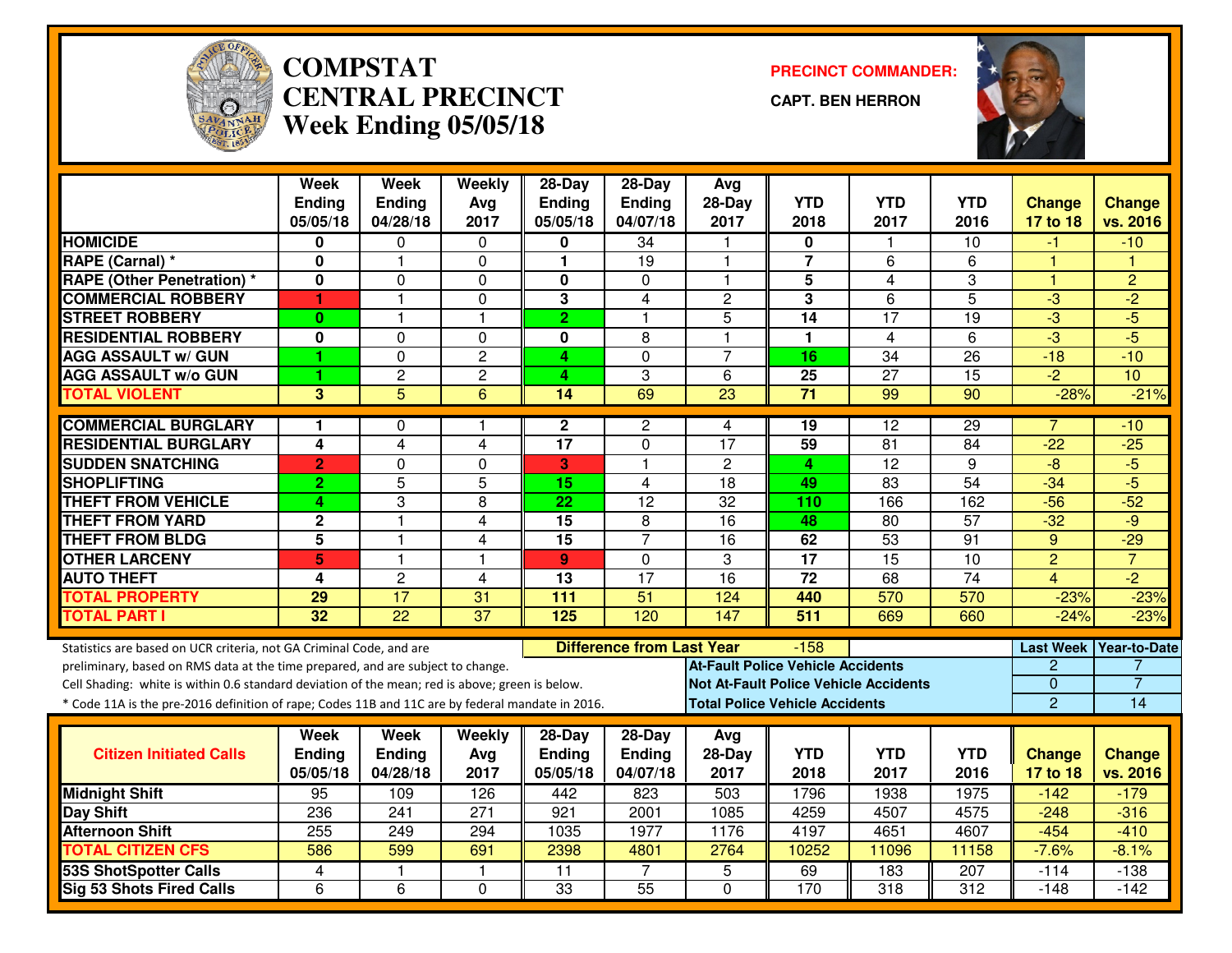## **BEAT 31 Central PrecinctWeek Ending 05/05/18**

|                                  |                |                | <b>Last 4 Weeks</b> |                   | 28 Days           | 28 Day         |                |                    |                |                      |                |
|----------------------------------|----------------|----------------|---------------------|-------------------|-------------------|----------------|----------------|--------------------|----------------|----------------------|----------------|
|                                  | Ending         | Ending         | <b>Ending</b>       | Ending            | <b>Ending</b>     | <b>Average</b> | <b>YTD</b>     | <b>YTD</b>         | <b>YTD</b>     | <b>Change</b>        | <b>Change</b>  |
|                                  | 05/05/18       | 04/28/18       | 04/21/18            | 04/14/18          | 04/07/18          | 2017           | 2018           | 2017               | 2016           | 17 to 18             | vs. 2016       |
| <b>HOMICIDE</b>                  | $\Omega$       | 0              | $\Omega$            | $\Omega$          | 0                 | 0.1            | $\Omega$       | $\Omega$           | 4              | $\mathbf{0}$         | $-4$           |
| RAPE (Carnal) *                  | $\Omega$       | 0              | $\Omega$            | $\Omega$          | $\Omega$          | 0.2            | $\Omega$       | $\mathbf{1}$       | $\mathbf{1}$   | $-1$                 | $-1$           |
| <b>RAPE (Other Penetration)*</b> | 0              | 0              | $\mathbf 0$         | 0                 | 0                 | 0.3            | $\mathbf{1}$   | 3                  | 0              | $-2$                 | $\mathbf{1}$   |
| <b>COMMERCIAL ROBBERY</b>        | $\mathbf{1}$   | 0              | $\mathbf 0$         | 0                 | $\mathbf{1}$      | 0.0            | $\mathbf{1}$   | $\mathbf 0$        | 0              | $\mathbf{1}$         | $\mathbf{1}$   |
| <b>STREET ROBBERY</b>            | 0              | 0              | $\mathbf 0$         | 0                 | 0                 | 1.1            | 6              | 3                  | $\overline{2}$ | 3                    | $\overline{4}$ |
| <b>RESIDENTIAL ROBBERY</b>       | $\Omega$       | 0              | $\mathbf 0$         | 0                 | 0                 | 0.2            | 0              | $\overline{2}$     | $\overline{2}$ | $-2$                 | $-2$           |
| <b>AGG ASSAULT w/ GUN</b>        | 0              | 0              | 0                   | 0                 | 0                 | 1.0            | $\overline{2}$ | 5                  | 3              | $-3$                 | $-1$           |
| <b>AGG ASSAULT W/o GUN</b>       | 0              | 0              | 1                   | 0                 | $\mathbf{1}$      | 1.1            | 5              | 4                  | $\overline{2}$ | $\blacktriangleleft$ | 3              |
| <b>TOTAL VIOLENT</b>             | $\mathbf{1}$   | $\overline{0}$ | $\mathbf{1}$        | $\overline{0}$    | $\overline{2}$    | 3.8            | 15             | 18                 | 14             | $-17%$               | 7%             |
| <b>COMMERCIAL BURGLARY</b>       | $\Omega$       | 0              | $\mathbf{0}$        | $\mathbf{0}$      | $\Omega$          | 0.5            | 6              | $\mathbf{1}$       | 4              | 5                    | $\overline{2}$ |
| <b>RESIDENTIAL BURGLARY</b>      | $\mathbf{0}$   |                |                     |                   |                   | 2.3            | 5              |                    | 14             | $-6$                 | $-9$           |
| <b>SUDDEN SNATCHING</b>          | $\mathbf{0}$   | 1<br>0         | 0                   | 0<br>$\mathbf{1}$ | $\mathbf{1}$      | 0.4            | $\mathbf{1}$   | 11<br>$\mathbf{1}$ | $\mathbf{1}$   | $\mathbf{0}$         | $\mathbf{0}$   |
| <b>SHOPLIFTING</b>               | 0              | 0              | 0<br>$\mathbf 0$    | 0                 | $\mathbf{1}$<br>0 | 1.5            | $\mathbf 0$    | 9                  | 9              | $-9$                 | $-9$           |
| <b>THEFT FROM VEHICLE</b>        | 0              | $\overline{2}$ | 0                   | 0                 | $\overline{2}$    | 7.0            | 18             | 37                 | 32             | $-19$                | $-14$          |
| <b>THEFT FROM YARD</b>           | $\mathbf{1}$   | $\mathbf{1}$   | 1                   | 0                 | 3                 | 4.9            | 12             | 24                 | 12             | $-12$                | $\mathbf{0}$   |
| <b>THEFT FROM BLDG</b>           | 0              | $\overline{2}$ | 0                   | 2                 | 4                 | 2.8            | 14             | 5                  | 19             | 9                    | $-5$           |
| <b>OTHER LARCENY</b>             | 0              | 0              | 0                   | 0                 | 0                 | 0.7            | $\mathbf 0$    | 5                  | $\mathbf{1}$   | $-5$                 | $-1$           |
| <b>AUTO THEFT</b>                |                |                |                     |                   |                   |                |                |                    |                |                      | $-9$           |
|                                  | 0              | 0              | $\mathbf{1}$        | 0                 | $\mathbf{1}$      | 3.0            | 5              | 15                 | 14             | $-10$                |                |
| <b>TOTAL PROPERTY</b>            | $\mathbf{1}$   | 6              | $\overline{2}$      | 3                 | 12                | 22.9           | 61             | 108                | 106            | $-44%$               | $-42%$         |
| <b>TOTAL PART I</b>              | $\overline{2}$ | 6              | 3                   | 3                 | 14                | 26.8           | 76             | 126                | 120            | $-40%$               | $-37%$         |

 **Difference from Last Year**-50

Statistics are based on UCR criteria, not GA Criminal Code.

\* Rape Code 11A is the historical definition of rape (aka Legacy Rape); Rape Codes 11B and 11C are those moved from Part II to Part I in 2017.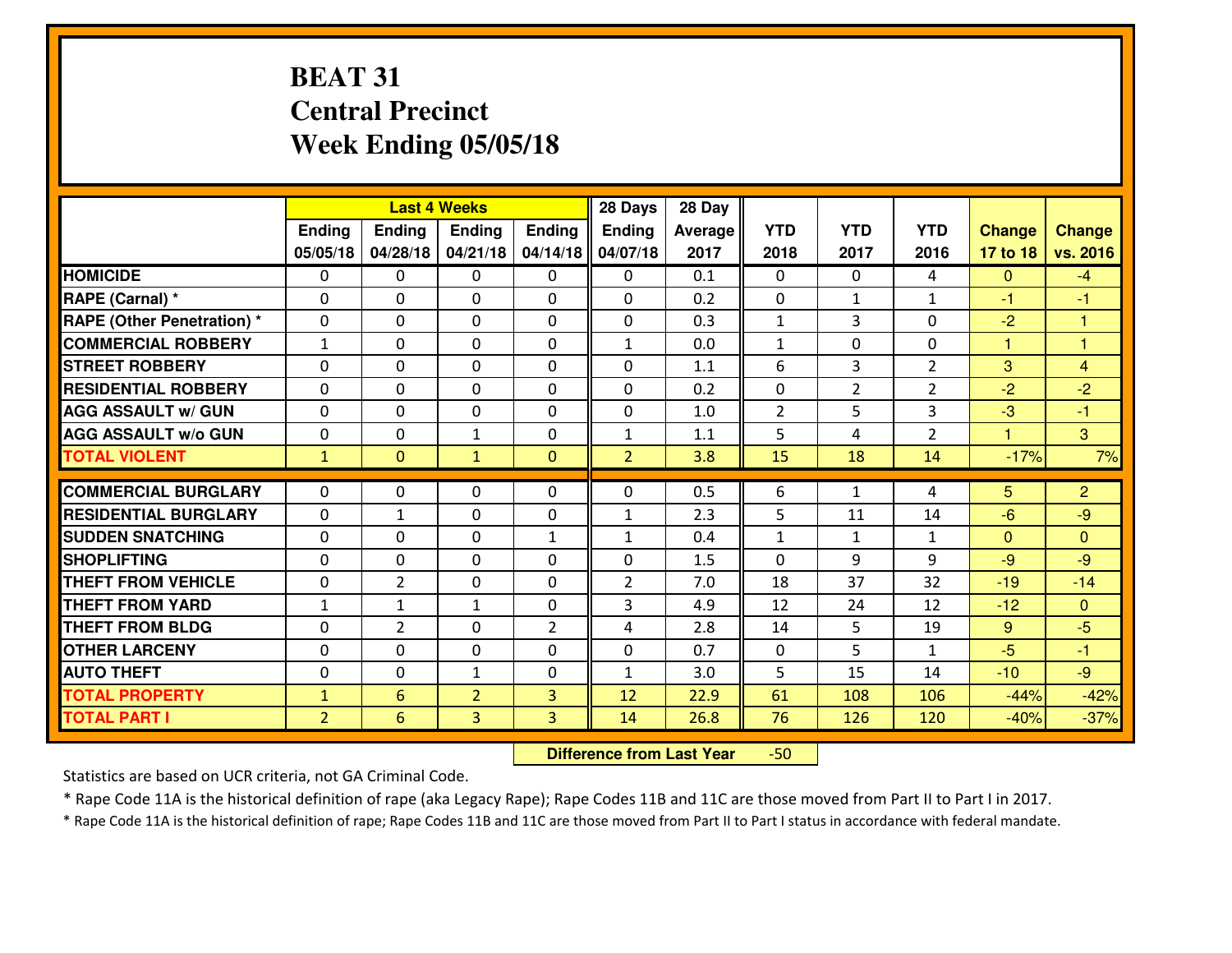## **BEAT 32 Central PrecinctWeek Ending 05/05/18**

|                                  |                |                | <b>Last 4 Weeks</b> |                | 28 Days        | 28 Day  |                |                |                |                |                      |
|----------------------------------|----------------|----------------|---------------------|----------------|----------------|---------|----------------|----------------|----------------|----------------|----------------------|
|                                  | Ending         | <b>Ending</b>  | <b>Ending</b>       | Ending         | <b>Ending</b>  | Average | <b>YTD</b>     | <b>YTD</b>     | <b>YTD</b>     | <b>Change</b>  | <b>Change</b>        |
|                                  | 05/05/18       | 04/28/18       | 04/21/18            | 04/14/18       | 04/07/18       | 2017    | 2018           | 2017           | 2016           | 17 to 18       | vs. 2016             |
| <b>HOMICIDE</b>                  | $\Omega$       | 0              | 0                   | $\Omega$       | $\Omega$       | 0.0     | 0              | $\Omega$       | 0              | $\Omega$       | $\Omega$             |
| RAPE (Carnal) *                  | $\Omega$       | 0              | $\mathbf{0}$        | $\Omega$       | $\Omega$       | 0.4     | $\mathbf{1}$   | $\overline{2}$ | $\mathbf{1}$   | $-1$           | $\Omega$             |
| <b>RAPE (Other Penetration)*</b> | 0              | 0              | $\mathbf 0$         | 0              | 0              | 0.2     | 0              | $\mathbf{1}$   | 0              | $-1$           | $\overline{0}$       |
| <b>COMMERCIAL ROBBERY</b>        | 0              | 0              | 1                   | $\mathbf{1}$   | $\overline{2}$ | 0.5     | $\overline{2}$ | 3              | $\mathbf{1}$   | $-1$           | $\mathbf{1}$         |
| <b>STREET ROBBERY</b>            | 0              | 0              | $\mathbf 0$         | 0              | 0              | 0.5     | $\mathbf{1}$   | $\mathbf{1}$   | 3              | $\mathbf{0}$   | $-2$                 |
| <b>RESIDENTIAL ROBBERY</b>       | 0              | 0              | $\mathbf 0$         | $\mathbf{0}$   | 0              | 0.0     | 0              | $\mathbf{0}$   | 0              | $\mathbf{0}$   | $\mathbf{0}$         |
| <b>AGG ASSAULT W/ GUN</b>        | 0              | $\mathbf{1}$   | $\mathbf 0$         | 0              | $\mathbf{1}$   | 0.4     | $\overline{2}$ | $\overline{3}$ | $\mathbf{1}$   | $-1$           | $\blacktriangleleft$ |
| <b>AGG ASSAULT W/o GUN</b>       | $\mathbf{1}$   | 0              | 0                   | 0              | $\mathbf{1}$   | 0.5     | $\overline{2}$ | $\overline{2}$ | 3              | $\mathbf{0}$   | $-1$                 |
| <b>TOTAL VIOLENT</b>             | $\mathbf{1}$   | $\mathbf{1}$   | $\mathbf{1}$        | $\mathbf{1}$   | $\overline{4}$ | 2.5     | 8              | 12             | 9              | $-33%$         | $-11%$               |
| <b>COMMERCIAL BURGLARY</b>       | $\Omega$       | 0              | $\mathbf{0}$        | 0              | $\Omega$       | 0.3     | $\mathbf{0}$   | 0              | 4              | $\Omega$       | $-4$                 |
| <b>RESIDENTIAL BURGLARY</b>      | $\mathbf{0}$   | 0              | 0                   | $\mathbf{1}$   | $\mathbf{1}$   | 2.1     | 6              | 4              | 10             | $\overline{2}$ | $-4$                 |
| <b>SUDDEN SNATCHING</b>          | $\mathbf{0}$   | 0              | $\mathbf 0$         | 0              | 0              | 0.2     | 0              | $\overline{2}$ | 0              | $-2$           | $\mathbf{0}$         |
| <b>SHOPLIFTING</b>               | $\overline{3}$ | $\mathbf{1}$   | 1                   | 0              | 5              | 3.8     | 20             | 13             | 8              | $\overline{7}$ | 12                   |
| <b>THEFT FROM VEHICLE</b>        | 0              | 4              | $\mathbf 0$         | 0              | 4              | 8.7     | 25             | 47             | 33             | $-22$          | $-8$                 |
| <b>THEFT FROM YARD</b>           | $\mathbf{1}$   | 1              | $\mathbf 0$         | $\mathbf{1}$   | 3              | 2.8     | 12             | 20             | $\overline{7}$ | $-8$           | 5                    |
| <b>THEFT FROM BLDG</b>           | 0              | $\mathbf{1}$   | $\mathbf 0$         | $\overline{2}$ | 3              | 4.1     | 13             | 18             | 20             | $-5$           | $-7$                 |
| <b>OTHER LARCENY</b>             | 0              | 3              | $\mathbf{1}$        | 4              | 8              | 1.0     | 9              | $\overline{2}$ | 0              | $\overline{7}$ | 9                    |
| <b>AUTO THEFT</b>                | 0              | $\overline{2}$ | $\mathbf 0$         | 0              | $\overline{2}$ | 2.3     | 11             | 12             | 11             | $-1$           | $\overline{0}$       |
| <b>TOTAL PROPERTY</b>            | $\overline{4}$ | 12             | $\overline{2}$      | 8              | 26             | 25.4    | 96             | 118            | 93             | $-19%$         | 3%                   |
| <b>TOTAL PART I</b>              | 5              | 13             | 3                   | 9              | 30             | 27.8    | 104            | 130            | 102            | $-20%$         | 2%                   |
|                                  |                |                |                     |                |                |         |                |                |                |                |                      |

 **Difference from Last Year**-26

Statistics are based on UCR criteria, not GA Criminal Code.

\* Rape Code 11A is the historical definition of rape (aka Legacy Rape); Rape Codes 11B and 11C are those moved from Part II to Part I in 2017.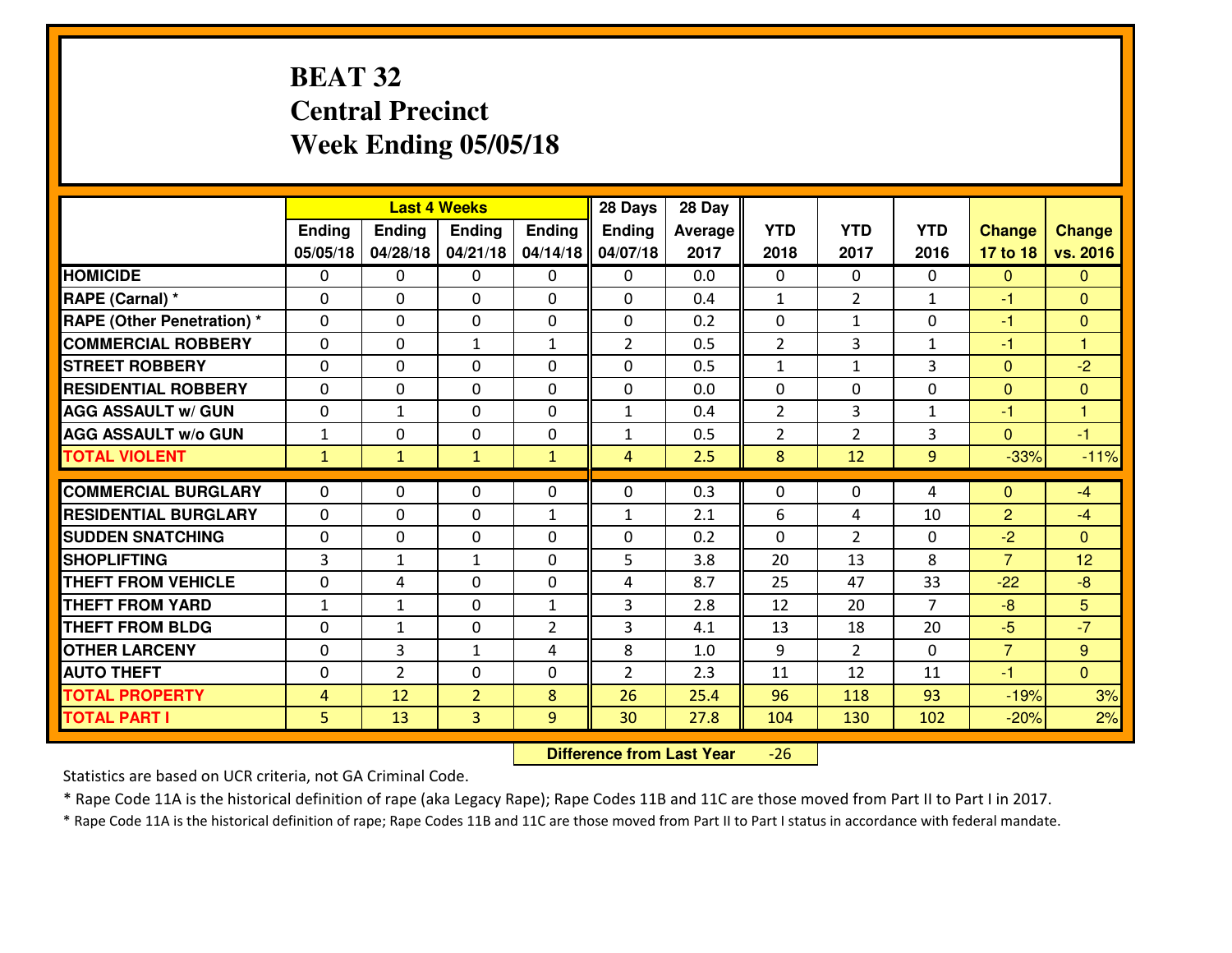## **BEAT 33 Central PrecinctWeek Ending 05/05/18**

|                                   |               |                | <b>Last 4 Weeks</b> |               | 28 Days        | 28 Day  |                |                |                |                |                |
|-----------------------------------|---------------|----------------|---------------------|---------------|----------------|---------|----------------|----------------|----------------|----------------|----------------|
|                                   | <b>Ending</b> | Ending         | <b>Endina</b>       | <b>Ending</b> | <b>Ending</b>  | Average | <b>YTD</b>     | <b>YTD</b>     | <b>YTD</b>     | <b>Change</b>  | <b>Change</b>  |
|                                   | 05/05/18      | 04/28/18       | 04/21/18            | 04/14/18      | 04/07/18       | 2017    | 2018           | 2017           | 2016           | 17 to 18       | vs. 2016       |
| <b>HOMICIDE</b>                   | $\Omega$      | 0              | $\mathbf{0}$        | 0             | 0              | 0.2     | $\Omega$       | $\mathbf{1}$   | 4              | $-1$           | $-4$           |
| RAPE (Carnal) *                   | $\Omega$      | 0              | $\mathbf{0}$        | 0             | $\Omega$       | 0.2     | $\mathbf{0}$   | $\Omega$       | $\overline{2}$ | $\mathbf{0}$   | $-2$           |
| <b>RAPE (Other Penetration) *</b> | $\Omega$      | 0              | $\mathbf 0$         | $\Omega$      | $\Omega$       | 0.1     | $\mathbf{1}$   | 0              | $\mathbf{1}$   | $\mathbf{1}$   | $\Omega$       |
| <b>COMMERCIAL ROBBERY</b>         | 0             | 0              | $\mathbf 0$         | 0             | 0              | 0.5     | 0              | 3              | $\mathbf{1}$   | $-3$           | $-1$           |
| <b>STREET ROBBERY</b>             | $\mathbf{1}$  | 0              | 1                   | 0             | $\overline{2}$ | 1.5     | 6              | 9              | $\overline{7}$ | $-3$           | $-1$           |
| <b>RESIDENTIAL ROBBERY</b>        | $\mathbf{0}$  | 0              | $\mathbf 0$         | 0             | 0              | 0.1     | $\mathbf 0$    | 0              | 0              | $\Omega$       | $\mathbf{0}$   |
| <b>AGG ASSAULT W/ GUN</b>         | 0             | 0              | $\mathbf 0$         | $\mathbf{1}$  | $\mathbf{1}$   | 1.4     | 3              | 9              | 4              | $-6$           | $-1$           |
| <b>AGG ASSAULT W/o GUN</b>        | 0             | 0              | $\mathbf 0$         | 0             | 0              | 1.1     | 3              | 6              | 6              | $-3$           | $-3$           |
| <b>TOTAL VIOLENT</b>              | $\mathbf{1}$  | $\overline{0}$ | $\mathbf{1}$        | $\mathbf{1}$  | $\overline{3}$ | 4.9     | 13             | 28             | 25             | $-54%$         | $-48%$         |
| <b>COMMERCIAL BURGLARY</b>        | $\Omega$      | $\Omega$       | 0                   | $\mathbf{1}$  | $\mathbf{1}$   | 0.6     | 4              | $\overline{2}$ | 10             | $\overline{2}$ | $-6$           |
| <b>RESIDENTIAL BURGLARY</b>       | $1\,$         | $\mathbf{1}$   | 1                   | $\mathbf{1}$  | 4              | 1.7     | $\overline{7}$ | 7              | 10             | $\overline{0}$ | $-3$           |
| <b>SUDDEN SNATCHING</b>           | 0             | $\mathbf{1}$   | $\mathbf 0$         | $\mathbf{1}$  | $\overline{2}$ | 0.3     | 2              | $\overline{2}$ | $\overline{2}$ | $\Omega$       | $\overline{0}$ |
| <b>SHOPLIFTING</b>                | $\mathbf{1}$  | $\Omega$       | $\mathbf{1}$        | $\Omega$      | $\overline{2}$ | 5.4     | 8              | 39             | 15             | $-31$          | $-7$           |
| <b>THEFT FROM VEHICLE</b>         | $\mathbf{1}$  | 0              | $\mathbf 0$         | 3             | 4              | 5.6     | 19             | 42             | 31             | $-23$          | $-12$          |
| <b>THEFT FROM YARD</b>            | 5             | $\overline{2}$ | $\mathbf 0$         | $\Omega$      | $\overline{7}$ | 3.2     | 13             | 10             | 21             | 3              | $-8$           |
| <b>THEFT FROM BLDG</b>            | 0             | $\mathbf{1}$   | $\mathbf 0$         | $\mathbf 0$   | $\mathbf{1}$   | 2.5     | 9              | 9              | 21             | $\overline{0}$ | $-12$          |
| <b>OTHER LARCENY</b>              | 0             | 0              | $\mathbf 0$         | $\Omega$      | 0              | 0.8     | 4              | 4              | 4              | $\overline{0}$ | $\mathbf{0}$   |
| <b>AUTO THEFT</b>                 | $\mathbf{1}$  | $\mathbf{1}$   | $\mathbf{0}$        | 3             | 5              | 3.0     | 17             | 12             | 18             | 5              | $-1$           |
| <b>TOTAL PROPERTY</b>             | 9             | 6              | $\overline{2}$      | 9             | 26             | 23.1    | 83             | 127            | 132            | $-35%$         | $-37%$         |
| <b>TOTAL PART I</b>               | 10            | 6              | 3                   | 10            | 29             | 28.0    | 96             | 155            | 157            | $-38%$         | $-39%$         |
|                                   |               |                |                     |               |                |         |                |                |                |                |                |

 **Difference from Last Year**-59

Statistics are based on UCR criteria, not GA Criminal Code.

\* Rape Code 11A is the historical definition of rape (aka Legacy Rape); Rape Codes 11B and 11C are those moved from Part II to Part I in 2017.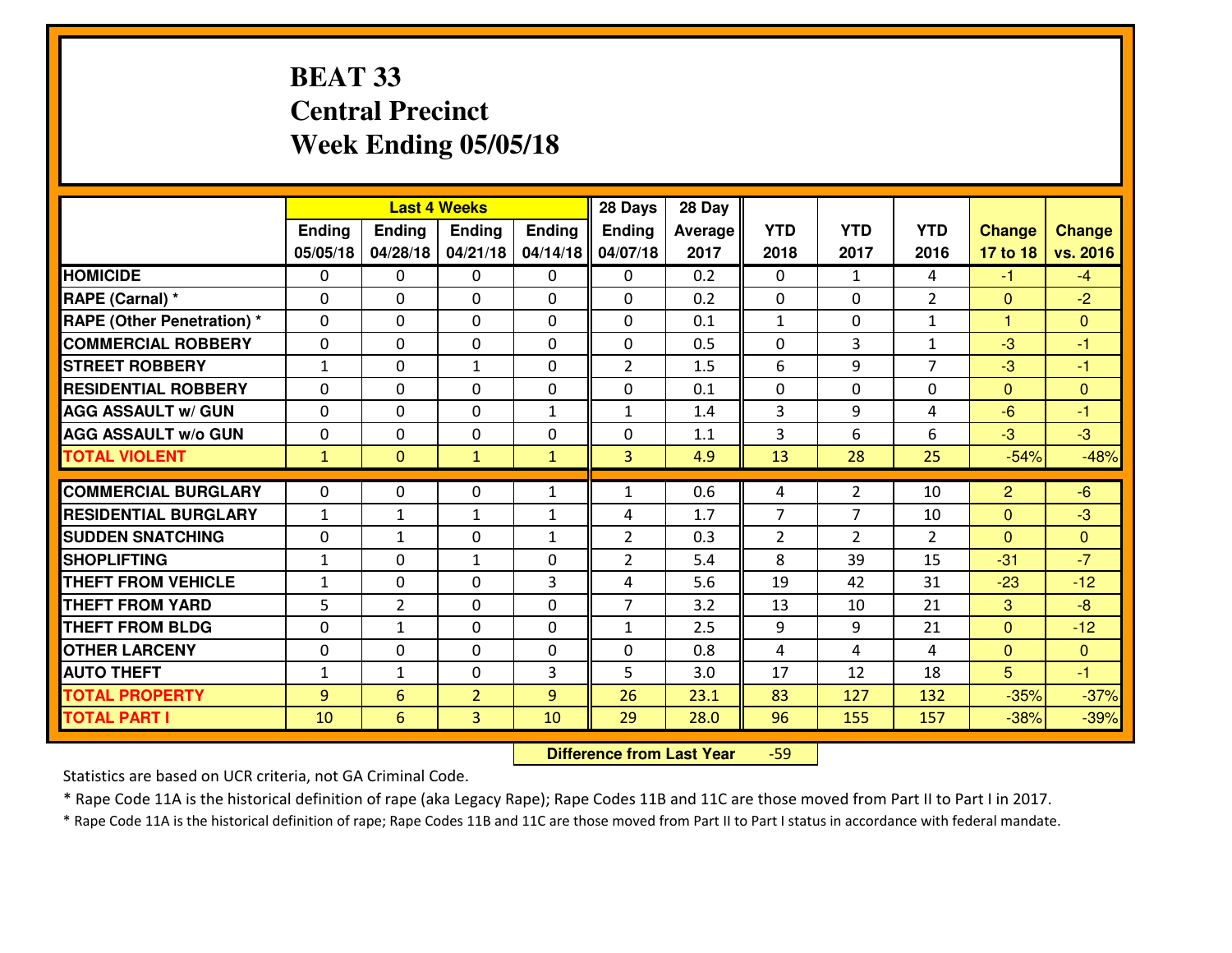## **BEAT 34 Central PrecinctWeek Ending 05/05/18**

|                             |              |                | <b>Last 4 Weeks</b> |                | 28 Days        | 28 Day         |                |                |                |                |                |
|-----------------------------|--------------|----------------|---------------------|----------------|----------------|----------------|----------------|----------------|----------------|----------------|----------------|
|                             | Ending       | <b>Ending</b>  | <b>Ending</b>       | Ending         | Ending         | <b>Average</b> | <b>YTD</b>     | <b>YTD</b>     | <b>YTD</b>     | <b>Change</b>  | <b>Change</b>  |
|                             | 05/05/18     | 04/28/18       | 04/21/18            | 04/14/18       | 04/07/18       | 2017           | 2018           | 2017           | 2016           | 17 to 18       | vs. 2016       |
| <b>HOMICIDE</b>             | $\Omega$     | 0              | $\Omega$            | $\Omega$       | 0              | 0.3            | $\Omega$       | $\Omega$       | $\mathbf{1}$   | $\Omega$       | $-1$           |
| RAPE (Carnal) *             | $\mathbf{0}$ | 0              | $\mathbf{0}$        | 0              | $\Omega$       | 0.5            | $\overline{2}$ | $\overline{2}$ | $\Omega$       | $\mathbf{0}$   | $\overline{2}$ |
| RAPE (Other Penetration) *  | $\Omega$     | 0              | $\mathbf{0}$        | $\Omega$       | $\Omega$       | 0.0            | $\Omega$       | $\Omega$       | $\mathbf{1}$   | $\Omega$       | $-1$           |
| <b>COMMERCIAL ROBBERY</b>   | $\mathbf{0}$ | 0              | 0                   | 0              | 0              | 0.1            | $\mathbf{0}$   | 0              | $\mathbf{1}$   | $\mathbf{0}$   | $-1$           |
| <b>STREET ROBBERY</b>       | $\Omega$     | 0              | $\mathbf 0$         | 0              | $\Omega$       | 0.7            | $\mathbf 0$    | $\overline{2}$ | $\overline{2}$ | $-2$           | $-2$           |
| <b>RESIDENTIAL ROBBERY</b>  | $\Omega$     | $\Omega$       | $\mathbf 0$         | $\Omega$       | 0              | 0.3            | $\mathbf{1}$   | $\overline{2}$ | $\mathbf{1}$   | $-1$           | $\Omega$       |
| <b>AGG ASSAULT w/ GUN</b>   | $\mathbf{1}$ | $\Omega$       | $\mathbf 0$         | 0              | $\mathbf{1}$   | 2.4            | 3              | 13             | 8              | $-10$          | $-5$           |
| <b>AGG ASSAULT W/o GUN</b>  | 0            | 0              | 0                   | $\mathbf{1}$   | $\mathbf{1}$   | 1.8            | 9              | 10             | $\mathbf{1}$   | $-1$           | 8              |
| <b>TOTAL VIOLENT</b>        | $\mathbf{1}$ | $\mathbf{0}$   | $\mathbf{0}$        | $\mathbf{1}$   | $\overline{2}$ | 6.1            | 15             | 29             | 15             | $-48%$         | 0%             |
| <b>COMMERCIAL BURGLARY</b>  | $\Omega$     | 0              | $\Omega$            | 0              | $\Omega$       | 0.4            | $\overline{2}$ | $\overline{2}$ | 3              | $\Omega$       | $-1$           |
| <b>RESIDENTIAL BURGLARY</b> | 3            | $\overline{2}$ | $\overline{2}$      | $\mathbf{1}$   | 8              | 5.4            | 25             | 31             | 20             | $-6$           | 5              |
| <b>SUDDEN SNATCHING</b>     | 0            | 0              | $\mathbf 0$         | 0              | 0              | 0.5            | $\mathbf 0$    | 4              | $\overline{2}$ | $-4$           | $-2$           |
| <b>SHOPLIFTING</b>          | 0            | 0              | $\mathbf 0$         | $\mathbf{1}$   | $\mathbf{1}$   | 2.8            | $\overline{3}$ | $\Omega$       | $\mathbf{1}$   | 3              | $\overline{2}$ |
| <b>THEFT FROM VEHICLE</b>   | $\mathbf{1}$ | $\overline{2}$ | $\mathbf 0$         | 0              | 3              | 3.3            | 15             | 17             | 18             | $-2$           | $-3$           |
| <b>THEFT FROM YARD</b>      | 0            | 0              | $\mathbf 0$         | 0              | 0              | 1.6            | $\overline{3}$ | 6              | $\overline{7}$ | $-3$           | $-4$           |
| <b>THEFT FROM BLDG</b>      | $\mathbf{1}$ | $\overline{2}$ | $\mathbf 0$         | $\mathbf{1}$   | 4              | 2.3            | 11             | 4              | 9              | $\overline{7}$ | $\overline{2}$ |
| <b>OTHER LARCENY</b>        | 0            | 0              | 0                   | 0              | 0              | 0.2            | $\mathbf 0$    | $\mathbf{1}$   | $\overline{2}$ | $-1$           | $-2$           |
| <b>AUTO THEFT</b>           | $\mathbf{0}$ | 0              | $\mathbf{0}$        | 0              | $\Omega$       | 3.2            | 11             | 13             | 17             | $-2$           | $-6$           |
| <b>TOTAL PROPERTY</b>       | 5            | 6              | $\overline{2}$      | 3              | 16             | 19.7           | 70             | 78             | 79             | $-10%$         | $-11%$         |
| <b>TOTAL PART I</b>         | 6            | 6              | $\overline{2}$      | $\overline{4}$ | 18             | 25.8           | 85             | 107            | 94             | $-21%$         | $-10%$         |

 **Difference from Last Year**-22

Statistics are based on UCR criteria, not GA Criminal Code.

\* Rape Code 11A is the historical definition of rape (aka Legacy Rape); Rape Codes 11B and 11C are those moved from Part II to Part I in 2017.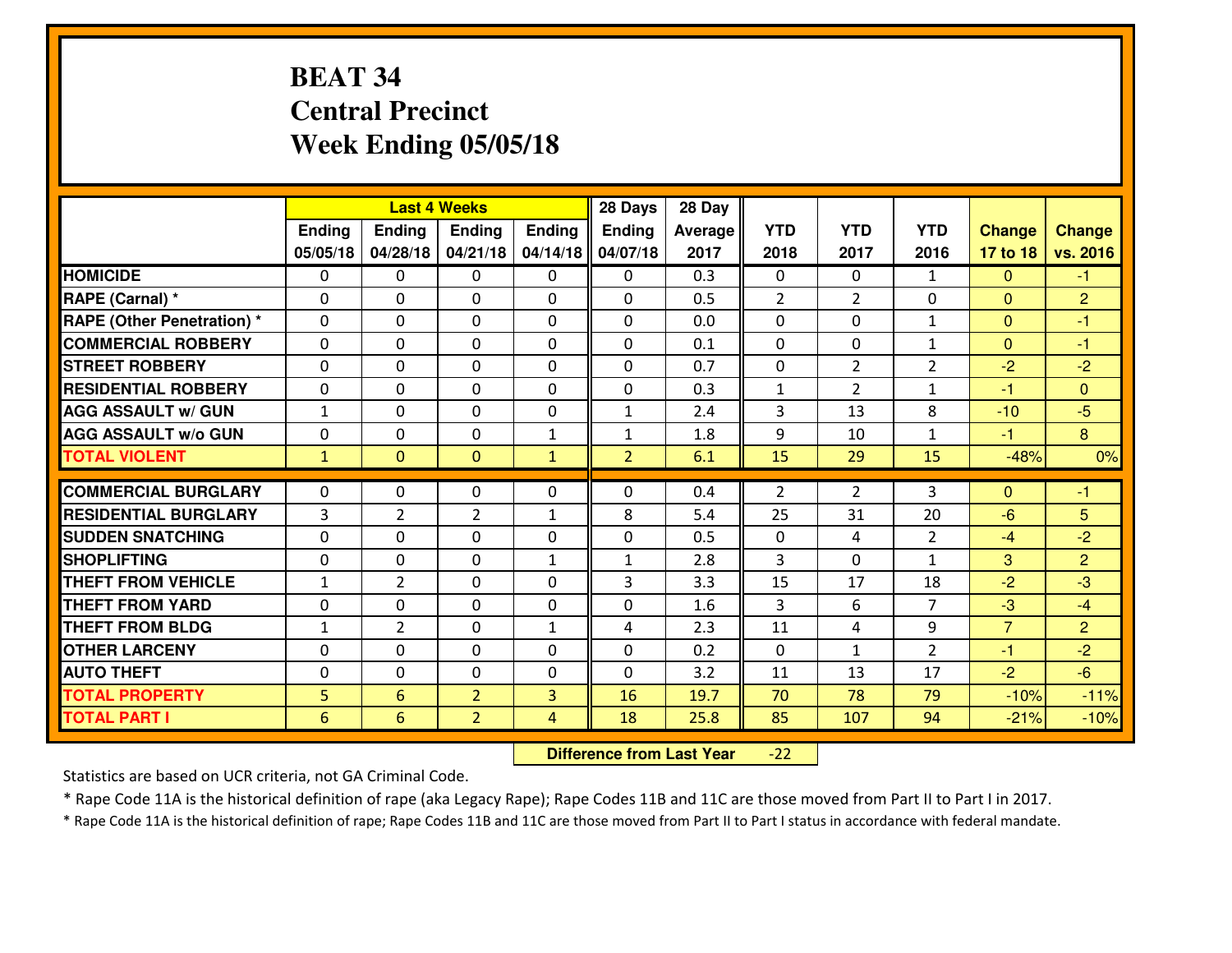#### **BEAT 35 Central PrecinctWeek Ending 05/05/18**

|                                  |                |                | <b>Last 4 Weeks</b> |                   | 28 Days        | 28 Day  |                   |                |                |                      |                      |
|----------------------------------|----------------|----------------|---------------------|-------------------|----------------|---------|-------------------|----------------|----------------|----------------------|----------------------|
|                                  | Ending         | <b>Ending</b>  | <b>Ending</b>       | Ending            | <b>Ending</b>  | Average | <b>YTD</b>        | <b>YTD</b>     | <b>YTD</b>     | <b>Change</b>        | <b>Change</b>        |
|                                  | 05/05/18       | 04/28/18       | 04/21/18            | 04/14/18          | 04/07/18       | 2017    | 2018              | 2017           | 2016           | 17 to 18             | vs. 2016             |
| <b>HOMICIDE</b>                  | $\Omega$       | 0              | 0                   | $\Omega$          | 0              | 0.1     | 0                 | $\Omega$       | $\mathbf{1}$   | $\Omega$             | $-1$                 |
| RAPE (Carnal) *                  | $\Omega$       | 0              | $\mathbf{1}$        | $\Omega$          | $\mathbf{1}$   | 0.0     | 2                 | $\Omega$       | $\mathbf{1}$   | $\overline{2}$       | -1                   |
| <b>RAPE (Other Penetration)*</b> | 0              | 0              | $\mathbf 0$         | 0                 | 0              | 0.0     | 3                 | 0              | 0              | 3                    | 3                    |
| <b>COMMERCIAL ROBBERY</b>        | 0              | 0              | $\mathbf 0$         | 0                 | 0              | 0.4     | 0                 | 0              | $\overline{2}$ | $\mathbf{0}$         | $-2$                 |
| <b>STREET ROBBERY</b>            | 0              | 0              | $\mathbf 0$         | 0                 | 0              | 0.6     | $\mathbf{1}$      | $\mathbf{1}$   | 4              | $\mathbf{0}$         | $-3$                 |
| <b>RESIDENTIAL ROBBERY</b>       | 0              | 0              | $\mathbf 0$         | 0                 | 0              | 0.1     | 0                 | $\mathbf{0}$   | $\overline{2}$ | $\mathbf{0}$         | $-2$                 |
| <b>AGG ASSAULT W/ GUN</b>        | $1\,$          | 0              | $\mathbf 0$         | 0                 | $\mathbf{1}$   | 1.3     | 6                 | 4              | $\overline{7}$ | $\overline{2}$       | $-1$                 |
| <b>AGG ASSAULT W/o GUN</b>       | 0              | 0              | 1                   | 0                 | $\mathbf{1}$   | 1.2     | 4                 | 3              | $\overline{2}$ | $\blacktriangleleft$ | $\overline{2}$       |
| <b>TOTAL VIOLENT</b>             | $\mathbf{1}$   | $\overline{0}$ | $\overline{2}$      | $\mathbf{0}$      | 3              | 3.6     | 16                | 8              | 19             | 100%                 | $-16%$               |
| <b>COMMERCIAL BURGLARY</b>       | $\mathbf{1}$   | 0              | $\mathbf{0}$        | 0                 | $\mathbf{1}$   | 1.0     | 2                 | 4              | 5              | $-2$                 | $-3$                 |
| <b>RESIDENTIAL BURGLARY</b>      | $\mathbf{0}$   | 0              |                     |                   | $\overline{2}$ | 3.7     | 9                 | 19             | 21             |                      | $-12$                |
| <b>SUDDEN SNATCHING</b>          | $\mathbf{0}$   | 0              | 1<br>$\mathbf 0$    | $\mathbf{1}$<br>0 | 0              | 0.2     |                   | $\overline{2}$ | 3              | $-10$<br>$-1$        | $-2$                 |
| <b>SHOPLIFTING</b>               | 0              | $\mathbf{1}$   | $\overline{2}$      | $\mathbf{1}$      | 4              | 2.2     | $\mathbf{1}$<br>6 | 8              | 14             | $-2$                 | $-8$                 |
| <b>THEFT FROM VEHICLE</b>        | $\overline{2}$ | 0              | 1                   | $\mathbf{1}$      | 4              | 3.6     | 17                | 16             | 27             | $\blacktriangleleft$ | $-10$                |
| <b>THEFT FROM YARD</b>           | $\mathbf{1}$   | 0              | $\mathbf 0$         | 0                 | $\mathbf{1}$   | 2.2     | 4                 | 13             | $\overline{7}$ | $-9$                 | $-3$                 |
| <b>THEFT FROM BLDG</b>           | 0              | 0              | $\mathbf 0$         | $\mathbf{0}$      | 0              | 2.6     | 5                 | 10             | 14             | $-5$                 | $-9$                 |
| <b>OTHER LARCENY</b>             | 0              | 0              | $\mathbf 0$         | $\mathbf 1$       | $\mathbf{1}$   | 0.5     | 3                 | 3              | $\overline{2}$ | $\mathbf{0}$         | $\blacktriangleleft$ |
| <b>AUTO THEFT</b>                | 3              | 0              | $\mathbf{1}$        | $\mathbf{1}$      | 5              | 2.5     | 20                | 11             | 10             | 9                    | 10                   |
| <b>TOTAL PROPERTY</b>            | $\overline{7}$ | $\mathbf{1}$   | 5                   | 5                 | 18             | 18.6    | 67                | 86             | 103            | $-22%$               | $-35%$               |
|                                  |                |                | $\overline{7}$      |                   |                |         |                   |                |                |                      |                      |
| <b>TOTAL PART I</b>              | 8              | $\mathbf{1}$   |                     | 5                 | 21             | 22.2    | 83                | 94             | 122            | $-12%$               | $-32%$               |

 **Difference from Last Year** $-11$ 

Statistics are based on UCR criteria, not GA Criminal Code.

\* Rape Code 11A is the historical definition of rape (aka Legacy Rape); Rape Codes 11B and 11C are those moved from Part II to Part I in 2017.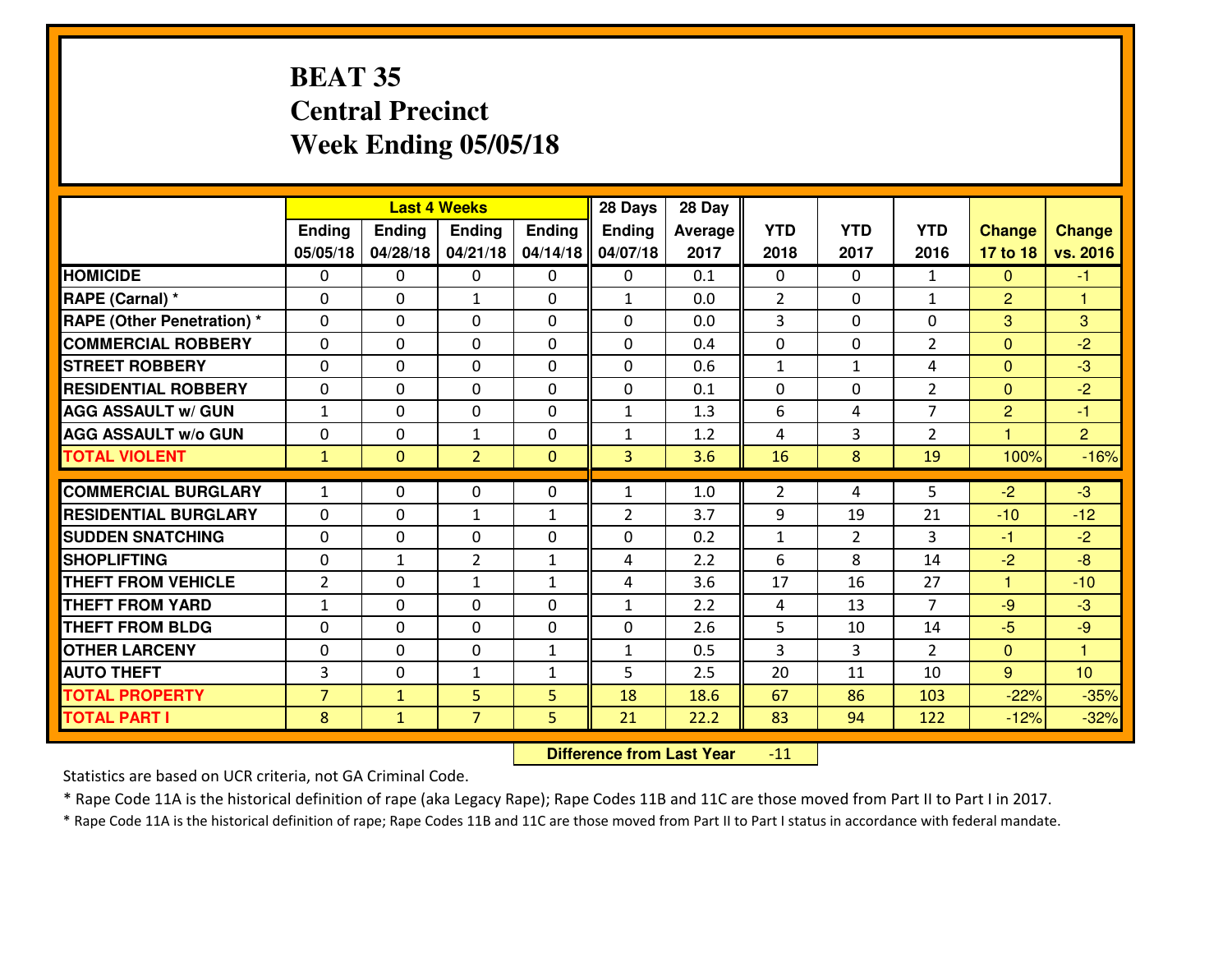## **BEAT 36 Central PrecinctWeek Ending 05/05/18**

|                                   |                |                | <b>Last 4 Weeks</b> |              | 28 Days      | 28 Day  |                |                |                |                |                |
|-----------------------------------|----------------|----------------|---------------------|--------------|--------------|---------|----------------|----------------|----------------|----------------|----------------|
|                                   | Ending         | <b>Ending</b>  | <b>Ending</b>       | Ending       | Ending       | Average | <b>YTD</b>     | <b>YTD</b>     | <b>YTD</b>     | <b>Change</b>  | <b>Change</b>  |
|                                   | 05/05/18       | 04/28/18       | 04/21/18            | 04/14/18     | 04/07/18     | 2017    | 2018           | 2017           | 2016           | 17 to 18       | vs. 2016       |
| <b>HOMICIDE</b>                   | $\Omega$       | 0              | 0                   | $\Omega$     | $\Omega$     | 0.0     | 0              | $\Omega$       | 0              | $\Omega$       | $\Omega$       |
| RAPE (Carnal) *                   | $\mathbf{0}$   | 0              | $\mathbf{0}$        | 0            | $\Omega$     | 0.2     | 2              | $\mathbf{1}$   | $\mathbf{1}$   | 1              | 1              |
| <b>RAPE (Other Penetration) *</b> | $\Omega$       | 0              | $\mathbf{0}$        | $\Omega$     | $\Omega$     | 0.0     | $\Omega$       | 0              | $\mathbf{1}$   | $\Omega$       | $-1$           |
| <b>COMMERCIAL ROBBERY</b>         | 0              | 0              | $\mathbf 0$         | 0            | $\Omega$     | 0.2     | $\mathbf{0}$   | 0              | 0              | $\mathbf{0}$   | $\mathbf{0}$   |
| <b>STREET ROBBERY</b>             | 0              | 0              | $\mathbf 0$         | 0            | 0            | 0.4     | 0              | $\mathbf{1}$   | $\mathbf{1}$   | $-1$           | $-1$           |
| <b>RESIDENTIAL ROBBERY</b>        | $\Omega$       | $\Omega$       | $\mathbf 0$         | $\Omega$     | 0            | 0.1     | 0              | $\Omega$       | $\mathbf{1}$   | $\mathbf{0}$   | $-1$           |
| <b>AGG ASSAULT w/ GUN</b>         | 0              | 0              | $\mathbf 0$         | 0            | 0            | 0.6     | 0              | $\Omega$       | 3              | $\overline{0}$ | $-3$           |
| <b>AGG ASSAULT W/o GUN</b>        | 0              | 0              | $\mathbf 0$         | $\mathbf 0$  | 0            | 0.7     | $\overline{2}$ | $\overline{2}$ | $\mathbf{1}$   | $\mathbf{0}$   | $\mathbf{1}$   |
| <b>TOTAL VIOLENT</b>              | $\mathbf{0}$   | $\overline{0}$ | $\overline{0}$      | $\mathbf{0}$ | $\mathbf{0}$ | 2.1     | $\overline{4}$ | 4              | 8              | 0%             | $-50%$         |
| <b>COMMERCIAL BURGLARY</b>        | $\Omega$       | 0              | $\mathbf{0}$        | $\Omega$     | $\Omega$     | 0.8     | 5              | 3              | 3              | $\overline{2}$ | $\overline{2}$ |
| <b>RESIDENTIAL BURGLARY</b>       | $\mathbf{1}$   | 0              | 0                   | 0            | 1            | 1.7     | $\overline{7}$ | 9              | 9              | $-2$           | $-2$           |
| <b>SUDDEN SNATCHING</b>           | 0              | 0              | $\mathbf 0$         | 0            | 0            | 0.2     | $\mathbf 0$    | $\mathbf{1}$   | $\mathbf{1}$   | $-1$           | $-1$           |
| <b>SHOPLIFTING</b>                | $\mathbf{1}$   | 1              | 1                   | 0            | 3            | 2.6     | 12             | 14             | $\overline{7}$ | $-2$           | 5              |
| <b>THEFT FROM VEHICLE</b>         | $\mathbf{1}$   | $\overline{2}$ | $\overline{2}$      | 0            | 5            | 3.3     | 16             | $\overline{7}$ | 21             | 9              | $-5$           |
| <b>THEFT FROM YARD</b>            | 0              | 0              | $\mathbf 0$         | $\mathbf{1}$ | $\mathbf{1}$ | 1.5     | 4              | $\overline{7}$ | 3              | $-3$           | $\mathbf{1}$   |
| <b>THEFT FROM BLDG</b>            | $\mathbf{1}$   | $\mathbf{1}$   | 1                   | 0            | 3            | 1.5     | 10             | 7              | 8              | 3              | 2              |
| <b>OTHER LARCENY</b>              | 0              | 0              | $\mathbf 0$         | 0            | 0            | 0.3     | $\mathbf{1}$   | 0              | $\mathbf{1}$   | $\mathbf{1}$   | $\overline{0}$ |
| <b>AUTO THEFT</b>                 | $\mathbf{0}$   | 0              | $\mathbf{0}$        | 0            | 0            | 2.0     | 8              | 5              | 4              | 3              | $\overline{4}$ |
| <b>TOTAL PROPERTY</b>             | 4              | 4              | 4                   | $\mathbf{1}$ | 13           | 13.8    | 63             | 53             | 57             | 19%            | 11%            |
| <b>TOTAL PART I</b>               | $\overline{4}$ | $\overline{4}$ | 4                   | $\mathbf{1}$ | 13           | 16.0    | 67             | 57             | 65             | 18%            | 3%             |

 **Difference from Last Year**<sup>10</sup>

Statistics are based on UCR criteria, not GA Criminal Code.

\* Rape Code 11A is the historical definition of rape (aka Legacy Rape); Rape Codes 11B and 11C are those moved from Part II to Part I in 2017.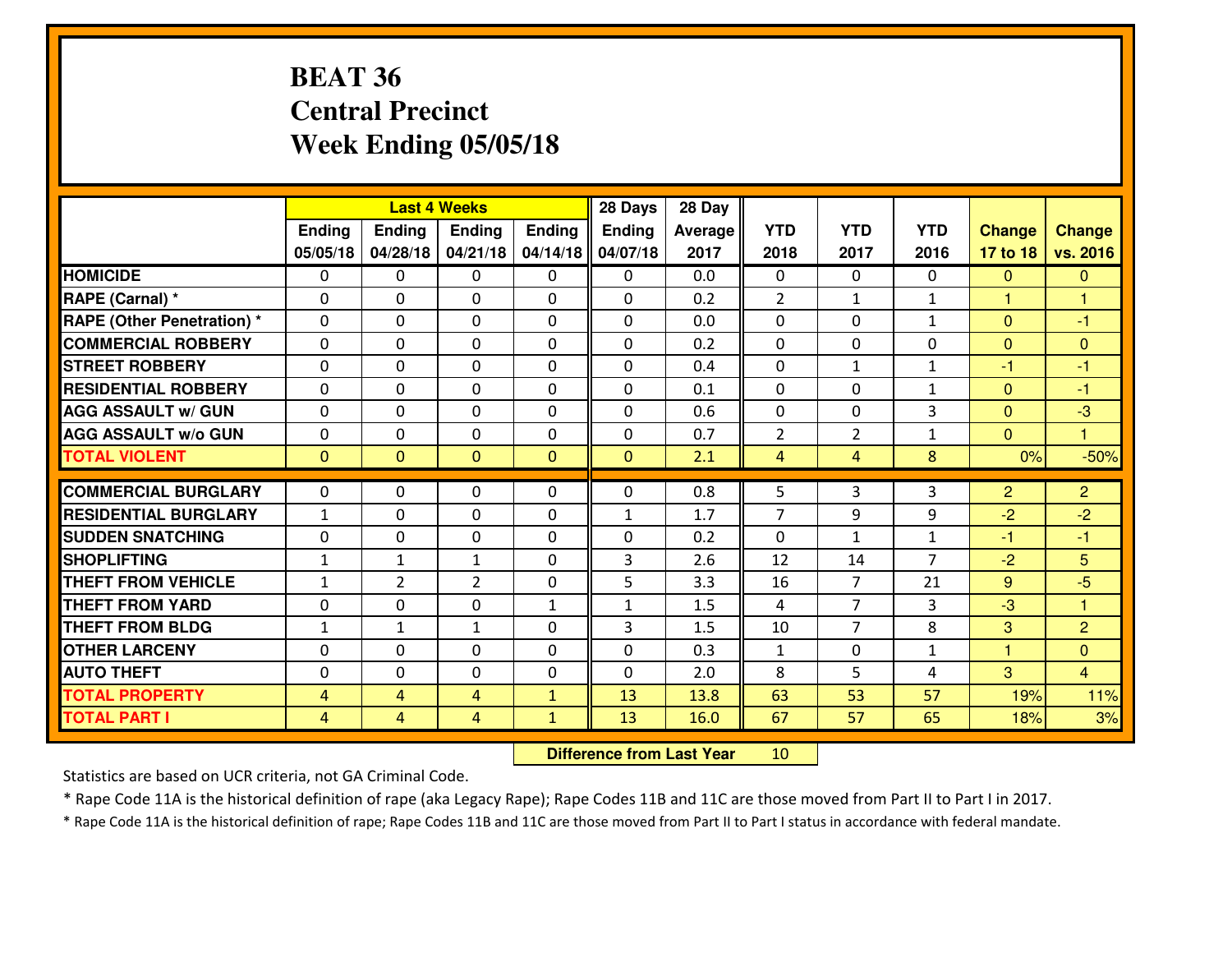

# **COMPSTAT PRECINCT COMMANDER: SOUTH PRECINCT CAPT. JOY GELLATLYWeek Ending 05/05/18**



|                                                                                                  | Week<br>Ending<br>05/05/18 | <b>Week</b><br>Ending<br>04/28/18 | Weekly<br>Avg<br>2017 | $28-Day$<br><b>Ending</b><br>05/05/18 | 28-Day<br>Ending<br>04/07/18     | Avg<br>28-Day<br>2017                        | <b>YTD</b><br>2018 | <b>YTD</b><br>2017 | <b>YTD</b><br>2016 | <b>Change</b><br>17 to 18 | <b>Change</b><br>vs. 2016 |
|--------------------------------------------------------------------------------------------------|----------------------------|-----------------------------------|-----------------------|---------------------------------------|----------------------------------|----------------------------------------------|--------------------|--------------------|--------------------|---------------------------|---------------------------|
| <b>HOMICIDE</b>                                                                                  | 0                          | 0                                 | $\Omega$              | 0                                     | 24                               | 0                                            | 1                  |                    | $\overline{2}$     | 0                         | -1                        |
| <b>RAPE (Carnal)*</b>                                                                            | 0                          | $\mathbf 0$                       | $\mathbf 0$           | 1                                     | 18                               | $\overline{1}$                               | $\overline{7}$     | $\overline{1}$     | 6                  | 6                         | 4                         |
| <b>RAPE (Other Penetration) *</b>                                                                | 0                          | 1                                 | 0                     | 1                                     | 0                                | 0                                            | 5                  | 2                  | 1                  | 3                         | 4                         |
| <b>COMMERCIAL ROBBERY</b>                                                                        | $\mathbf{0}$               |                                   | $\mathbf{1}$          | 1                                     | $\Omega$                         | $\overline{2}$                               | 5.                 | $\overline{11}$    | $\overline{13}$    | $-6$                      | $-8$                      |
| <b>STREET ROBBERY</b>                                                                            | 0                          | 2                                 | $\mathbf{1}$          | 3                                     | 1                                | $\overline{c}$                               | 10                 | 9                  | 14                 | $\overline{1}$            | $-4$                      |
| <b>RESIDENTIAL ROBBERY</b>                                                                       | 0                          | 0                                 | $\mathbf 0$           | 1                                     | $\overline{39}$                  | $\Omega$                                     | $\mathbf 2$        | $\overline{1}$     | 1                  | $\overline{1}$            | 1                         |
| <b>AGG ASSAULT w/ GUN</b>                                                                        | $\bf{0}$                   | $\mathbf{1}$                      | $\mathbf{1}$          | 4                                     | $\mathbf{1}$                     | 3                                            | 6                  | 14                 | 3                  | $-8$                      | 3                         |
| <b>AGG ASSAULT w/o GUN</b>                                                                       | 1                          | 0                                 | $\mathbf{1}$          | $\overline{2}$                        | $\Omega$                         | 3                                            | 10                 | $\overline{7}$     | 16                 | 3                         | $-6$                      |
| <b>TOTAL VIOLENT</b>                                                                             | 1                          | $\overline{5}$                    | 3                     | $\overline{13}$                       | $\overline{83}$                  | $\overline{12}$                              | 46                 | 46                 | 56                 | 0%                        | $-18%$                    |
| <b>COMMERCIAL BURGLARY</b>                                                                       | 0                          | 2                                 | $\mathbf{1}$          | 5                                     | 5                                | 4                                            | 16                 | $\overline{21}$    | 17                 | -5                        | -1                        |
| <b>RESIDENTIAL BURGLARY</b>                                                                      | $\mathbf 2$                | 5                                 | 4                     | 12                                    | $\Omega$                         | 14                                           | 69                 | 61                 | 63                 | 8                         | 6                         |
| <b>SUDDEN SNATCHING</b>                                                                          | 0                          | $\overline{2}$                    | $\Omega$              | $\overline{2}$                        | 1                                | $\mathbf 1$                                  | $\overline{5}$     | $\overline{2}$     | 3                  | 3                         | $\overline{2}$            |
| <b>SHOPLIFTING</b>                                                                               | $\overline{7}$             | 6                                 | $\overline{7}$        | 47                                    | $\overline{c}$                   | 28                                           | 201                | 250                | 257                | $-49$                     | $-56$                     |
| <b>THEFT FROM VEHICLE</b>                                                                        | 9                          | $\overline{7}$                    | $\overline{7}$        | 31                                    | 6                                | $\overline{30}$                              | 116                | 139                | 103                | $-23$                     | $\overline{13}$           |
| <b>THEFT FROM YARD</b>                                                                           | $\overline{2}$             | 3                                 | 2                     | 8                                     | $\overline{2}$                   | 8                                            | $\overline{26}$    | $\overline{27}$    | $\overline{35}$    | $-1$                      | $-9$                      |
| <b>THEFT FROM BLDG</b>                                                                           | 3                          | 4                                 | 3                     | 9                                     | $\overline{4}$                   | $\overline{13}$                              | 38                 | 83                 | $\overline{51}$    | $-45$                     | $-13$                     |
| <b>OTHER LARCENY</b>                                                                             | 1                          | $\Omega$                          | $\mathbf{1}$          | 1                                     | 0                                | 3                                            | 8                  | 15                 | 6                  | $-7$                      | $\overline{c}$            |
| <b>AUTO THEFT</b>                                                                                | 5                          | 3                                 | 3                     | 17                                    | $\overline{7}$                   | 13                                           | $\overline{56}$    | 48                 | 50                 | $\overline{8}$            | 6                         |
| <b>TOTAL PROPERTY</b>                                                                            | 29                         | $\overline{32}$                   | 28                    | 132                                   | 27                               | 113                                          | 535                | 646                | 585                | $-17%$                    | $-9%$                     |
| <b>TOTAL PART I</b>                                                                              | 30                         | $\overline{37}$                   | 31                    | 145                                   | 110                              | 125                                          | 581                | 692                | 641                | $-16%$                    | $-9%$                     |
| Statistics are based on UCR criteria, not GA Criminal Code, and are                              |                            |                                   |                       |                                       | <b>Difference from Last Year</b> |                                              | $-111$             |                    |                    |                           | Last Week Year-to-Date    |
| preliminary, based on RMS data at the time prepared, and are subject to change.                  |                            |                                   |                       |                                       |                                  | <b>At-Fault Police Vehicle Accidents</b>     |                    |                    |                    | 0                         | 3                         |
| Cell Shading: white is within 0.6 standard deviation of the mean; red is above; green is below.  |                            |                                   |                       |                                       |                                  | <b>Not At-Fault Police Vehicle Accidents</b> |                    |                    |                    | $\overline{0}$            | $\overline{5}$            |
| * Code 11A is the pre-2016 definition of rape; Codes 11B and 11C are by federal mandate in 2016. |                            |                                   |                       |                                       |                                  | <b>Total Police Vehicle Accidents</b>        |                    |                    |                    | $\overline{0}$            | 8                         |
|                                                                                                  | Week                       | Week                              | Weekly                | $28-Day$                              | $28$ -Day                        | Avg                                          |                    |                    |                    |                           |                           |
| <b>Citizen Initiated Calls</b>                                                                   | <b>Ending</b>              | <b>Ending</b>                     | Avg                   | <b>Ending</b>                         | Ending                           | $28-Day$                                     | <b>YTD</b>         | <b>YTD</b>         | <b>YTD</b>         | <b>Change</b>             | <b>Change</b>             |
|                                                                                                  | 05/05/18                   | 04/28/18                          | 2017                  | 05/05/18                              | 04/07/18                         | 2017                                         | 2018               | 2017               | 2016               | 17 to 18                  | vs. 2016                  |
| <b>Midnight Shift</b>                                                                            | 88                         | 107                               | 91                    | 388                                   | $\overline{724}$                 | 364                                          | 1538               | 1648               | 1629               | $-110$                    | $-91$                     |
| <b>Day Shift</b>                                                                                 | 232                        | 249                               | 247                   | 1005                                  | 1949                             | 986                                          | 4348               | 4617               | 4575               | $-269$                    | $-227$                    |
| <b>Afternoon Shift</b>                                                                           | 231                        | 229                               | 246                   | 970                                   | 1994                             | 982                                          | 4167               | 4588               | 4437               | $-421$                    | $-270$                    |
| <b>TOTAL CITIZEN CFS</b>                                                                         | 551                        | 585                               | 583                   | 2363                                  | 4667                             | 2332                                         | 10053              | 10853              | 10641              | $-7.4%$                   | $-5.5%$                   |
| <b>53S ShotSpotter Calls</b>                                                                     | 0                          | 0                                 | 0                     | $\Omega$                              | $\Omega$                         | 0                                            | $\Omega$           | $\Omega$           | $\Omega$           | 0                         | $\Omega$                  |
| <b>Sig 53 Shots Fired Calls</b>                                                                  | 3                          | 9                                 | 3                     | 38                                    | 40                               | 11                                           | 155                | 160                | 154                | $-5$                      | $\overline{\mathbf{1}}$   |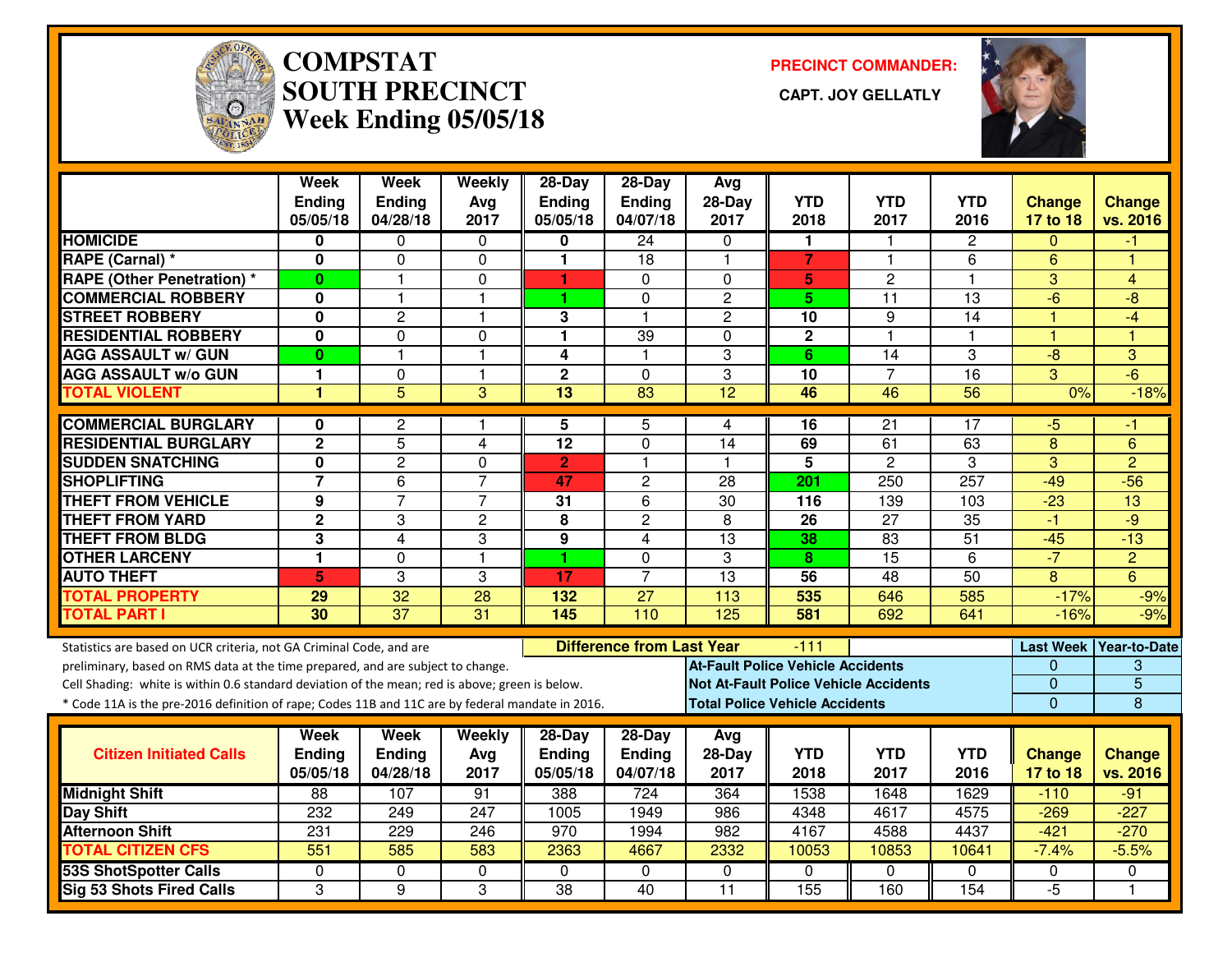## **BEAT 41 South PrecinctWeek Ending 05/05/18**

|                                   |                |                | <b>Last 4 Weeks</b> |              | 28 Days        | 28 Day  |                |                |                |                |                      |
|-----------------------------------|----------------|----------------|---------------------|--------------|----------------|---------|----------------|----------------|----------------|----------------|----------------------|
|                                   | Ending         | <b>Ending</b>  | <b>Ending</b>       | Ending       | <b>Ending</b>  | Average | <b>YTD</b>     | <b>YTD</b>     | <b>YTD</b>     | <b>Change</b>  | <b>Change</b>        |
|                                   | 05/05/18       | 04/28/18       | 04/21/18            | 04/14/18     | 04/07/18       | 2017    | 2018           | 2017           | 2016           | 17 to 18       | vs. 2016             |
| <b>HOMICIDE</b>                   | $\Omega$       | 0              | 0                   | $\Omega$     | $\Omega$       | 0.0     | 0              | $\Omega$       | 0              | $\Omega$       | $\Omega$             |
| RAPE (Carnal) *                   | $\Omega$       | 0              | $\Omega$            | $\Omega$     | $\Omega$       | 0.1     | $\mathbf{1}$   | $\Omega$       | $\overline{2}$ | 1              | -1                   |
| <b>RAPE (Other Penetration) *</b> | 0              | 0              | $\mathbf 0$         | 0            | 0              | 0.0     | 0              | 0              | 0              | $\overline{0}$ | $\mathbf{0}$         |
| <b>COMMERCIAL ROBBERY</b>         | 0              | 0              | $\mathbf 0$         | 0            | 0              | 1.2     | 0              | 3              | 4              | $-3$           | $-4$                 |
| <b>STREET ROBBERY</b>             | 0              | 0              | $\mathbf 0$         | 0            | 0              | 0.3     | $\mathbf{1}$   | $\mathbf{1}$   | 3              | $\mathbf{0}$   | $-2$                 |
| <b>RESIDENTIAL ROBBERY</b>        | 0              | 0              | $\mathbf 0$         | 0            | 0              | 0.1     | 0              | 0              | 0              | $\mathbf{0}$   | $\mathbf{0}$         |
| <b>AGG ASSAULT W/ GUN</b>         | 0              | 0              | $\mathbf 0$         | 0            | 0              | 0.2     | 0              | $\mathbf{1}$   | 0              | $-1$           | $\overline{0}$       |
| <b>AGG ASSAULT W/o GUN</b>        | 0              | 0              | 0                   | 0            | 0              | 0.3     | $\mathbf{1}$   | $\overline{2}$ | $\overline{2}$ | $-1$           | $-1$                 |
| <b>TOTAL VIOLENT</b>              | $\mathbf{0}$   | $\overline{0}$ | $\mathbf{O}$        | $\mathbf{0}$ | $\mathbf{0}$   | 2.1     | $\overline{3}$ | $\overline{7}$ | 11             | $-57%$         | $-73%$               |
| <b>COMMERCIAL BURGLARY</b>        | $\Omega$       | 0              | $\mathbf{0}$        | 0            | $\Omega$       | 1.4     | $\mathbf{1}$   | 3              | 9              | $-2$           | $-8$                 |
| <b>RESIDENTIAL BURGLARY</b>       | $\mathbf{0}$   | 0              | 1                   | 0            | $\mathbf{1}$   | 2.1     | 6              | $\overline{7}$ | 10             | $-1$           | $-4$                 |
| <b>SUDDEN SNATCHING</b>           | $\mathbf{0}$   | 0              | $\mathbf 0$         | 0            | 0              | 0.2     | $\overline{2}$ | $\Omega$       | $\mathbf{1}$   | $\overline{2}$ | $\blacktriangleleft$ |
| <b>SHOPLIFTING</b>                | $\mathbf{1}$   | 0              | $\mathbf 0$         | $\mathbf{1}$ | $\overline{2}$ | 4.4     | 8              | 23             | 12             | $-15$          | $-4$                 |
| <b>THEFT FROM VEHICLE</b>         | $\mathbf{1}$   | $\overline{2}$ | $\mathbf 0$         | $\Omega$     | 3              | 3.5     | 12             | 12             | 28             | $\Omega$       | $-16$                |
| <b>THEFT FROM YARD</b>            | 0              | 0              | $\mathbf 0$         | 0            | 0              | 1.8     | $\mathbf{1}$   | 5              | 3              | $-4$           | $-2$                 |
| <b>THEFT FROM BLDG</b>            | 0              | 0              | $\mathbf{1}$        | $\mathbf{0}$ | $\mathbf{1}$   | 3.1     | 8              | 9              | 8              | $-1$           | $\overline{0}$       |
| <b>OTHER LARCENY</b>              | 0              | 0              | $\mathbf 0$         | $\mathbf 1$  | $\mathbf{1}$   | 0.4     | $\overline{2}$ | $\overline{2}$ | 0              | $\mathbf{0}$   | $\overline{2}$       |
| <b>AUTO THEFT</b>                 | 0              | 0              | $\mathbf 0$         | $\mathbf{1}$ | $\mathbf{1}$   | 1.7     | 5              | 5              | 12             | $\overline{0}$ | $-7$                 |
| <b>TOTAL PROPERTY</b>             | $\overline{2}$ | $\overline{2}$ | $\overline{2}$      | 3            | 9              | 18.6    | 45             | 66             | 83             | $-32%$         | $-46%$               |
| <b>TOTAL PART I</b>               | $\overline{2}$ | $\overline{2}$ | $\overline{2}$      | 3            | 9              | 20.8    | 48             | 73             | 94             | $-34%$         | $-49%$               |
|                                   |                |                |                     |              |                |         |                |                |                |                |                      |

 **Difference from Last Year** $-25$ 

Statistics are based on UCR criteria, not GA Criminal Code.

\* Rape Code 11A is the historical definition of rape (aka Legacy Rape); Rape Codes 11B and 11C are those moved from Part II to Part I in 2017.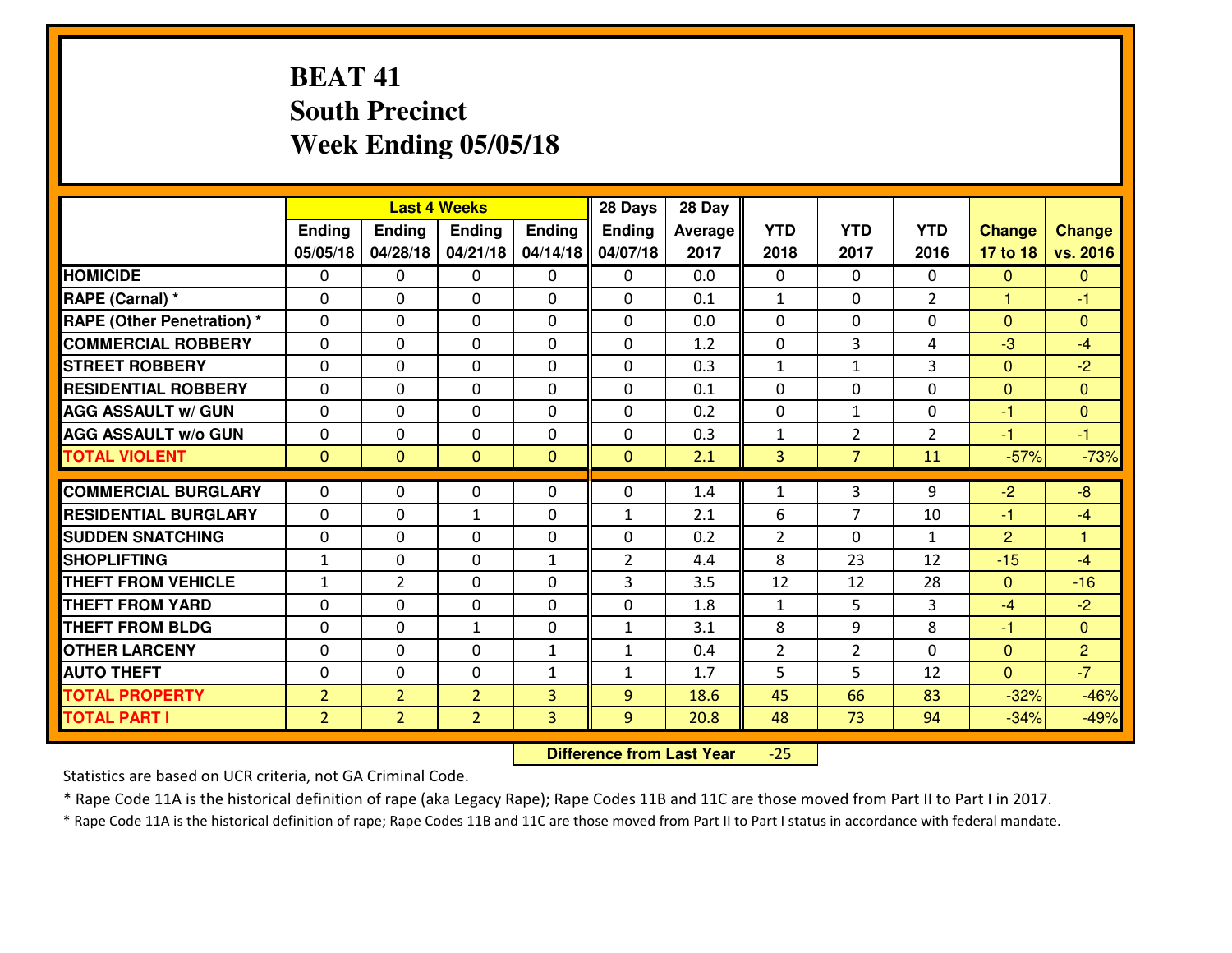## **BEAT 42 South PrecinctWeek Ending 05/05/18**

|                                  | <b>Last 4 Weeks</b><br>Ending<br>Ending<br><b>Ending</b><br><b>Ending</b> |                |                | 28 Days      | 28 Day         |         |                |                |                |                      |                      |
|----------------------------------|---------------------------------------------------------------------------|----------------|----------------|--------------|----------------|---------|----------------|----------------|----------------|----------------------|----------------------|
|                                  |                                                                           |                |                |              | <b>Ending</b>  | Average | <b>YTD</b>     | <b>YTD</b>     | <b>YTD</b>     | <b>Change</b>        | <b>Change</b>        |
|                                  | 05/05/18                                                                  | 04/28/18       | 04/21/18       | 04/14/18     | 04/07/18       | 2017    | 2018           | 2017           | 2016           | 17 to 18             | vs. 2016             |
| <b>HOMICIDE</b>                  | $\Omega$                                                                  | 0              | 0              | $\Omega$     | $\Omega$       | 0.0     | 0              | $\Omega$       | 0              | $\Omega$             | $\mathbf{0}$         |
| RAPE (Carnal) *                  | $\Omega$                                                                  | 0              | $\mathbf{0}$   | $\Omega$     | $\Omega$       | 0.0     | $\Omega$       | $\Omega$       | $\mathbf{1}$   | $\Omega$             | -1                   |
| <b>RAPE (Other Penetration)*</b> | 0                                                                         | 0              | $\mathbf 0$    | 0            | 0              | 0.0     | $\mathbf{1}$   | 0              | 0              | $\mathbf{1}$         | $\blacktriangleleft$ |
| <b>COMMERCIAL ROBBERY</b>        | 0                                                                         | 0              | $\mathbf 0$    | 0            | 0              | 0.0     | $\mathbf{1}$   | $\overline{2}$ | $\overline{2}$ | $-1$                 | $-1$                 |
| <b>STREET ROBBERY</b>            | 0                                                                         | 0              | $\mathbf 0$    | 0            | 0              | 0.0     | 3              | $\mathbf{1}$   | $\overline{2}$ | $\overline{2}$       | $\overline{1}$       |
| <b>RESIDENTIAL ROBBERY</b>       | 0                                                                         | 0              | $\mathbf 0$    | 0            | 0              | 0.0     | 0              | 0              | $\mathbf{1}$   | $\mathbf{0}$         | $-1$                 |
| <b>AGG ASSAULT W/ GUN</b>        | 0                                                                         | 0              | 1              | 0            | $\mathbf{1}$   | 0.0     | $\mathbf 1$    | $\mathbf{1}$   | $\mathbf{1}$   | $\mathbf{0}$         | $\overline{0}$       |
| <b>AGG ASSAULT W/o GUN</b>       | 0                                                                         | 0              | 0              | 0            | 0              | 0.0     | $\mathbf{1}$   | 0              | 3              | $\blacktriangleleft$ | $-2$                 |
| <b>TOTAL VIOLENT</b>             | $\mathbf{0}$                                                              | $\overline{0}$ | $\mathbf{1}$   | $\mathbf{0}$ | $\mathbf{1}$   | 0.0     | $\overline{7}$ | 4              | 10             | 75%                  | $-30%$               |
| <b>COMMERCIAL BURGLARY</b>       | $\Omega$                                                                  | 0              | $\mathbf{1}$   | 0            | $\mathbf{1}$   | 0.0     | 2              | 4              | $\overline{2}$ | $-2$                 | $\mathbf{0}$         |
| <b>RESIDENTIAL BURGLARY</b>      | $\mathbf{0}$                                                              | 1              | 1              | 0            | $\overline{2}$ | 0.0     | $\overline{2}$ | 2              | 0              | $\mathbf{0}$         | $\overline{2}$       |
| <b>SUDDEN SNATCHING</b>          | $\mathbf{0}$                                                              | 0              | $\mathbf 0$    | 0            | 0              | 0.0     | $\mathbf{0}$   | $\Omega$       | 0              | $\Omega$             | $\Omega$             |
| <b>SHOPLIFTING</b>               | $\overline{7}$                                                            | 10             | $\overline{2}$ | $\mathbf{1}$ | 20             | 0.0     | 93             | 133            | 139            | $-40$                | $-46$                |
| <b>THEFT FROM VEHICLE</b>        | 0                                                                         | $\mathbf{1}$   | $\mathbf 0$    | $\mathbf{1}$ | $\overline{2}$ | 0.0     | 13             | 30             | 18             | $-17$                | $-5$                 |
| <b>THEFT FROM YARD</b>           | 0                                                                         | 0              | 1              | 0            | $\mathbf{1}$   | 0.0     | $\overline{7}$ | 4              | 8              | 3                    | $-1$                 |
| <b>THEFT FROM BLDG</b>           | 0                                                                         | 0              | $\mathbf 0$    | $\mathbf{1}$ | $\mathbf{1}$   | 0.0     | $\mathbf{1}$   | 22             | 9              | $-21$                | $-8$                 |
| <b>OTHER LARCENY</b>             | 0                                                                         | 0              | $\mathbf 0$    | 0            | 0              | 0.0     | $\mathbf 0$    | 3              | $\mathbf{1}$   | -3                   | $-1$                 |
| <b>AUTO THEFT</b>                | 0                                                                         | $\overline{2}$ | $\mathbf{1}$   | 0            | 3              | 0.0     | 9              | $\overline{7}$ | 8              | $\overline{2}$       | $\overline{1}$       |
| <b>TOTAL PROPERTY</b>            | $\overline{7}$                                                            | 14             | 6              | 3            | 30             | 0.0     | 127            | 205            | 185            | $-38%$               | $-31%$               |
| <b>TOTAL PART I</b>              | $\overline{7}$                                                            | 14             | $\overline{7}$ | 3            | 31             | 0.0     | 134            | 209            | 195            | $-36%$               | $-31%$               |

 **Difference from Last Year**-75

Statistics are based on UCR criteria, not GA Criminal Code.

\* Rape Code 11A is the historical definition of rape (aka Legacy Rape); Rape Codes 11B and 11C are those moved from Part II to Part I in 2017.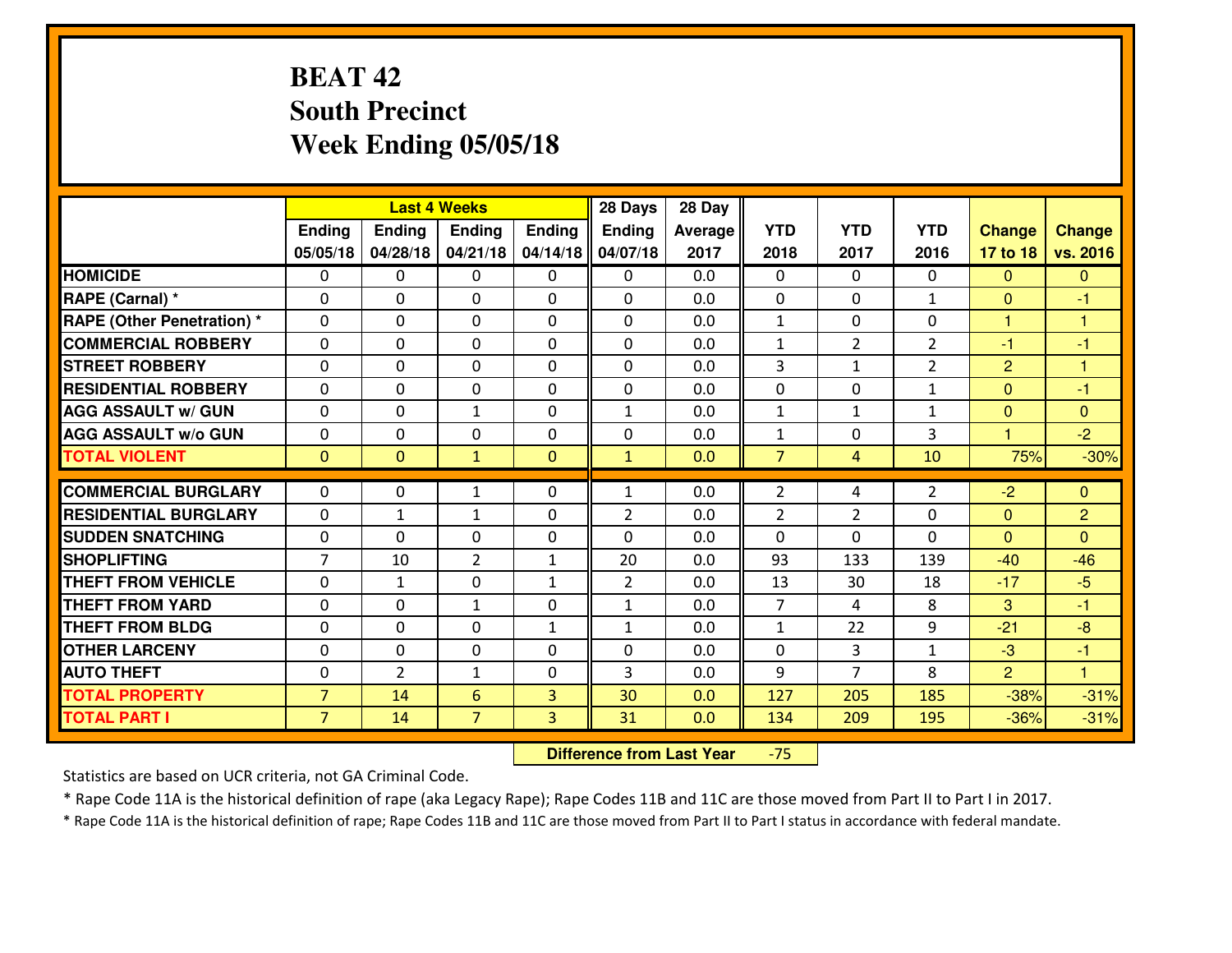## **BEAT 43 South PrecinctWeek Ending 05/05/18**

|                                   |                |                | <b>Last 4 Weeks</b> |                          | 28 Days        | 28 Day  |                      |                |              |                |                      |
|-----------------------------------|----------------|----------------|---------------------|--------------------------|----------------|---------|----------------------|----------------|--------------|----------------|----------------------|
|                                   | Ending         | <b>Ending</b>  | <b>Ending</b>       | <b>Ending</b>            | Ending         | Average | <b>YTD</b>           | <b>YTD</b>     | <b>YTD</b>   | <b>Change</b>  | <b>Change</b>        |
|                                   | 05/05/18       | 04/28/18       | 04/21/18            | 04/14/18                 | 04/07/18       | 2017    | 2018                 | 2017           | 2016         | 17 to 18       | vs. 2016             |
| <b>HOMICIDE</b>                   | $\Omega$       | 0              | 0                   | 0                        | 0              | 0.0     | $\mathbf{1}$         | $\Omega$       | $\mathbf{1}$ | 1              | $\Omega$             |
| RAPE (Carnal) *                   | $\Omega$       | 0              | $\mathbf{0}$        | $\Omega$                 | $\Omega$       | 0.0     | 2                    | $\Omega$       | 0            | 2              | $\overline{2}$       |
| <b>RAPE (Other Penetration) *</b> | 0              | 0              | $\mathbf 0$         | 0                        | 0              | 0.1     | $\mathbf{0}$         | 0              | 0            | $\mathbf{0}$   | $\Omega$             |
| <b>COMMERCIAL ROBBERY</b>         | 0              | 0              | $\mathbf 0$         | 0                        | 0              | 0.4     | 0                    | $\overline{2}$ | 4            | $-2$           | $-4$                 |
| <b>STREET ROBBERY</b>             | 0              | 0              | $\mathbf{1}$        | 0                        | $\mathbf{1}$   | 0.5     | $\overline{3}$       | $\overline{2}$ | 3            | $\mathbf{1}$   | $\overline{0}$       |
| <b>RESIDENTIAL ROBBERY</b>        | 0              | 0              | $\mathbf 0$         | 0                        | 0              | 0.1     | 0                    | 0              | 0            | $\mathbf{0}$   | $\overline{0}$       |
| <b>AGG ASSAULT W/ GUN</b>         | $\mathbf{1}$   | 0              | $\mathbf 0$         | 0                        | $\mathbf{1}$   | 0.5     | $\mathbf{1}$         | $\overline{2}$ | 0            | $-1$           | $\blacktriangleleft$ |
| <b>AGG ASSAULT W/o GUN</b>        | 0              | 0              | $\mathbf 0$         | $\Omega$                 | 0              | 0.6     | $\mathbf{1}$         | $\mathbf{1}$   | 5            | $\mathbf{0}$   | $-4$                 |
| <b>TOTAL VIOLENT</b>              | $\mathbf{1}$   | $\overline{0}$ | $\mathbf{1}$        | $\mathbf{0}$             | $\overline{2}$ | 2.1     | $\boldsymbol{8}$     | $\overline{7}$ | 13           | 14%            | $-38%$               |
| <b>COMMERCIAL BURGLARY</b>        | $\mathbf{1}$   | 0              | 0                   | 0                        | $\mathbf{1}$   | 1.2     | 5.                   | 5.             | 5            | $\mathbf{0}$   | $\mathbf{0}$         |
| <b>RESIDENTIAL BURGLARY</b>       | $\mathbf{1}$   | 0              |                     |                          | $\overline{2}$ | 2.6     |                      | 12             | 14           | $\overline{2}$ | $\mathbf{0}$         |
| <b>SUDDEN SNATCHING</b>           | $\Omega$       | 0              | 0<br>$\overline{2}$ | $\mathbf{1}$<br>$\Omega$ | $\overline{2}$ | 0.2     | 14<br>$\overline{2}$ | $\mathbf{1}$   | 0            | $\mathbf{1}$   | $\overline{2}$       |
| <b>SHOPLIFTING</b>                | 0              | 0              | $\mathbf 0$         | 0                        | 0              | 3.5     | 14                   | 20             | 50           | $-6$           | $-36$                |
| <b>THEFT FROM VEHICLE</b>         | $\mathbf{1}$   | $\overline{2}$ | 3                   | $\mathbf{1}$             | $\overline{7}$ | 4.6     | 19                   | 29             | 8            | $-10$          | 11                   |
| <b>THEFT FROM YARD</b>            | 0              | $\mathbf{1}$   | $\mathbf 0$         | 0                        | $\mathbf{1}$   | 1.2     | $\overline{2}$       | 3              | 6            | $-1$           | $-4$                 |
| <b>THEFT FROM BLDG</b>            | $\Omega$       | $\Omega$       | 1                   | $\mathbf{1}$             | $\overline{2}$ | 2.8     | 12                   | 14             | 14           | $-2$           | $-2$                 |
| <b>OTHER LARCENY</b>              | $\mathbf 0$    | 0              | $\mathbf 0$         | $\Omega$                 | 0              | 0.2     | $\mathbf 1$          | $\mathbf{1}$   | $\mathbf{1}$ | $\mathbf{0}$   | $\overline{0}$       |
| <b>AUTO THEFT</b>                 | $\mathbf{1}$   | $\overline{2}$ | $\mathbf 0$         | $\mathbf{1}$             | 4              | 2.1     | $\overline{7}$       | 9              | 9            | $-2$           | $-2$                 |
| <b>TOTAL PROPERTY</b>             | $\overline{4}$ | 5              | 6                   | $\overline{4}$           | 19             | 18.3    | 76                   | 94             | 107          | $-19%$         | $-29%$               |
| <b>TOTAL PART I</b>               | 5              | 5              | $\overline{7}$      |                          | 21             | 20.5    | 84                   |                |              |                |                      |
|                                   |                |                |                     | 4                        |                |         |                      | 101            | 120          | $-17%$         | $-30%$               |

 **Difference from Last Year**-17

Statistics are based on UCR criteria, not GA Criminal Code.

\* Rape Code 11A is the historical definition of rape (aka Legacy Rape); Rape Codes 11B and 11C are those moved from Part II to Part I in 2017.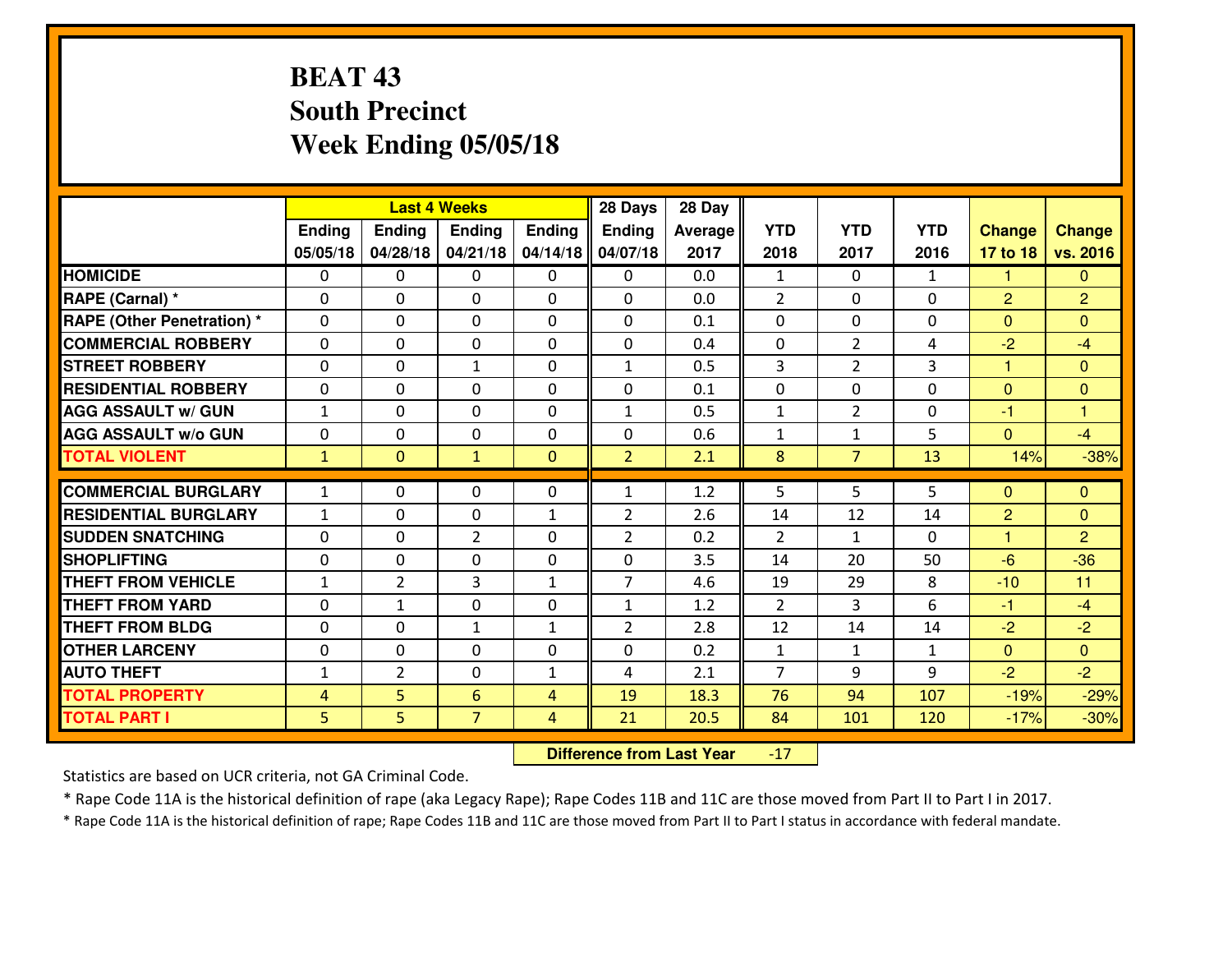## **BEAT 44 South PrecinctWeek Ending 05/05/18**

|                                   |               |                | <b>Last 4 Weeks</b> |                | 28 Days        | 28 Day  |                |                |                |                |                |
|-----------------------------------|---------------|----------------|---------------------|----------------|----------------|---------|----------------|----------------|----------------|----------------|----------------|
|                                   | <b>Ending</b> | <b>Ending</b>  | <b>Ending</b>       | <b>Ending</b>  | Ending         | Average | <b>YTD</b>     | <b>YTD</b>     | <b>YTD</b>     | <b>Change</b>  | Change         |
|                                   | 05/05/18      | 04/28/18       | 04/21/18            | 04/14/18       | 04/07/18       | 2017    | 2018           | 2017           | 2016           | 17 to 18       | vs. 2016       |
| <b>HOMICIDE</b>                   | $\Omega$      | 0              | $\Omega$            | 0              | 0              | 0.1     | 0              | $\Omega$       | $\mathbf{1}$   | $\mathbf{0}$   | $-1$           |
| RAPE (Carnal) *                   | 0             | 0              | $\mathbf 0$         | 0              | 0              | 0.1     | $\mathbf{1}$   | 0              | $\mathbf{1}$   | $\mathbf{1}$   | $\mathbf{0}$   |
| <b>RAPE (Other Penetration) *</b> | $\Omega$      | 0              | $\mathbf{0}$        | $\Omega$       | 0              | 0.0     | 1              | $\Omega$       | $\Omega$       | 1              | 1              |
| <b>COMMERCIAL ROBBERY</b>         | $\Omega$      | $\Omega$       | 1                   | $\Omega$       | $\mathbf{1}$   | 0.2     | $\mathbf{1}$   | $\Omega$       | $\Omega$       | 1              | 1              |
| <b>STREET ROBBERY</b>             | 0             | 0              | 1                   | 0              | $\mathbf{1}$   | 0.6     | $\mathbf{1}$   | $\mathbf{1}$   | $\overline{2}$ | $\mathbf 0$    | $-1$           |
| <b>RESIDENTIAL ROBBERY</b>        | $\Omega$      | 1              | $\mathbf 0$         | $\Omega$       | $\mathbf{1}$   | 0.0     | $\overline{2}$ | $\Omega$       | 0              | $\overline{2}$ | $\overline{2}$ |
| <b>AGG ASSAULT w/ GUN</b>         | 0             | $\mathbf{1}$   | $\mathbf 0$         | 0              | $\mathbf{1}$   | 0.7     | 3              | 5              | $\mathbf{1}$   | $-2$           | $\overline{2}$ |
| <b>AGG ASSAULT W/o GUN</b>        | 0             | 0              | $\mathbf 0$         | 0              | 0              | 0.5     | 3              | $\mathbf{1}$   | 3              | $\overline{2}$ | $\overline{0}$ |
| <b>TOTAL VIOLENT</b>              | $\mathbf{0}$  | $\overline{2}$ | $\overline{2}$      | $\overline{0}$ | $\overline{4}$ | 2.1     | 12             | 7 <sup>1</sup> | 8              | 71%            | 50%            |
|                                   |               |                |                     |                |                |         |                |                |                |                |                |
| <b>COMMERCIAL BURGLARY</b>        | 0             | 0              | 1                   | 0              | 1              | 0.5     | $\mathbf{1}$   | $\mathbf{1}$   | $\Omega$       | $\mathbf{0}$   | 1              |
| <b>RESIDENTIAL BURGLARY</b>       | $\mathbf{1}$  | 0              | 1                   | 0              | $\overline{2}$ | 3.9     | 8              | 14             | 18             | $-6$           | $-10$          |
| <b>SUDDEN SNATCHING</b>           | $\Omega$      | 0              | $\mathbf{0}$        | $\Omega$       | $\Omega$       | 0.0     | $\Omega$       | $\Omega$       | $\mathbf{1}$   | $\mathbf{0}$   | $-1$           |
| <b>SHOPLIFTING</b>                | 4             | $\mathbf{1}$   | $\overline{2}$      | $\overline{2}$ | 9              | 3.4     | 26             | 6              | 4              | 20             | 22             |
| <b>THEFT FROM VEHICLE</b>         | $\Omega$      | $\overline{2}$ | $\mathbf{1}$        | 5              | 8              | 8.6     | 27             | 21             | 20             | 6              | $\overline{7}$ |
| <b>THEFT FROM YARD</b>            | 0             | 1              | $\mathbf 0$         | 0              | $\mathbf{1}$   | 1.7     | 4              | 3              | 5              | 1              | $-1$           |
| <b>THEFT FROM BLDG</b>            | $\Omega$      | 0              | $\mathbf{0}$        | $\mathbf{1}$   | $\mathbf{1}$   | 2.7     | 4              | 11             | 9              | $-7$           | $-5$           |
| <b>OTHER LARCENY</b>              | 0             | 0              | $\mathbf{0}$        | 0              | $\Omega$       | 0.5     | 3              | 3              | $\overline{2}$ | $\mathbf{0}$   | 1              |
| <b>AUTO THEFT</b>                 | $\mathbf{1}$  | 0              | 1                   | $\overline{2}$ | 4              | 3.0     | 9              | 5.             | 11             | $\overline{4}$ | $-2$           |
| <b>TOTAL PROPERTY</b>             | 6             | 4              | 6                   | 10             | 26             | 24.2    | 82             | 64             | 70             | 28%            | 17%            |
|                                   |               |                |                     |                |                |         |                |                |                |                |                |
| <b>TOTAL PART I</b>               | 6             | 6              | 8                   | 10             | 30             | 26.4    | 94             | 71             | 78             | 32%            | 21%            |

 **Difference from Last Year**<sup>23</sup>

Statistics are based on UCR criteria, not GA Criminal Code.

\* Rape Code 11A is the historical definition of rape (aka Legacy Rape); Rape Codes 11B and 11C are those moved from Part II to Part I in 2017.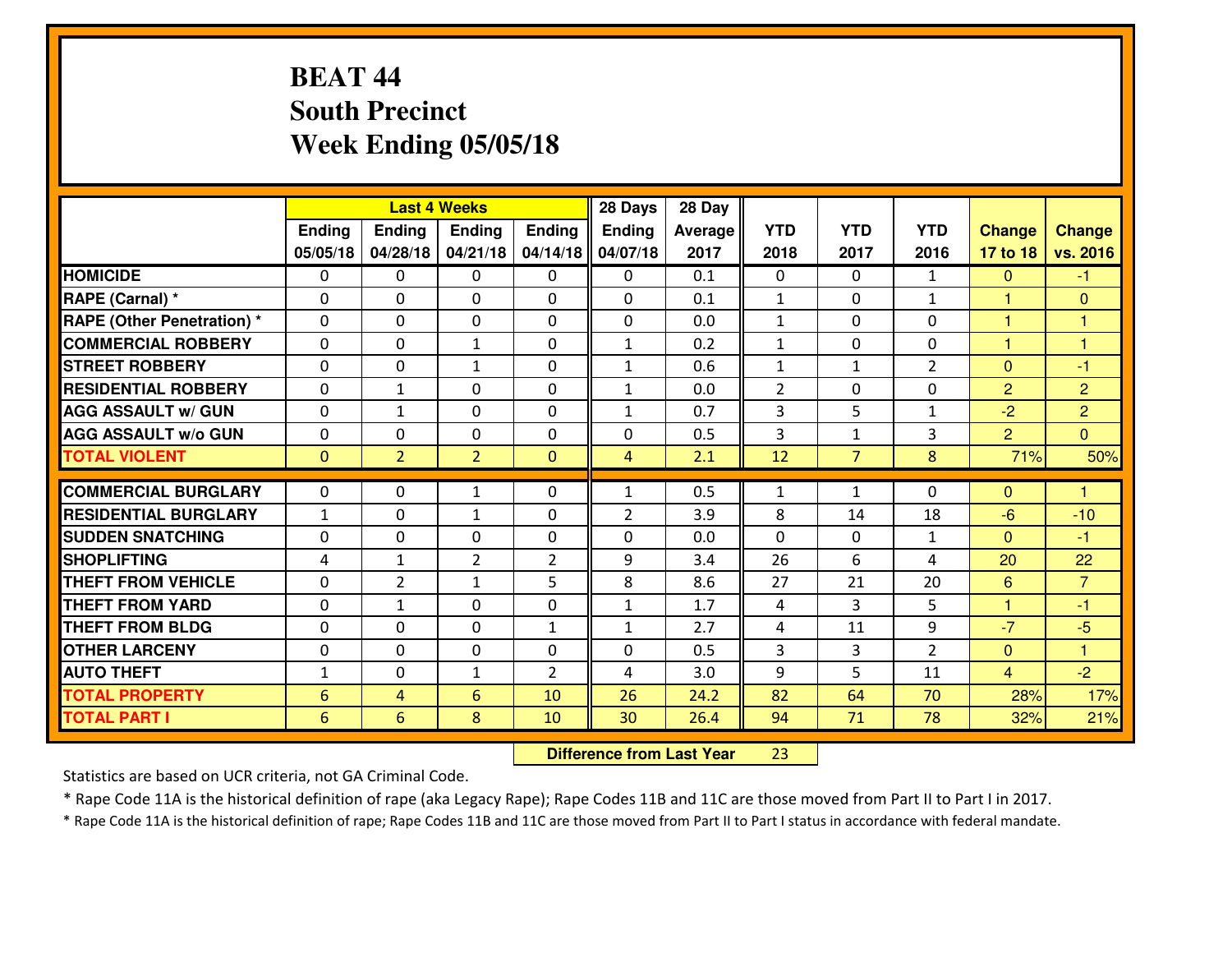## **BEAT 45 South PrecinctWeek Ending 05/05/18**

|                                   |                |                 | <b>Last 4 Weeks</b> |                | 28 Days      | 28 Day  |                |                |                |                |                |
|-----------------------------------|----------------|-----------------|---------------------|----------------|--------------|---------|----------------|----------------|----------------|----------------|----------------|
|                                   | Ending         | Ending          | <b>Ending</b>       | <b>Ending</b>  | Ending       | Average | <b>YTD</b>     | <b>YTD</b>     | <b>YTD</b>     | <b>Change</b>  | <b>Change</b>  |
|                                   | 05/05/18       | 04/28/18        | 04/21/18            | 04/14/18       | 04/07/18     | 2017    | 2018           | 2017           | 2016           | 17 to 18       | vs. 2016       |
| <b>HOMICIDE</b>                   | $\Omega$       | $\Omega$        | 0                   | 0              | $\Omega$     | 0.1     | $\Omega$       | $\mathbf{1}$   | $\Omega$       | $-1$           | $\mathbf{0}$   |
| RAPE (Carnal) *                   | $\mathbf{1}$   | $\Omega$        | $\mathbf{0}$        | 0              | $\mathbf{1}$ | 0.1     | 2              | $\Omega$       | $\mathbf{1}$   | 2              | $\mathbf{1}$   |
| <b>RAPE (Other Penetration) *</b> | 0              | 0               | $\mathbf{1}$        | 0              | $\mathbf{1}$ | 0.1     | $\mathbf{1}$   | $\mathbf{1}$   | $\mathbf{1}$   | $\mathbf 0$    | $\mathbf{0}$   |
| <b>COMMERCIAL ROBBERY</b>         | 0              | 0               | 0                   | $\Omega$       | 0            | 0.2     | $\mathbf{1}$   | $\mathbf{1}$   | 0              | $\mathbf{0}$   | $\mathbf{1}$   |
| <b>STREET ROBBERY</b>             | 0              | $\mathbf 0$     | $\mathbf 0$         | 0              | $\mathbf 0$  | 0.5     | $\mathbf 0$    | $\mathbf{1}$   | 0              | $-1$           | $\overline{0}$ |
| <b>RESIDENTIAL ROBBERY</b>        | 0              | 0               | $\mathbf 0$         | 0              | 0            | 0.1     | $\mathbf 0$    | $\mathbf 0$    | 0              | $\overline{0}$ | $\mathbf{0}$   |
| <b>AGG ASSAULT W/ GUN</b>         | 0              | 0               | $\mathbf 0$         | $\Omega$       | 0            | 0.6     | $\mathbf 0$    | 4              | 0              | $-4$           | $\mathbf{0}$   |
| <b>AGG ASSAULT W/o GUN</b>        | $\mathbf{1}$   | 0               | $\mathbf 0$         | $\Omega$       | $\mathbf{1}$ | 0.2     | 3              | $\Omega$       | $\overline{2}$ | 3              | 1              |
| <b>TOTAL VIOLENT</b>              | $\overline{2}$ | $\overline{0}$  | $\mathbf{1}$        | $\mathbf{0}$   | 3            | 1.8     | $\overline{7}$ | 8              | 4              | $-13%$         | 75%            |
| <b>COMMERCIAL BURGLARY</b>        | $\Omega$       | 0               | $\mathbf{0}$        | 0              | 0            | 0.3     | $\mathbf{1}$   | 3              | 1              | $-2$           | $\mathbf{0}$   |
| <b>RESIDENTIAL BURGLARY</b>       | $\overline{2}$ | 0               | 1                   | 0              | 3            | 2.8     | 18             | 17             | 9              | 1              | 9              |
| <b>SUDDEN SNATCHING</b>           | 0              | 0               | $\mathbf 0$         | $\Omega$       | 0            | 0.0     | $\Omega$       | $\Omega$       | $\Omega$       | $\mathbf{0}$   | $\Omega$       |
| <b>SHOPLIFTING</b>                | $\overline{2}$ | 3               | $\mathbf 0$         | $\mathbf{1}$   | 6            | 5.8     | 18             | 25             | 30             | $-7$           | $-12$          |
| <b>THEFT FROM VEHICLE</b>         | 3              | $\mathbf{1}$    | $\mathbf{1}$        | $\mathbf{1}$   | 6            | 4.4     | 21             | 25             | 11             | $-4$           | 10             |
| <b>THEFT FROM YARD</b>            | $\mathbf{1}$   | 0               | $\mathbf 0$         | $\overline{2}$ | 3            | 1.1     | 6              | 5              | 5              | 1              | $\mathbf{1}$   |
| <b>THEFT FROM BLDG</b>            | $\mathbf{1}$   | $\Omega$        | $\mathbf 0$         | $\Omega$       | $\mathbf{1}$ | 1.2     | 3              | $\overline{7}$ | 3              | $-4$           | $\mathbf{0}$   |
| <b>OTHER LARCENY</b>              | 0              | $\mathbf 0$     | $\mathbf 0$         | $\Omega$       | 0            | 0.6     | $\mathbf{1}$   | $\overline{2}$ | $\Omega$       | $-1$           | $\overline{1}$ |
| <b>AUTO THEFT</b>                 | 0              | $\overline{2}$  | $\mathbf{1}$        | 0              | 3            | 1.8     | 8              | 3              | 6              | 5              | $\overline{2}$ |
| <b>TOTAL PROPERTY</b>             | 9              | 6               | 3                   | 4              | 22           | 18.0    | 76             | 87             | 65             | $-13%$         | 17%            |
| <b>TOTAL PART I</b>               | 11             | $6\overline{6}$ | 4                   | 4              | 25           | 19.8    | 83             | 95             | 69             | $-13%$         | 20%            |

 **Difference from Last Year** $-12$ 

Statistics are based on UCR criteria, not GA Criminal Code.

\* Rape Code 11A is the historical definition of rape (aka Legacy Rape); Rape Codes 11B and 11C are those moved from Part II to Part I in 2017.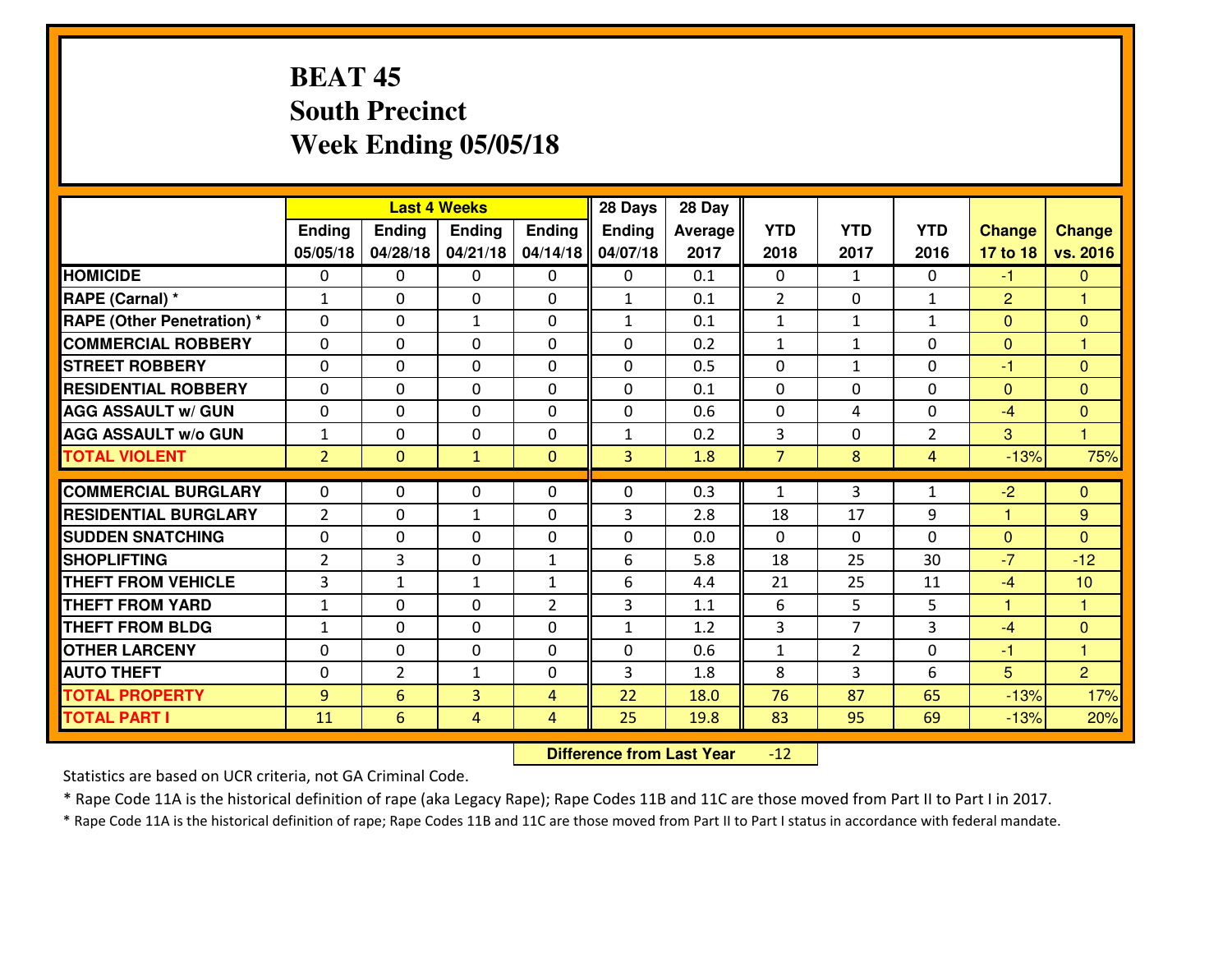## **BEAT 46 South PrecinctWeek Ending 05/05/18**

|                                  |                |                | <b>Last 4 Weeks</b> |                | 28 Days           | 28 Day  |                |                |                |                      |                |
|----------------------------------|----------------|----------------|---------------------|----------------|-------------------|---------|----------------|----------------|----------------|----------------------|----------------|
|                                  | Ending         | <b>Ending</b>  | <b>Ending</b>       | Ending         | <b>Ending</b>     | Average | <b>YTD</b>     | <b>YTD</b>     | <b>YTD</b>     | <b>Change</b>        | <b>Change</b>  |
|                                  | 05/05/18       | 04/28/18       | 04/21/18            | 04/14/18       | 04/07/18          | 2017    | 2018           | 2017           | 2016           | 17 to 18             | vs. 2016       |
| <b>HOMICIDE</b>                  | $\Omega$       | 0              | 0                   | $\Omega$       | $\Omega$          | 0.2     | 0              | $\Omega$       | 0              | $\Omega$             | $\mathbf{0}$   |
| RAPE (Carnal) *                  | $\Omega$       | 0              | $\Omega$            | $\Omega$       | $\Omega$          | 0.2     | $\mathbf{1}$   | $\Omega$       | $\mathbf{1}$   | 1                    | $\Omega$       |
| <b>RAPE (Other Penetration)*</b> | 0              | 0              | $\mathbf 0$         | 0              | 0                 | 0.2     | 2              | $\mathbf{1}$   | 0              | $\mathbf{1}$         | $\overline{2}$ |
| <b>COMMERCIAL ROBBERY</b>        | 0              | 0              | $\mathbf 0$         | 0              | 0                 | 0.4     | $\overline{2}$ | 3              | 3              | $-1$                 | $-1$           |
| <b>STREET ROBBERY</b>            | 0              | $\mathbf{1}$   | $\mathbf 0$         | 0              | $\mathbf{1}$      | 0.5     | $\overline{2}$ | 3              | 4              | $-1$                 | $-2$           |
| <b>RESIDENTIAL ROBBERY</b>       | 0              | 0              | $\mathbf 0$         | 0              | 0                 | 0.1     | 0              | $\mathbf{1}$   | 0              | $-1$                 | $\mathbf{0}$   |
| <b>AGG ASSAULT W/ GUN</b>        | 0              | $\mathbf{1}$   | $\mathbf 0$         | 0              | $\mathbf{1}$      | 0.5     | $\mathbf 1$    | $\mathbf{1}$   | $\mathbf{1}$   | $\mathbf{0}$         | $\overline{0}$ |
| <b>AGG ASSAULT W/o GUN</b>       | 0              | 0              | 0                   | 1              | $\mathbf{1}$      | 1.2     | $\mathbf{1}$   | 3              | $\mathbf{1}$   | $-2$                 | $\overline{0}$ |
| <b>TOTAL VIOLENT</b>             | $\mathbf{0}$   | $\overline{2}$ | $\overline{0}$      | $\mathbf{1}$   | 3                 | 3.2     | 9              | 12             | 10             | $-25%$               | $-10%$         |
| <b>COMMERCIAL BURGLARY</b>       | $\overline{2}$ | 0              | $\mathbf{0}$        | 0              | $\overline{2}$    | 0.5     | 6              | 4              | 0              | $\overline{2}$       | 6              |
| <b>RESIDENTIAL BURGLARY</b>      | 0              | 0              |                     | 0              |                   | 2.4     | 15             | 8              | 6              | $\overline{7}$       | 9              |
| <b>SUDDEN SNATCHING</b>          | 0              | 0              | 1<br>$\mathbf 0$    | 0              | $\mathbf{1}$<br>0 | 0.2     | $\mathbf{1}$   | $\mathbf{1}$   | $\mathbf{1}$   |                      | $\Omega$       |
| <b>SHOPLIFTING</b>               | $\mathbf{1}$   | 5              | $\overline{2}$      | $\overline{2}$ | 10                | 10.0    | 41             | 43             | 22             | $\mathbf{0}$<br>$-2$ | 19             |
| <b>THEFT FROM VEHICLE</b>        | 0              | $\mathbf{1}$   | 1                   | $\mathbf{1}$   | 3                 | 6.2     | 14             | 21             | 15             | $-7$                 | $-1$           |
| <b>THEFT FROM YARD</b>           | 0              | 0              | $\overline{2}$      | 0              | $\overline{2}$    | 1.1     | 4              | 4              | 8              | $\mathbf{0}$         | $-4$           |
| <b>THEFT FROM BLDG</b>           | 0              | $\mathbf{1}$   | $\overline{2}$      | $\mathbf{0}$   | 3                 | 2.5     | 8              | 14             | 8              | $-6$                 | $\overline{0}$ |
| <b>OTHER LARCENY</b>             | 0              | 0              | $\mathbf 0$         | $\mathbf 0$    | 0                 | 0.5     | $\mathbf 1$    | $\overline{2}$ | $\overline{2}$ | $-1$                 | $-1$           |
| <b>AUTO THEFT</b>                | 0              | $\mathbf{1}$   | $\mathbf 0$         | $\mathbf{1}$   | $\overline{2}$    | 3.0     | 17             | 19             | 4              | $-2$                 | 13             |
| <b>TOTAL PROPERTY</b>            | $\overline{3}$ | 8              | 8                   | $\overline{4}$ | 23                | 26.3    | 107            | 116            | 66             | $-8%$                | 62%            |
|                                  |                |                | 8                   |                |                   |         |                |                | 76             |                      |                |
| <b>TOTAL PART I</b>              | $\overline{3}$ | 10             |                     | 5              | 26                | 29.5    | 116            | 128            |                | $-9%$                | 53%            |

 **Difference from Last Year** $-12$ 

Statistics are based on UCR criteria, not GA Criminal Code.

\* Rape Code 11A is the historical definition of rape (aka Legacy Rape); Rape Codes 11B and 11C are those moved from Part II to Part I in 2017.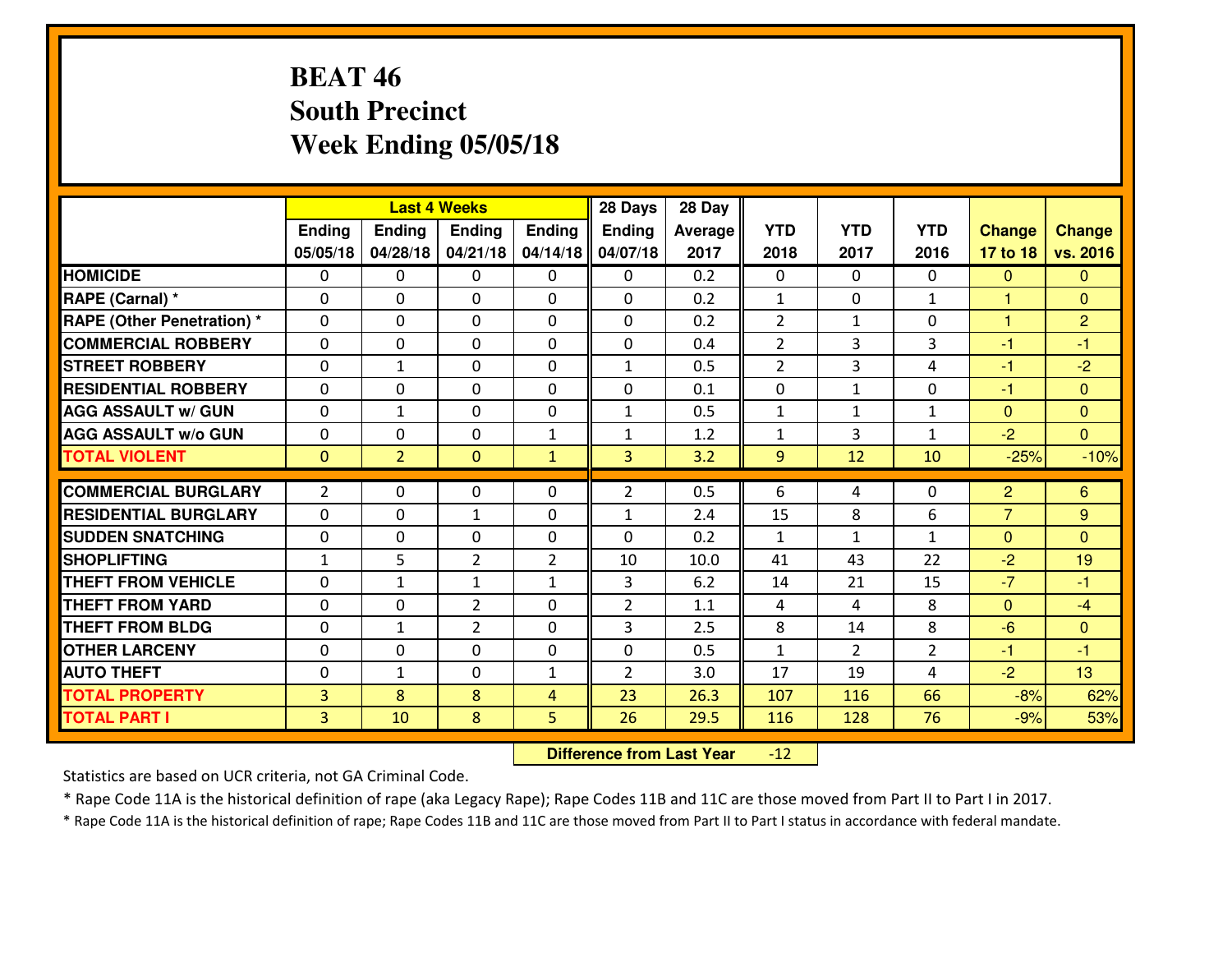## **BEAT 47 South PrecinctWeek Ending 05/05/18**

|                                              |                                  | <b>Last 4 Weeks</b> |                          |                      | 28 Days        | 28 Day     |                          |                |               |                   |                |
|----------------------------------------------|----------------------------------|---------------------|--------------------------|----------------------|----------------|------------|--------------------------|----------------|---------------|-------------------|----------------|
|                                              | Ending                           | <b>Ending</b>       | Ending                   | Ending               | Ending         | Average    | <b>YTD</b>               | <b>YTD</b>     | <b>YTD</b>    | <b>Change</b>     | <b>Change</b>  |
|                                              | 05/05/18                         | 04/28/18            | 04/21/18                 | 04/14/18             | 04/07/18       | 2017       | 2018                     | 2017           | 2016          | 17 to 18          | vs. 2016       |
| <b>HOMICIDE</b>                              | $\Omega$                         | 0                   | $\mathbf{0}$             | 0                    | $\mathbf{0}$   | 0.0        | $\Omega$                 | $\Omega$       | $\Omega$      | $\mathbf 0$       | $\Omega$       |
| RAPE (Carnal) *                              | $\Omega$                         | 0                   | $\Omega$                 | $\Omega$             | 0              | 0.2        | $\mathbf{0}$             | $\mathbf{1}$   | $\Omega$      | $-1$              | $\mathbf{0}$   |
| <b>RAPE (Other Penetration) *</b>            | $\mathbf{0}$                     | 0                   | $\Omega$                 | $\Omega$             | $\Omega$       | 0.0        | $\Omega$                 | $\Omega$       | $\Omega$      | $\Omega$          | $\Omega$       |
| <b>COMMERCIAL ROBBERY</b>                    | $\mathbf 0$                      | 0                   | $\mathbf 0$              | 0                    | 0              | 0.1        | 0                        | $\Omega$       | 0             | $\mathbf{0}$      | $\mathbf{0}$   |
| <b>STREET ROBBERY</b>                        | $\Omega$                         | 0                   | $\Omega$                 | $\Omega$             | 0              | 0.0        | $\Omega$                 | $\Omega$       | $\Omega$      | $\mathbf{0}$      | $\mathbf{0}$   |
| <b>RESIDENTIAL ROBBERY</b>                   | $\mathbf{0}$                     | 0                   | $\mathbf 0$              | 0                    | $\Omega$       | 0.0        | $\Omega$                 | $\Omega$       | 0             | $\Omega$          | $\Omega$       |
| <b>AGG ASSAULT w/ GUN</b>                    | $\Omega$                         | 0                   | $\Omega$                 | $\Omega$             | $\Omega$       | 0.2        | $\Omega$                 | $\Omega$       | $\Omega$      | $\Omega$          | $\overline{0}$ |
| <b>AGG ASSAULT W/o GUN</b>                   | $\mathbf 0$                      | 0                   | $\mathbf 0$              | 0                    | 0              | 0.3        | $\mathbf 0$              | 0              | 0             | $\overline{0}$    | $\overline{0}$ |
| <b>TOTAL VIOLENT</b>                         | $\overline{0}$                   | $\overline{0}$      | $\mathbf{0}$             | $\mathbf{0}$         | $\mathbf{0}$   | 0.7        | $\mathbf{0}$             | $\mathbf{1}$   | $\mathbf{0}$  | $-100%$           | #DIV/0!        |
| <b>COMMERCIAL BURGLARY</b>                   | $\mathbf 0$                      | 0                   | $\mathbf{0}$             | 0                    | 0              | 0.3        | $\mathbf{0}$             | $\mathbf{1}$   | 0             | -1                | $\mathbf{0}$   |
| <b>RESIDENTIAL BURGLARY</b>                  | $\Omega$                         |                     |                          |                      |                |            |                          |                |               |                   |                |
| <b>SUDDEN SNATCHING</b>                      | $\Omega$                         | 0                   | $\mathbf{0}$             | $\mathbf{1}$         | $\mathbf{1}$   | 0.7        | 6                        | $\mathbf{1}$   | 6<br>$\Omega$ | 5                 | $\mathbf{0}$   |
| <b>SHOPLIFTING</b>                           | $\Omega$                         | 0<br>0              | $\Omega$<br>$\mathbf{0}$ | $\Omega$<br>$\Omega$ | 0<br>0         | 0.0<br>0.9 | $\Omega$<br>$\mathbf{1}$ | $\Omega$<br>0  | 0             | $\mathbf{0}$<br>1 | $\Omega$<br>1. |
|                                              |                                  |                     |                          |                      |                |            |                          |                |               |                   | $\overline{7}$ |
| <b>THEFT FROM VEHICLE</b>                    | $\Omega$                         | $\mathbf{1}$        | 1                        | $\Omega$             | $\overline{2}$ | 2.7        | 10                       | $\mathbf{1}$   | 3             | 9                 |                |
| <b>THEFT FROM YARD</b>                       | $\mathbf 0$                      | 0                   | $\mathbf 0$              | 0                    | $\Omega$       | 0.7        | $\overline{2}$           | 3              | $\Omega$      | $-1$              | $\overline{2}$ |
| <b>THEFT FROM BLDG</b>                       | $\mathbf 0$                      | 0                   | $\mathbf 0$              | 0                    | 0              | 0.9        | 2                        | 6              | 0             | $-4$              | $\overline{2}$ |
| <b>OTHER LARCENY</b>                         | $\mathbf 0$                      | 0                   | $\mathbf 0$              | 0                    | 0              | 0.3        | 0                        | $\overline{2}$ | 0             | $-2$              | $\overline{0}$ |
| <b>AUTO THEFT</b>                            | $\mathbf{0}$                     | 0                   | $\mathbf 0$              | 0                    | 0              | 0.9        | $\mathbf{1}$             | $\Omega$       | 0             | $\mathbf{1}$      | $\mathbf{1}$   |
|                                              |                                  | $\mathbf{1}$        | $\mathbf{1}$             | $\mathbf{1}$         | 3              | 7.4        | 22                       | 14             | 9             | 57%               | 144%           |
| <b>TOTAL PROPERTY</b><br><b>TOTAL PART I</b> | $\overline{0}$<br>$\overline{0}$ |                     |                          |                      | 3              | 8.1        | 22                       | 15             | 9             | 47%               | 144%           |

 **Difference from Last Year**<sup>7</sup>

Statistics are based on UCR criteria, not GA Criminal Code.

\* Rape Code 11A is the historical definition of rape (aka Legacy Rape); Rape Codes 11B and 11C are those moved from Part II to Part I in 2017.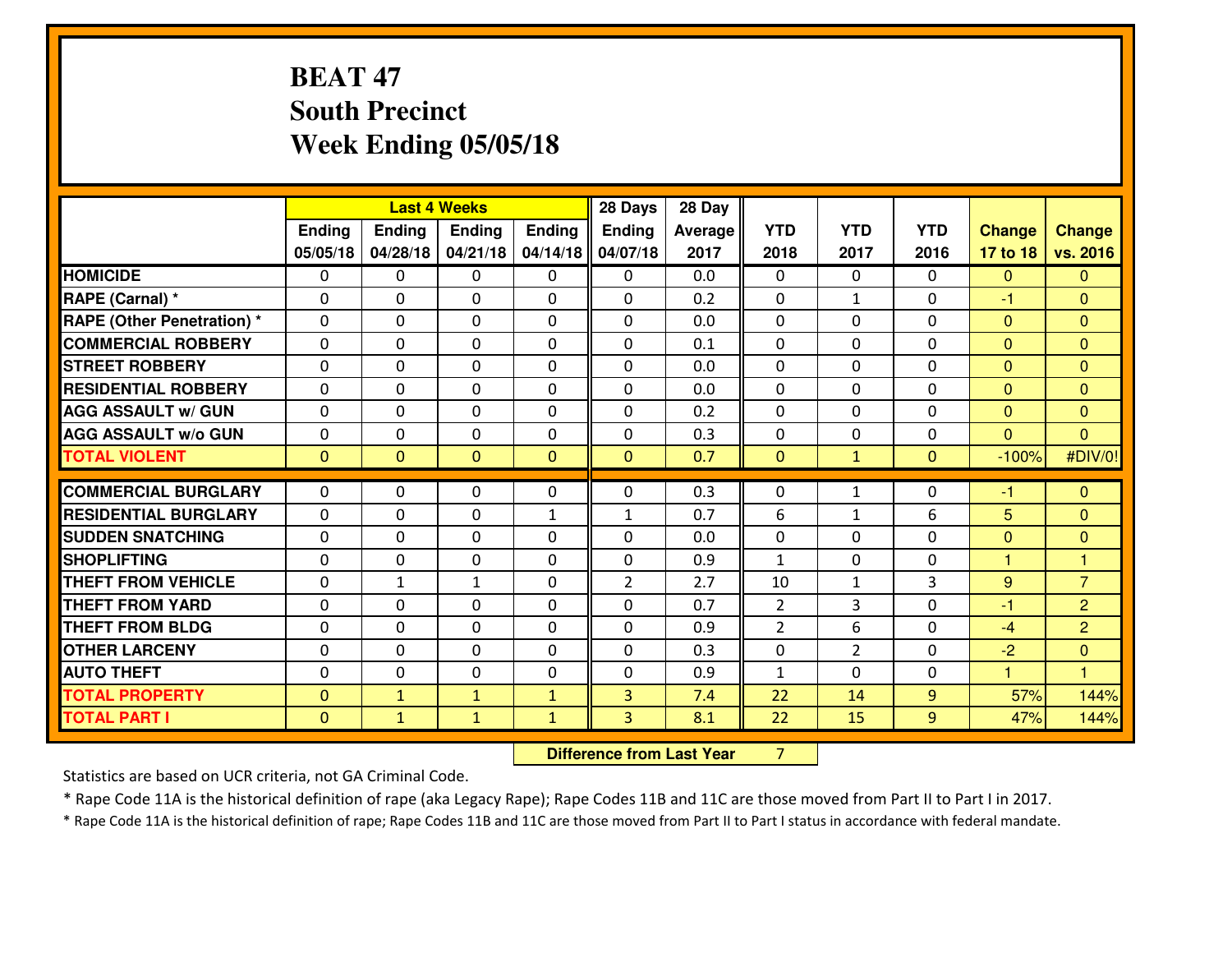

#### **COMPSTATEAST PRECINCTWeek Ending 05/05/18**

**PRECINCT COMMANDER:**

**CAPT. GEORGE GUNDICH**



|                                                                                                  | <b>Week</b><br><b>Ending</b> | <b>Week</b><br>Ending | Weekly<br>Avg   | $28-Day$<br><b>Ending</b> | $28-Day$<br><b>Ending</b>        | Avg<br>$28-Day$                              | <b>YTD</b>                            | <b>YTD</b>      | <b>YTD</b>      | <b>Change</b>   | <b>Change</b>          |
|--------------------------------------------------------------------------------------------------|------------------------------|-----------------------|-----------------|---------------------------|----------------------------------|----------------------------------------------|---------------------------------------|-----------------|-----------------|-----------------|------------------------|
|                                                                                                  | 05/05/18                     | 04/28/18              | 2017            | 05/05/18                  | 04/07/18                         | 2017                                         | 2018                                  | 2017            | 2016            | 17 to 18        | vs. 2016               |
| <b>HOMICIDE</b>                                                                                  | 0                            |                       | $\Omega$        | $\overline{2}$            | 10                               | -1                                           | 6                                     | 8               | 6               | $-2$            | $\Omega$               |
| RAPE (Carnal) *                                                                                  | 0                            | 1                     | $\Omega$        | $\overline{2}$            | 18                               | $\Omega$                                     | 6                                     | $\mathbf{1}$    | $\overline{2}$  | 5               | 4                      |
| <b>RAPE (Other Penetration) *</b>                                                                | $\bf{0}$                     | 0                     | $\Omega$        | $\bf{0}$                  | $\Omega$                         | $\mathbf{1}$                                 | 3                                     | $\overline{7}$  | 3               | $-4$            | $\Omega$               |
| <b>COMMERCIAL ROBBERY</b>                                                                        | $\bf{0}$                     | 0                     | $\mathbf{1}$    | $\mathbf{0}$              | $\overline{c}$                   | $\overline{c}$                               | $\overline{2}$                        | 17              | $\overline{4}$  | $-15$           | $-2$                   |
| <b>STREET ROBBERY</b>                                                                            | 0                            | 0                     | $\mathbf{1}$    | 6                         | $\Omega$                         | 3                                            | 15                                    | 15              | 37              | $\mathbf{0}$    | $-22$                  |
| <b>RESIDENTIAL ROBBERY</b>                                                                       | $\mathbf{0}$                 | 0                     | $\mathbf 0$     | $\mathbf 0$               | $\overline{23}$                  | $\overline{1}$                               | $\mathbf 0$                           | 3               | $\overline{c}$  | $-3$            | $-2$                   |
| <b>AGG ASSAULT w/ GUN</b>                                                                        | 1                            | 0                     | $\mathbf{1}$    | $\overline{2}$            | $\mathbf{1}$                     | 4                                            | 16                                    | 24              | 46              | $-8$            | $-30$                  |
| <b>AGG ASSAULT w/o GUN</b>                                                                       | $\overline{1}$               | $\mathbf{1}$          | $\mathbf{1}$    | $\overline{\mathbf{4}}$   | $\overline{6}$                   | $\overline{5}$                               | $\overline{26}$                       | $\overline{25}$ | $\overline{16}$ | $\overline{1}$  | 10                     |
| <b>TOTAL VIOLENT</b>                                                                             | $\overline{2}$               | 3                     | 4               | $\overline{16}$           | 60                               | 17                                           | 74                                    | 100             | 116             | $-26%$          | $-36%$                 |
| <b>COMMERCIAL BURGLARY</b>                                                                       | 0                            | 1                     | 0               | $\mathbf{2}$              | 1.                               | $\mathbf{2}$                                 | 8                                     | 5               | 25              | 3               | $-17$                  |
| <b>RESIDENTIAL BURGLARY</b>                                                                      | $\overline{2}$               | $\overline{6}$        | $\overline{5}$  | $\overline{12}$           | $\mathbf 0$                      | $\overline{18}$                              | 88                                    | 89              | 145             | $-1$            | $-57$                  |
| <b>SUDDEN SNATCHING</b>                                                                          | 0                            | 0                     | $\Omega$        | $\overline{2}$            | $\mathbf{1}$                     | $\mathbf{1}$                                 | $\overline{\mathbf{5}}$               | 6               | $\Omega$        | $-1$            | 5                      |
| <b>SHOPLIFTING</b>                                                                               | 13                           | 10                    | 5               | 31                        | 4                                | $\overline{22}$                              | 110                                   | $\overline{94}$ | 98              | 16              | $\overline{12}$        |
| <b>THEFT FROM VEHICLE</b>                                                                        | $\overline{7}$               | 6                     | $\overline{7}$  | $\overline{27}$           | 7                                | $\overline{27}$                              | 96                                    | 125             | $\overline{98}$ | $-29$           | $\overline{2}$         |
| <b>THEFT FROM YARD</b>                                                                           | $\overline{\mathbf{4}}$      | $\overline{6}$        | 3               | 16                        | $\overline{5}$                   | $\overline{10}$                              | $\overline{45}$                       | $\overline{41}$ | $\overline{35}$ | $\overline{4}$  | 10                     |
| <b>THEFT FROM BLDG</b>                                                                           | $\overline{7}$               | $\overline{5}$        | 3               | 16                        | 8                                | $\overline{12}$                              | 59                                    | $\overline{54}$ | $\overline{78}$ | $\overline{5}$  | $-19$                  |
| <b>OTHER LARCENY</b>                                                                             | 1                            | 3                     | $\mathbf{1}$    | 5                         | $\mathbf 0$                      | $\overline{2}$                               | 26                                    | 15              | 8               | $\overline{11}$ | $\overline{18}$        |
| <b>AUTO THEFT</b>                                                                                | 3                            | 3                     | 3               | 9                         | 9                                | 11                                           | 66                                    | $\overline{55}$ | 64              | $\overline{11}$ | $\overline{2}$         |
| <b>TOTAL PROPERTY</b>                                                                            | 37                           | 40                    | $\overline{27}$ | 120                       | 35                               | 106                                          | 503                                   | 484             | 551             | 4%              | $-9%$                  |
| <b>TOTAL PART I</b>                                                                              | 39                           | 43                    | $\overline{31}$ | 136                       | $\overline{95}$                  | 123                                          | 577                                   | 584             | 667             | $-1%$           | $-13%$                 |
| Statistics are based on UCR criteria, not GA Criminal Code, and are                              |                              |                       |                 |                           | <b>Difference from Last Year</b> |                                              | $-7$                                  |                 |                 |                 | Last Week Year-to-Date |
| preliminary, based on RMS data at the time prepared, and are subject to change.                  |                              |                       |                 |                           |                                  | <b>At-Fault Police Vehicle Accidents</b>     |                                       |                 |                 |                 | 4                      |
| Cell Shading: white is within 0.6 standard deviation of the mean; red is above; green is below.  |                              |                       |                 |                           |                                  | <b>Not At-Fault Police Vehicle Accidents</b> |                                       |                 |                 | $\overline{0}$  | $\overline{2}$         |
| * Code 11A is the pre-2016 definition of rape; Codes 11B and 11C are by federal mandate in 2016. |                              |                       |                 |                           |                                  |                                              | <b>Total Police Vehicle Accidents</b> |                 |                 | $\mathbf{1}$    | $6\overline{6}$        |
|                                                                                                  |                              |                       |                 |                           |                                  |                                              |                                       |                 |                 |                 |                        |
|                                                                                                  | Week                         | Week                  | <b>Weekly</b>   | 28-Day                    | 28-Day                           | Avg                                          |                                       |                 |                 |                 |                        |
| <b>Citizen Initiated Calls</b>                                                                   | Ending                       | Ending                | Avg             | Ending                    | <b>Ending</b>                    | $28-Day$                                     | <b>YTD</b>                            | <b>YTD</b>      | <b>YTD</b>      | <b>Change</b>   | <b>Change</b>          |
|                                                                                                  | 05/05/18                     | 04/28/18              | 2017            | 05/05/18                  | 04/07/18                         | 2017                                         | 2018                                  | 2017            | 2016            | 17 to 18        | vs. 2016               |
| <b>Midnight Shift</b>                                                                            | $\overline{74}$              | 102                   | 114             | 304                       | 753                              | 455                                          | 1573                                  | 1838            | 1801            | $-265$          | $-228$                 |
| Day Shift                                                                                        | 254                          | 291                   | 282             | 1045                      | 2171                             | 1127                                         | 4529                                  | 4424            | 4533            | 105             | $-4$                   |
| <b>Afternoon Shift</b>                                                                           | 251                          | 267                   | 294             | 1092                      | 2230                             | 1177                                         | 4644                                  | 4784            | 4858            | $-140$          | $-214$                 |
| <b>TOTAL CITIZEN CFS</b>                                                                         | 579                          | 579                   | 690             | 2441                      | 5154                             | 2758                                         | 10746                                 | 11046           | 11192           | $-2.7%$         | $-4.0%$                |
| <b>53S ShotSpotter Calls</b>                                                                     | 4                            | 4                     | $\mathbf{2}$    | 14                        | $\overline{13}$                  | 9                                            | 109                                   | 156             | 237             | $-47$           | $-128$                 |
| <b>Sig 53 Shots Fired Calls</b>                                                                  | $\overline{12}$              | 17                    | 5               | 68                        | 57                               | $\overline{18}$                              | 250                                   | 324             | 445             | $-74$           | $-195$                 |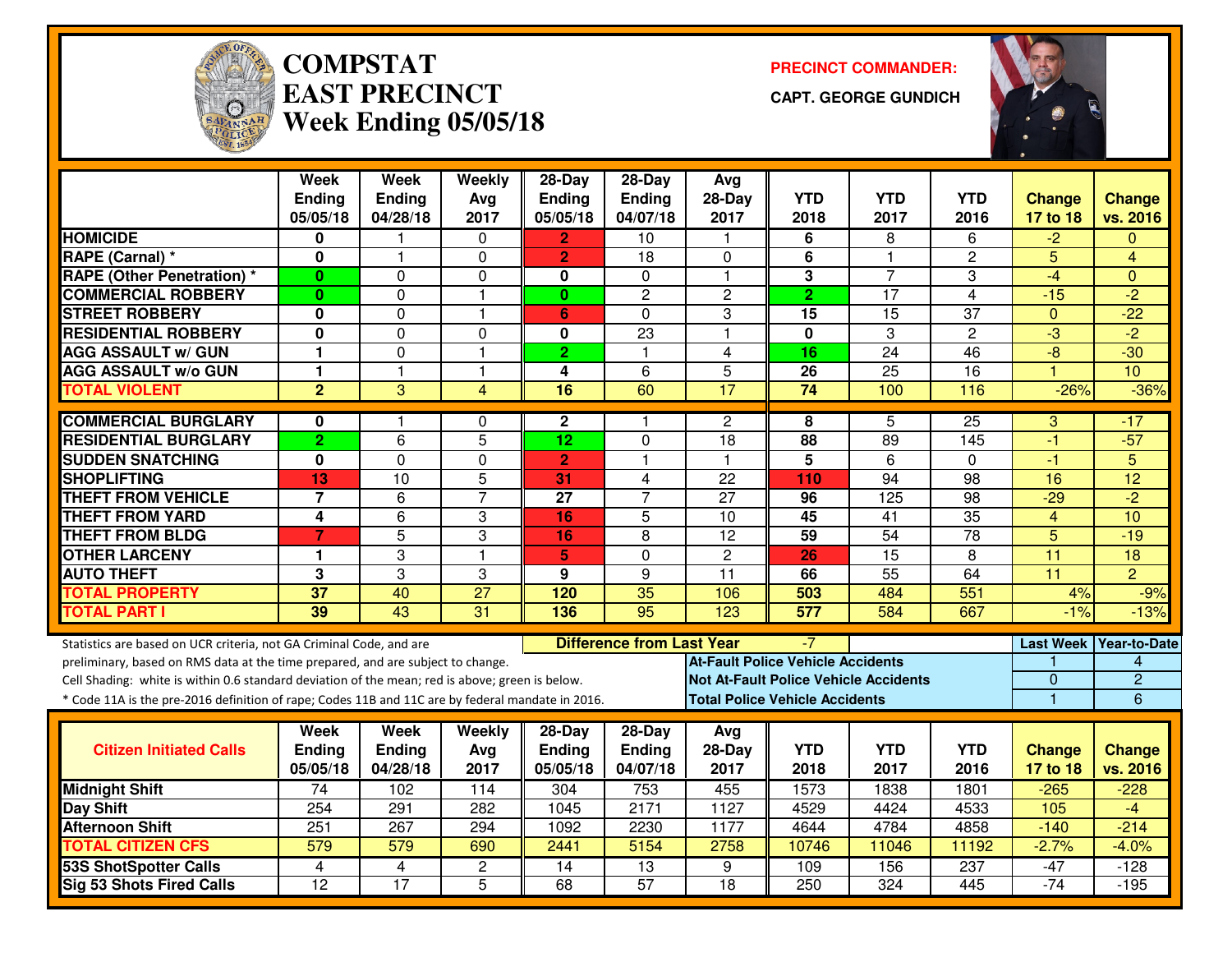#### **BEAT 51 East PrecinctWeek Ending 05/05/18**

|                                   | <b>Last 4 Weeks</b>        |                |               |                | 28 Days        | 28 Day     |                                |                |              |                      |                      |
|-----------------------------------|----------------------------|----------------|---------------|----------------|----------------|------------|--------------------------------|----------------|--------------|----------------------|----------------------|
|                                   | Ending                     | Ending         | <b>Ending</b> | Ending         | <b>Ending</b>  | Average    | <b>YTD</b>                     | <b>YTD</b>     | <b>YTD</b>   | <b>Change</b>        | <b>Change</b>        |
|                                   | 05/05/18                   | 04/28/18       | 04/21/18      | 04/14/18       | 04/07/18       | 2017       | 2018                           | 2017           | 2016         | 17 to 18             | vs. 2016             |
| <b>HOMICIDE</b>                   | $\Omega$                   | 0              | $\Omega$      | $\Omega$       | $\Omega$       | 0.0        | $\mathbf{1}$                   | $\mathbf{1}$   | $\mathbf{1}$ | $\Omega$             | $\Omega$             |
| RAPE (Carnal) *                   | $\Omega$                   | 0              | $\mathbf{1}$  | $\Omega$       | $\mathbf{1}$   | 0.0        | 2                              | $\Omega$       | $\Omega$     | $\overline{2}$       | $\overline{2}$       |
| <b>RAPE (Other Penetration) *</b> | $\Omega$                   | 0              | $\mathbf 0$   | 0              | $\Omega$       | 0.0        | $\mathbf{1}$                   | $\mathbf{1}$   | 0            | $\mathbf{0}$         | 1                    |
| <b>COMMERCIAL ROBBERY</b>         | $\mathbf 0$                | 0              | $\mathbf 0$   | 0              | 0              | 0.0        | 0                              | $\mathbf{1}$   | $\mathbf{1}$ | $-1$                 | $-1$                 |
| <b>STREET ROBBERY</b>             | $\mathbf 0$                | $\overline{2}$ | $\mathbf 0$   | 0              | $\overline{2}$ | 0.1        | 5                              | 4              | 3            | $\mathbf{1}$         | $\overline{2}$       |
| <b>RESIDENTIAL ROBBERY</b>        | $\mathbf 0$                | 0              | $\mathbf 0$   | 0              | 0              | 0.0        | $\mathbf 0$                    | $\mathbf{1}$   | 0            | $-1$                 | $\overline{0}$       |
| <b>AGG ASSAULT W/ GUN</b>         | $\mathbf 0$                | 0              | $\mathbf 0$   | 0              | 0              | 0.1        | $\overline{2}$                 | 6              | 15           | $-4$                 | $-13$                |
| <b>AGG ASSAULT W/o GUN</b>        | $\mathbf 1$                | 1              | 0             | 0              | $\overline{2}$ | 0.2        | 9                              | 6              | 4            | 3                    | 5 <sup>5</sup>       |
| <b>TOTAL VIOLENT</b>              | $\mathbf{1}$               | 3              | $\mathbf{1}$  | $\mathbf{0}$   | 5 <sub>1</sub> | 0.6        | 20                             | 20             | 24           | 0%                   | $-17%$               |
| <b>COMMERCIAL BURGLARY</b>        | $\Omega$                   | 0              | $\mathbf{0}$  | $\Omega$       | 0              | 0.1        | 2                              | $\mathbf{1}$   | 4            | $\blacktriangleleft$ | $-2$                 |
| <b>RESIDENTIAL BURGLARY</b>       |                            |                |               |                |                |            |                                |                |              | $-7$                 |                      |
| <b>SUDDEN SNATCHING</b>           | $\mathbf 0$                | 0              | $\mathbf{0}$  | $\mathbf{1}$   | $\mathbf{1}$   | 0.5        | 6                              | 13             | 10           |                      | $-4$<br>$\mathbf{1}$ |
| <b>SHOPLIFTING</b>                | $\mathbf 0$<br>$\mathbf 0$ | 0              | $\mathbf 0$   | 0              | 0              | 0.1<br>0.4 | $\mathbf{1}$<br>$\overline{7}$ | $\mathbf{1}$   | 0<br>13      | $\mathbf{0}$<br>$-7$ | $-6$                 |
|                                   |                            | 0              | $\mathbf{1}$  | 0              | $\mathbf{1}$   |            |                                | 14             |              |                      |                      |
| <b>THEFT FROM VEHICLE</b>         | 5                          | 0              | $\mathbf{1}$  | $\mathbf{1}$   | $\overline{7}$ | 0.4        | 17                             | 9              | 10           | 8                    | $\overline{7}$       |
| <b>THEFT FROM YARD</b>            | $\mathbf 0$                | 1              | $\mathbf{1}$  | $\mathbf{1}$   | 3              | 0.2        | 5                              | $\overline{2}$ | 9            | 3                    | $-4$                 |
| <b>THEFT FROM BLDG</b>            | $\mathbf 0$                | $\mathbf{1}$   | $\mathbf 0$   | $\overline{2}$ | 3              | 0.4        | 11                             | 6              | 12           | 5                    | $-1$                 |
| <b>OTHER LARCENY</b>              | $\mathbf 0$                | 0              | $\mathbf{1}$  | $\mathbf 0$    | $\mathbf{1}$   | 0.1        | 8                              | 3              | $\mathbf{1}$ | 5                    | $\overline{7}$       |
| <b>AUTO THEFT</b>                 | 0                          | $\overline{2}$ | $\mathbf 0$   | $\mathbf{1}$   | 3              | 0.3        | 11                             | $\overline{7}$ | 9            | $\overline{4}$       | $\overline{2}$       |
| <b>TOTAL PROPERTY</b>             | 5                          | $\overline{4}$ | 4             | 6              | 19             | 2.5        | 68                             | 56             | 68           | 21%                  | 0%                   |
| <b>TOTAL PART I</b>               | 6                          | $\overline{7}$ | 5             | 6              | 24             | 3.1        | 88                             | 76             | 92           | 16%                  | $-4%$                |

 **Difference from Last Year**<sup>12</sup>

Statistics are based on UCR criteria, not GA Criminal Code.

\* Rape Code 11A is the historical definition of rape (aka Legacy Rape); Rape Codes 11B and 11C are those moved from Part II to Part I in 2017.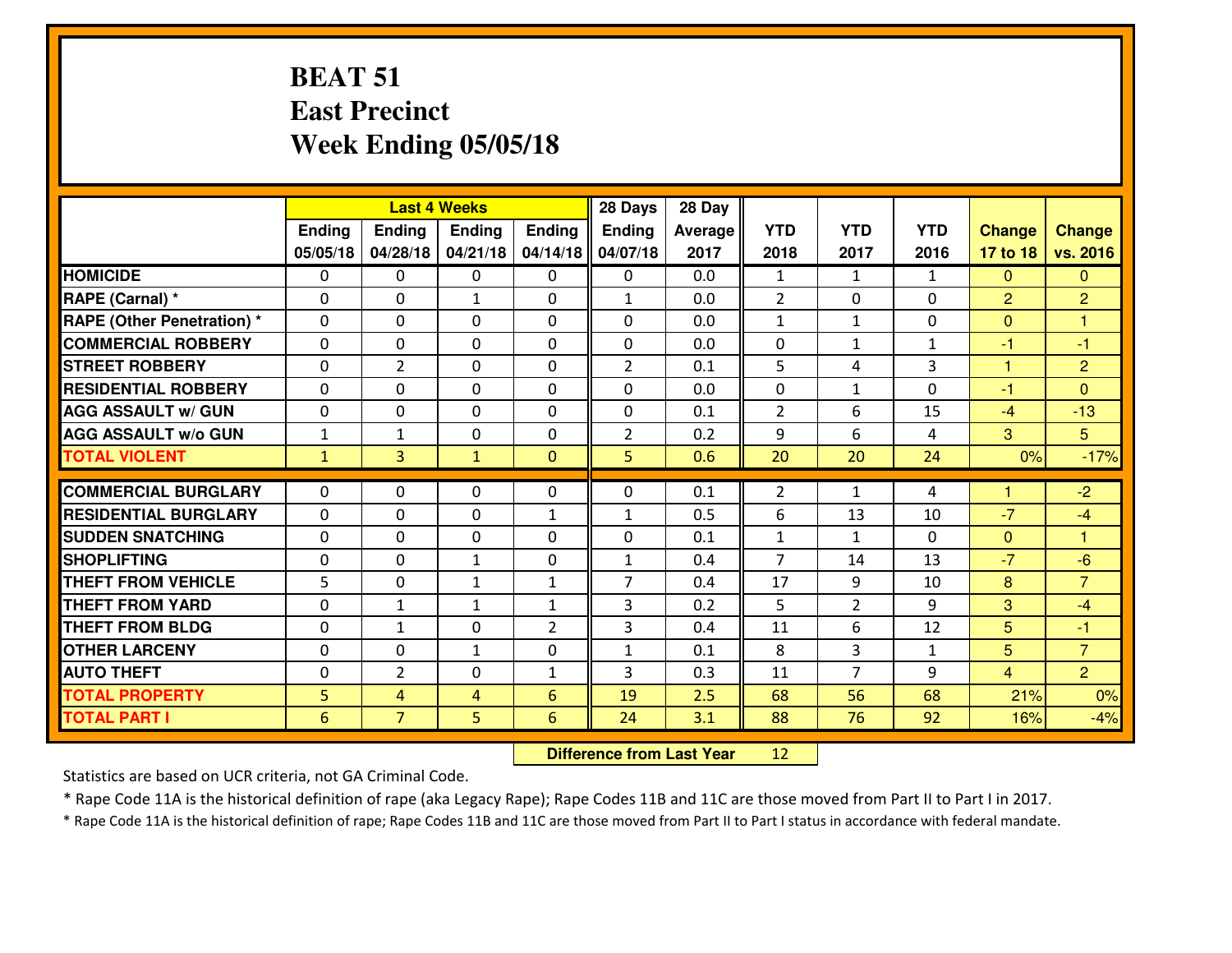#### **BEAT 52 East PrecinctWeek Ending 05/05/18**

|                                   |                |                |                | <b>Last 4 Weeks</b> |                |                |                |                |                |                      |                |
|-----------------------------------|----------------|----------------|----------------|---------------------|----------------|----------------|----------------|----------------|----------------|----------------------|----------------|
|                                   | Ending         | Ending         | <b>Ending</b>  | Ending              | Ending         | <b>Average</b> | <b>YTD</b>     | <b>YTD</b>     | <b>YTD</b>     | <b>Change</b>        | <b>Change</b>  |
|                                   | 05/05/18       | 04/28/18       | 04/21/18       | 04/14/18            | 04/07/18       | 2017           | 2018           | 2017           | 2016           | 17 to 18             | vs. 2016       |
| <b>HOMICIDE</b>                   | $\Omega$       | 0              | $\Omega$       | 0                   | $\Omega$       | 0.0            | $\Omega$       | $\Omega$       | $\overline{2}$ | $\mathbf{0}$         | $-2$           |
| RAPE (Carnal) *                   | $\mathbf{1}$   | 0              | $\mathbf{0}$   | $\Omega$            | $\mathbf{1}$   | 0.1            | $\mathbf{1}$   | $\Omega$       | $\Omega$       | $\blacktriangleleft$ | $\mathbf{1}$   |
| <b>RAPE (Other Penetration) *</b> | $\Omega$       | 0              | $\Omega$       | $\Omega$            | 0              | 0.2            | $\Omega$       | $\mathbf{1}$   | $\Omega$       | $-1$                 | $\mathbf{0}$   |
| <b>COMMERCIAL ROBBERY</b>         | $\mathbf 0$    | 0              | $\mathbf{0}$   | 0                   | 0              | 0.0            | $\mathbf{1}$   | 0              | 0              | $\mathbf{1}$         | $\mathbf{1}$   |
| <b>STREET ROBBERY</b>             | $\mathbf{1}$   | 0              | $\mathbf 0$    | 0                   | $\mathbf{1}$   | 1.1            | $\overline{2}$ | 5              | 10             | $-3$                 | $-8$           |
| <b>RESIDENTIAL ROBBERY</b>        | $\Omega$       | 0              | $\Omega$       | 0                   | $\Omega$       | 0.3            | $\mathbf 0$    | $\mathbf{1}$   | $\mathbf{1}$   | $-1$                 | $-1$           |
| <b>AGG ASSAULT w/ GUN</b>         | $\mathbf{0}$   | 0              | $\Omega$       | 0                   | $\Omega$       | 0.5            | $\overline{2}$ | 3              | 12             | $-1$                 | $-10$          |
| <b>AGG ASSAULT W/o GUN</b>        | $\mathbf 0$    | 0              | $\mathbf 0$    | 0                   | 0              | 1.2            | 4              | 5              | $\mathbf{1}$   | $-1$                 | $\mathbf{3}$   |
| <b>TOTAL VIOLENT</b>              | 2 <sup>1</sup> | $\overline{0}$ | $\overline{0}$ | $\mathbf{0}$        | $\overline{2}$ | 3.4            | 10             | 15             | 26             | $-33%$               | $-62%$         |
| <b>COMMERCIAL BURGLARY</b>        | $\Omega$       | 0              | $\Omega$       | $\Omega$            | 0              | 0.2            | $\Omega$       | $\mathbf{1}$   | $\Omega$       | $-1$                 | $\mathbf{0}$   |
| <b>RESIDENTIAL BURGLARY</b>       | $\mathbf 0$    | 0              | 4              | 0                   | 4              | 2.6            | 22             | 9              | 21             | 13                   | 1              |
| <b>SUDDEN SNATCHING</b>           | $\mathbf 0$    | 0              | $\mathbf 0$    | 0                   | 0              | 0.3            | $\mathbf 0$    | $\overline{2}$ | 0              | $-2$                 | $\overline{0}$ |
| <b>SHOPLIFTING</b>                | $\mathbf 0$    | 0              | $\mathbf 0$    | 0                   | 0              | 0.3            | 0              | $\overline{2}$ | 0              | $-2$                 | $\overline{0}$ |
| <b>THEFT FROM VEHICLE</b>         | $\mathbf 0$    | $\mathbf{1}$   | $\mathbf 0$    | $\mathbf{1}$        | $\overline{2}$ | 7.2            | 11             | 33             | 9              | $-22$                | $\overline{2}$ |
| <b>THEFT FROM YARD</b>            | $\mathbf 0$    | $\mathbf{1}$   | $\mathbf{1}$   | $\mathbf{1}$        | 3              | 1.8            | 6              | 10             | 6              | $-4$                 | $\overline{0}$ |
| <b>THEFT FROM BLDG</b>            | $\mathbf{1}$   | 0              | $\mathbf 0$    | 0                   | $\mathbf{1}$   | 1.3            | 6              | $\overline{7}$ | 10             | $-1$                 | $-4$           |
| <b>OTHER LARCENY</b>              | $\mathbf 0$    | 0              | $\mathbf 0$    | 0                   | 0              | 0.5            | 5              | 3              | 3              | $\overline{2}$       | $\overline{2}$ |
| <b>AUTO THEFT</b>                 | $\mathbf 0$    | $\Omega$       | $\mathbf{0}$   | 0                   | $\mathbf{0}$   | 2.5            | 14             | 8              | 6              | 6                    | 8              |
| <b>TOTAL PROPERTY</b>             | $\mathbf{1}$   | $\overline{2}$ | 5              | $\overline{2}$      | 10             | 16.6           | 64             | 75             | 55             | $-15%$               | 16%            |
| <b>TOTAL PART I</b>               | $\overline{3}$ | $\overline{2}$ | 5              | $\overline{2}$      | 12             | 20.0           | 74             | 90             | 81             | $-18%$               | $-9%$          |
|                                   |                |                |                |                     |                |                |                |                |                |                      |                |

 **Difference from Last Year** $-16$ 

Statistics are based on UCR criteria, not GA Criminal Code.

\* Rape Code 11A is the historical definition of rape (aka Legacy Rape); Rape Codes 11B and 11C are those moved from Part II to Part I in 2017.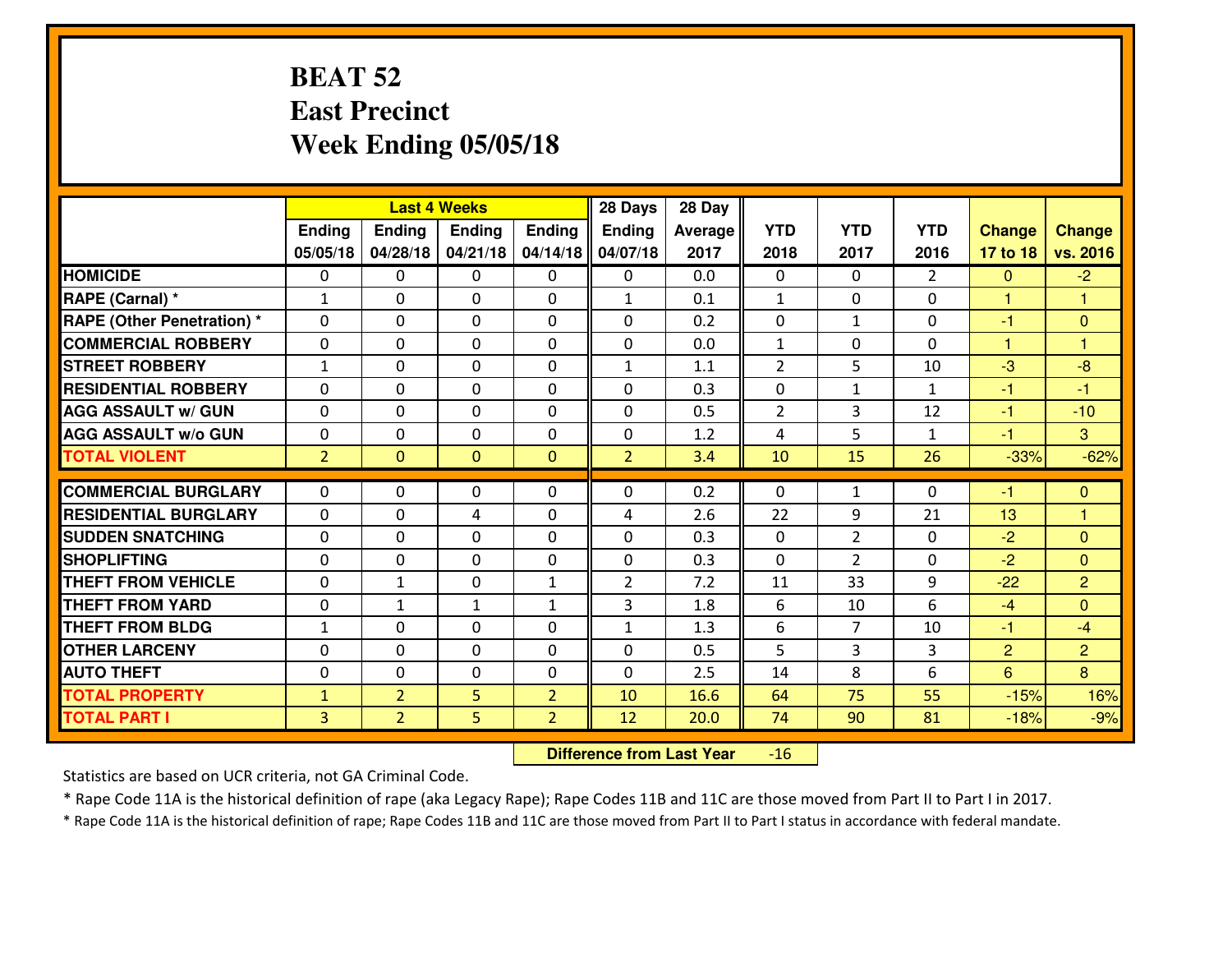#### **BEAT 53 East PrecinctWeek Ending 05/05/18**

|                                   |                | <b>Last 4 Weeks</b> |                |              |                | 28 Day  |                |                |                |                |                |
|-----------------------------------|----------------|---------------------|----------------|--------------|----------------|---------|----------------|----------------|----------------|----------------|----------------|
|                                   | Ending         | <b>Ending</b>       | <b>Ending</b>  | Ending       | Ending         | Average | <b>YTD</b>     | <b>YTD</b>     | <b>YTD</b>     | <b>Change</b>  | <b>Change</b>  |
|                                   | 05/05/18       | 04/28/18            | 04/21/18       | 04/14/18     | 04/07/18       | 2017    | 2018           | 2017           | 2016           | 17 to 18       | vs. 2016       |
| <b>HOMICIDE</b>                   | $\Omega$       | 0                   | 0              | $\Omega$     | $\Omega$       | 0.5     | 0              | 4              | 0              | $-4$           | $\Omega$       |
| RAPE (Carnal) *                   | $\mathbf{0}$   | 0                   | $\mathbf{0}$   | 0            | $\Omega$       | 0.1     | $\mathbf{1}$   | $\mathbf{0}$   | $\mathbf{1}$   | $\mathbf{1}$   | $\mathbf{0}$   |
| <b>RAPE (Other Penetration) *</b> | $\Omega$       | 0                   | $\mathbf{0}$   | $\Omega$     | $\Omega$       | 0.2     | $\Omega$       | $\overline{2}$ | $\overline{2}$ | $-2$           | $-2$           |
| <b>COMMERCIAL ROBBERY</b>         | 0              | 0                   | 0              | 0            | 0              | 0.1     | $\mathbf{0}$   | 0              | 0              | $\mathbf{0}$   | $\Omega$       |
| <b>STREET ROBBERY</b>             | 0              | $\mathbf{1}$        | $\mathbf 0$    | 0            | $\mathbf{1}$   | 0.3     | $\overline{3}$ | 0              | $\overline{7}$ | 3              | $-4$           |
| <b>RESIDENTIAL ROBBERY</b>        | $\Omega$       | $\Omega$            | $\mathbf 0$    | $\Omega$     | 0              | 0.2     | 0              | $\Omega$       | $\mathbf{1}$   | $\mathbf{0}$   | $-1$           |
| <b>AGG ASSAULT w/ GUN</b>         | $\Omega$       | 0                   | $\mathbf 0$    | $\mathbf{1}$ | $\mathbf{1}$   | 1.7     | 3              | 5              | 4              | $-2$           | $-1$           |
| <b>AGG ASSAULT W/o GUN</b>        | 0              | 0                   | $\mathbf 0$    | 0            | 0              | 1.2     | 5              | 5              | $\overline{2}$ | $\overline{0}$ | 3              |
| <b>TOTAL VIOLENT</b>              | $\mathbf{0}$   | $\mathbf{1}$        | $\mathbf{O}$   | $\mathbf{1}$ | $\overline{2}$ | 4.3     | 12             | 16             | 17             | $-25%$         | $-29%$         |
| <b>COMMERCIAL BURGLARY</b>        | $\Omega$       | 0                   | $\mathbf{0}$   | $\Omega$     | $\Omega$       | 0.1     | $\mathbf{1}$   | $\Omega$       | $\overline{2}$ | 1              | $-1$           |
| <b>RESIDENTIAL BURGLARY</b>       | 0              | $\mathbf{1}$        | 0              | 0            | $\mathbf{1}$   | 2.5     | 15             | $\overline{7}$ | 27             | 8              | $-12$          |
| <b>SUDDEN SNATCHING</b>           | 0              | 0                   | 0              | 0            | 0              | 0.2     | $\mathbf{1}$   | $\mathbf{1}$   | 0              | $\overline{0}$ | 1              |
| <b>SHOPLIFTING</b>                | 0              | 0                   | $\mathbf 0$    | $\mathbf{1}$ | $\mathbf{1}$   | 0.1     | 3              | $\mathbf{0}$   | $\mathbf{1}$   | 3              | $\overline{2}$ |
| <b>THEFT FROM VEHICLE</b>         | $1\,$          | 0                   | 1              | $\mathbf{1}$ | 3              | 6.3     | 20             | 15             | 19             | 5              | $\mathbf{1}$   |
| <b>THEFT FROM YARD</b>            | $\mathbf 1$    | 0                   | $\overline{2}$ | 0            | 3              | 2.2     | 10             | 9              | 6              | $\mathbf{1}$   | $\overline{4}$ |
| <b>THEFT FROM BLDG</b>            | $\mathbf{1}$   | 0                   | $\mathbf 0$    | $\mathbf{1}$ | $\overline{2}$ | 4.4     | 11             | 13             | 23             | $-2$           | $-12$          |
| <b>OTHER LARCENY</b>              | $\mathbf{1}$   | 0                   | $\mathbf 0$    | 0            | $\mathbf{1}$   | 0.3     | 3              | $\overline{2}$ | 0              | $\mathbf{1}$   | 3              |
| <b>AUTO THEFT</b>                 | $\mathbf{0}$   | 0                   | $\mathbf{1}$   | 0            | $\mathbf{1}$   | 2.7     | 11             | 9              | 14             | 2              | $-3$           |
| <b>TOTAL PROPERTY</b>             | 4              | $\mathbf{1}$        | 4              | 3            | 12             | 18.7    | 75             | 56             | 92             | 34%            | $-18%$         |
| <b>TOTAL PART I</b>               | $\overline{4}$ | $\overline{2}$      | 4              | 4            | 14             | 23.0    | 87             | 72             | 109            | 21%            | $-20%$         |

 **Difference from Last Year**<sup>15</sup>

Statistics are based on UCR criteria, not GA Criminal Code.

\* Rape Code 11A is the historical definition of rape (aka Legacy Rape); Rape Codes 11B and 11C are those moved from Part II to Part I in 2017.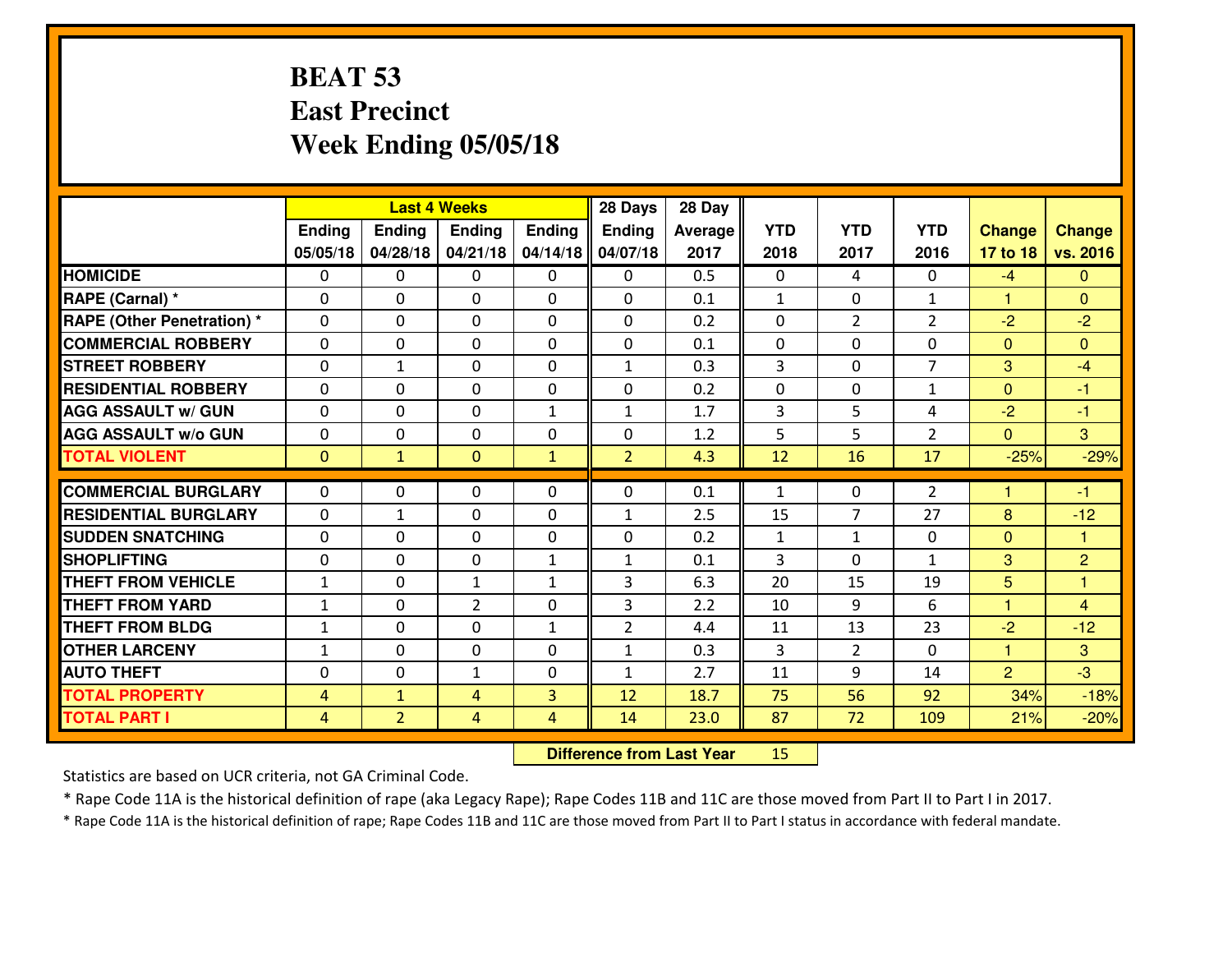## **BEAT 54 East PrecinctWeek Ending 05/05/18**

|                                                  | <b>Last 4 Weeks</b>          |                   |                                |                                | 28 Days        | 28 Day     |                |              |                |                |                |
|--------------------------------------------------|------------------------------|-------------------|--------------------------------|--------------------------------|----------------|------------|----------------|--------------|----------------|----------------|----------------|
|                                                  | Ending                       | <b>Ending</b>     | <b>Ending</b>                  | <b>Ending</b>                  | Ending         | Average    | <b>YTD</b>     | <b>YTD</b>   | <b>YTD</b>     | <b>Change</b>  | <b>Change</b>  |
|                                                  | 05/05/18                     | 04/28/18          | 04/21/18                       | 04/14/18                       | 04/07/18       | 2017       | 2018           | 2017         | 2016           | 17 to 18       | vs. 2016       |
| <b>HOMICIDE</b>                                  | 1                            | 0                 | $\mathbf{1}$                   | $\Omega$                       | $\overline{2}$ | 0.2        | 4              | 3            | $\mathbf{1}$   | -1             | 3              |
| RAPE (Carnal) *                                  | $\mathbf{0}$                 | 0                 | $\mathbf{0}$                   | 0                              | $\Omega$       | 0.1        | $\mathbf{0}$   | 0            | 0              | $\Omega$       | $\mathbf{0}$   |
| <b>RAPE (Other Penetration)*</b>                 | $\Omega$                     | 0                 | $\mathbf{0}$                   | $\Omega$                       | $\Omega$       | 0.1        | $\mathbf{0}$   | 0            | $\mathbf{1}$   | $\Omega$       | $-1$           |
| <b>COMMERCIAL ROBBERY</b>                        | $\mathbf{0}$                 | 0                 | $\mathbf 0$                    | 0                              | $\Omega$       | 0.9        | 1              | 10           | $\Omega$       | $-9$           | $\overline{1}$ |
| <b>ISTREET ROBBERY</b>                           | 0                            | $\overline{2}$    | $\mathbf 0$                    | 0                              | $\overline{2}$ | 0.8        | 3              | 3            | 11             | $\mathbf{0}$   | $-8$           |
| <b>RESIDENTIAL ROBBERY</b>                       | $\Omega$                     | 0                 | $\mathbf 0$                    | 0                              | 0              | 0.0        | 0              | $\mathbf{0}$ | 0              | $\mathbf{0}$   | $\mathbf{0}$   |
| <b>AGG ASSAULT W/ GUN</b>                        | 0                            | $\mathbf{1}$      | $\mathbf 0$                    | 0                              | $\mathbf{1}$   | 1.1        | $\overline{7}$ | 5            | 10             | $\overline{2}$ | $-3$           |
| <b>AGG ASSAULT W/o GUN</b>                       | 0                            | 0                 | $\mathbf 0$                    | 0                              | 0              | 0.8        | 2              | 7            | $\overline{2}$ | $-5$           | $\overline{0}$ |
| <b>TOTAL VIOLENT</b>                             | $\mathbf{1}$                 | $\overline{3}$    | $\mathbf{1}$                   | $\mathbf{0}$                   | 5              | 4.0        | 17             | 28           | 25             | $-39%$         | $-32%$         |
|                                                  |                              |                   |                                |                                |                |            |                |              |                |                |                |
|                                                  |                              |                   |                                |                                |                |            |                |              |                |                |                |
| <b>COMMERCIAL BURGLARY</b>                       | $\mathbf{1}$                 | 0                 | 0                              | 0                              | $\mathbf{1}$   | 0.7        | $\mathbf{1}$   | 2            | $\overline{7}$ | -1             | $-6$           |
| <b>RESIDENTIAL BURGLARY</b>                      | $\mathbf{0}$                 | 1                 | $\mathbf{0}$                   | 0                              | 1              | 5.1        | 25             | 20           | 39             | 5              | $-14$          |
| <b>ISUDDEN SNATCHING</b>                         | $\mathbf{0}$                 | 0                 | $\mathbf{0}$                   | 0                              | $\Omega$       | 0.1        | $\mathbf{0}$   | $\mathbf{0}$ | 0              | $\Omega$       | $\mathbf{0}$   |
| <b>SHOPLIFTING</b>                               | 3                            | $\overline{2}$    | $\overline{2}$                 | $\overline{2}$<br>$\mathbf{1}$ | 9              | 5.0        | 29             | 9            | 25             | 20             | 4              |
| <b>THEFT FROM VEHICLE</b>                        | $\mathbf{1}$<br>$\mathbf{1}$ | $\mathbf{1}$      | $\overline{2}$<br>$\mathbf{1}$ | $\mathbf{1}$                   | 5              | 5.3        | 17             | 28           | 30             | $-11$          | $-13$          |
| <b>THEFT FROM YARD</b><br><b>THEFT FROM BLDG</b> | $\mathbf{0}$                 | 0<br>$\mathbf{1}$ | 3                              | 2                              | 3<br>6         | 2.3<br>2.3 | 11<br>14       | 8<br>15      | 5<br>11        | 3<br>$-1$      | 6<br>3         |
| <b>OTHER LARCENY</b>                             | 0                            | 0                 | $\overline{2}$                 | 0                              | $\overline{2}$ | 0.2        | 5              | $\mathbf{1}$ | 3              | $\overline{4}$ | $\overline{2}$ |
| <b>AUTO THEFT</b>                                | $\mathbf{0}$                 | 0                 | $\mathbf{0}$                   | $\mathbf{1}$                   | $\mathbf{1}$   | 1.9        | 14             | 17           | 15             | $-3$           | $-1$           |
| <b>TOTAL PROPERTY</b>                            | $6\phantom{1}6$              | 5                 | 10                             | $\overline{7}$                 | 28             | 22.9       | 116            | 100          | 135            | 16%            | $-14%$         |
| <b>TOTAL PART I</b>                              | $\overline{7}$               | 8                 | 11                             | $\overline{7}$                 | 33             | 26.8       | 133            | 128          | 160            | 4%             | $-17%$         |

 **Difference from Last Year**<sup>5</sup>

Statistics are based on UCR criteria, not GA Criminal Code.

\* Rape Code 11A is the historical definition of rape (aka Legacy Rape); Rape Codes 11B and 11C are those moved from Part II to Part I in 2017.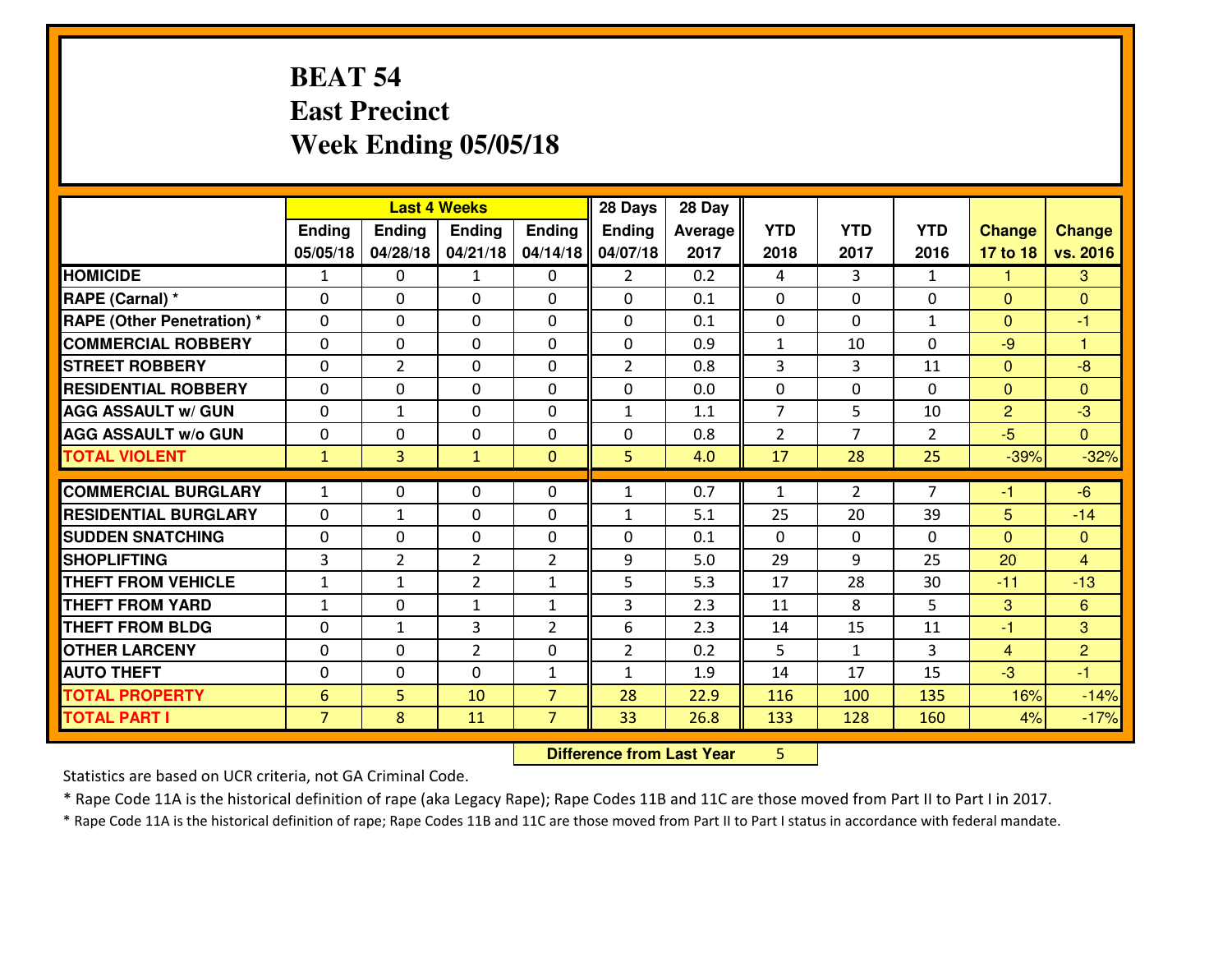#### **BEAT 55 East PrecinctWeek Ending 05/05/18**

|                             | <b>Last 4 Weeks</b> |                |                |              | 28 Days        | 28 Day  |                |                |                |                |                      |
|-----------------------------|---------------------|----------------|----------------|--------------|----------------|---------|----------------|----------------|----------------|----------------|----------------------|
|                             | Ending              | <b>Ending</b>  | <b>Ending</b>  | Ending       | Ending         | Average | <b>YTD</b>     | <b>YTD</b>     | <b>YTD</b>     | <b>Change</b>  | <b>Change</b>        |
|                             | 05/05/18            | 04/28/18       | 04/21/18       | 04/14/18     | 04/07/18       | 2017    | 2018           | 2017           | 2016           | 17 to 18       | vs. 2016             |
| <b>HOMICIDE</b>             | $\Omega$            | 0              | 0              | $\Omega$     | $\Omega$       | 0.0     | $\mathbf{1}$   | $\Omega$       | 0              | 1              | 1                    |
| RAPE (Carnal) *             | $\mathbf{0}$        | 0              | $\mathbf{0}$   | 0            | $\Omega$       | 0.0     | $\mathbf{0}$   | 0              | 0              | $\Omega$       | $\mathbf{0}$         |
| RAPE (Other Penetration) *  | $\Omega$            | 0              | $\mathbf{0}$   | $\Omega$     | $\Omega$       | 0.0     | $\Omega$       | 0              | 0              | $\Omega$       | $\mathbf{0}$         |
| <b>COMMERCIAL ROBBERY</b>   | $\mathbf{0}$        | 0              | $\mathbf 0$    | 0            | $\Omega$       | 1.0     | $\mathbf{0}$   | 6              | $\mathbf{1}$   | $-6$           | $-1$                 |
| <b>STREET ROBBERY</b>       | 0                   | 0              | $\mathbf 0$    | 0            | 0              | 0.2     | $\mathbf{1}$   | $\mathbf{1}$   | 4              | $\mathbf{0}$   | $-3$                 |
| <b>RESIDENTIAL ROBBERY</b>  | $\Omega$            | $\Omega$       | $\mathbf 0$    | $\Omega$     | 0              | 0.0     | 0              | $\mathbf{1}$   | 0              | $-1$           | $\Omega$             |
| <b>AGG ASSAULT w/ GUN</b>   | 0                   | 0              | $\mathbf 0$    | 0            | 0              | 0.5     | $\mathbf 1$    | 3              | $\overline{2}$ | $-2$           | $-1$                 |
| <b>AGG ASSAULT W/o GUN</b>  | 0                   | 0              | 1              | $\mathbf 0$  | $\mathbf{1}$   | 0.5     | 3              | $\mathbf{1}$   | 4              | $\overline{2}$ | $-1$                 |
| <b>TOTAL VIOLENT</b>        | $\mathbf{0}$        | $\overline{0}$ | $\mathbf{1}$   | $\mathbf{0}$ | $\mathbf{1}$   | 2.2     | $6\phantom{1}$ | 12             | 11             | $-50%$         | $-45%$               |
| <b>COMMERCIAL BURGLARY</b>  | $\Omega$            | 0              | 1              | $\Omega$     | $\mathbf{1}$   | 0.3     | 3              | $\Omega$       | 6              | 3              | $-3$                 |
| <b>RESIDENTIAL BURGLARY</b> | $\mathbf{1}$        | 0              | $\mathbf{1}$   | 0            | $\overline{2}$ | 3.4     | 8              | 23             | 14             | $-15$          | $-6$                 |
| <b>SUDDEN SNATCHING</b>     | 0                   | $\mathbf{1}$   | $\mathbf 0$    | $\Omega$     | $\mathbf{1}$   | 0.2     | $\mathbf{1}$   | $\mathbf{1}$   | 0              | $\mathbf{0}$   | $\blacktriangleleft$ |
| <b>SHOPLIFTING</b>          | $\mathbf{1}$        | 1              | $\overline{7}$ | 10           | 19             | 13.8    | 69             | 68             | 52             | 1              | 17                   |
| <b>THEFT FROM VEHICLE</b>   | $\mathbf{1}$        | 0              | $\mathbf 0$    | $\mathbf{1}$ | $\overline{2}$ | 4.1     | 13             | 21             | 18             | $-8$           | $-5$                 |
| <b>THEFT FROM YARD</b>      | $1\,$               | $\mathbf{1}$   | $\mathbf 0$    | $\mathbf{1}$ | 3              | 1.5     | 8              | 6              | 5              | $\overline{2}$ | 3                    |
| <b>THEFT FROM BLDG</b>      | 0                   | 0              | $\mathbf 0$    | $\mathbf{1}$ | $\mathbf{1}$   | 1.5     | 6              | 6              | 14             | $\overline{0}$ | $-8$                 |
| <b>OTHER LARCENY</b>        | 0                   | 0              | $\mathbf 0$    | 0            | 0              | 0.6     | $\overline{2}$ | $\overline{2}$ | 0              | $\overline{0}$ | $\overline{2}$       |
| <b>AUTO THEFT</b>           | $\mathbf{1}$        | 0              | $\mathbf{1}$   | $\mathbf{1}$ | 3              | 1.7     | 10             | 5              | 11             | 5 <sup>5</sup> | $-1$                 |
| <b>TOTAL PROPERTY</b>       | 5                   | 3              | 10             | 14           | 32             | 27.2    | 120            | 132            | 120            | $-9%$          | 0%                   |
| <b>TOTAL PART I</b>         | 5                   | $\overline{3}$ | 11             | 14           | 33             | 29.4    | 126            | 144            | 131            | $-13%$         | $-4%$                |

 **Difference from Last Year**-18

Statistics are based on UCR criteria, not GA Criminal Code.

\* Rape Code 11A is the historical definition of rape (aka Legacy Rape); Rape Codes 11B and 11C are those moved from Part II to Part I in 2017.